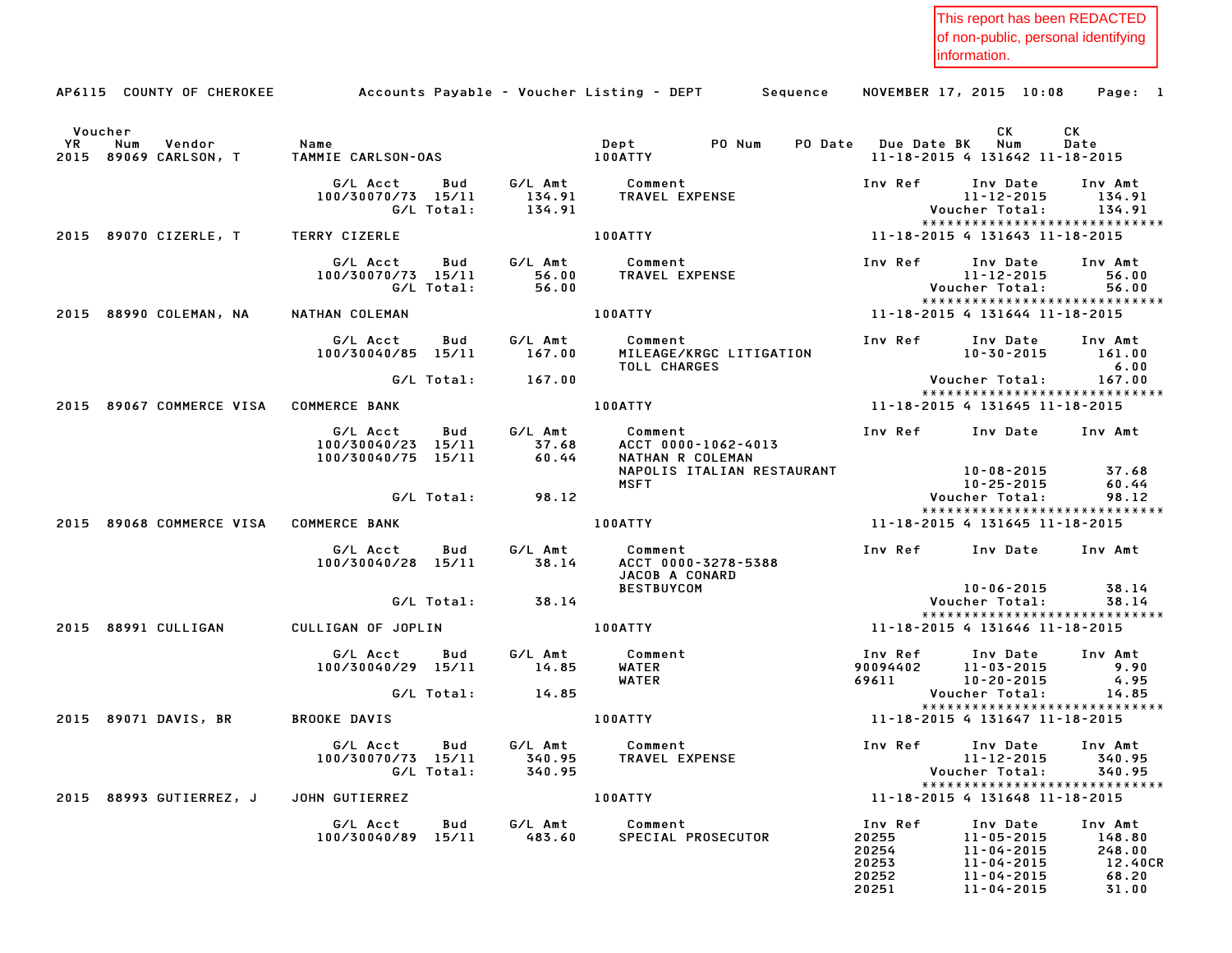| Voucher |                  |                        |                                                   |            |                      |                          |                           |         |                | CK and the set of the set of the set of the set of the set of the set of the set of the set of the set of the set of the set of the set of the set of the set of the set of the set of the set of the set of the set of the se | <b>CK</b>        |
|---------|------------------|------------------------|---------------------------------------------------|------------|----------------------|--------------------------|---------------------------|---------|----------------|--------------------------------------------------------------------------------------------------------------------------------------------------------------------------------------------------------------------------------|------------------|
| YR      | Num              | Vendor                 | Name                                              |            |                      | Depter                   | PO Num                    | PO Date |                | Due Date BK Num                                                                                                                                                                                                                | Date             |
|         |                  |                        |                                                   |            | G/L Total: 483.60    |                          |                           |         |                | Voucher Total:<br>******************************                                                                                                                                                                               | 483.60           |
|         |                  | 2015 88992 IRWIN, NIC  | NICHOLAS S IRWIN                                  |            |                      | 100ATTY                  |                           |         |                | 11-18-2015 4 131649 11-18-2015                                                                                                                                                                                                 |                  |
|         |                  |                        |                                                   |            |                      |                          |                           |         |                |                                                                                                                                                                                                                                |                  |
|         |                  |                        | G/L Acct                                          | Bud        | G/L Amt              | Comment                  |                           |         | Inv Ref        | Inv Date                                                                                                                                                                                                                       | Inv Amt          |
|         |                  |                        | 100/30040/85 15/11                                |            | 144.90               | MILEAGE/COURT            |                           |         |                | $11 - 06 - 2015$                                                                                                                                                                                                               | 144.90<br>144.90 |
|         |                  |                        |                                                   | G/L Total: | 144.90               |                          |                           |         |                | Voucher Total:<br>*****************************                                                                                                                                                                                |                  |
|         | 2015 88994 LEXIS |                        | LEXISNEXIS                                        |            |                      | 100ATTY                  |                           |         |                | 11-18-2015 4 131650 11-18-2015                                                                                                                                                                                                 |                  |
|         |                  |                        |                                                   |            |                      |                          |                           |         |                |                                                                                                                                                                                                                                |                  |
|         |                  |                        | G/L Acct                                          | Bud        | G/L Amt              | Comment                  |                           |         | Inv Ref        | Inv Date Inv Amt                                                                                                                                                                                                               |                  |
|         |                  |                        | 100/30040/75 15/11                                | G/L Total: | 219.38<br>219.38     |                          | <b>CURRENT CHARGES</b>    |         |                | 3090343479  10-31-2015<br>Voucher Total:                                                                                                                                                                                       | 219.38<br>219.38 |
|         |                  |                        |                                                   |            |                      |                          |                           |         |                | *****************************                                                                                                                                                                                                  |                  |
|         |                  | 2015 88996 SAGEHORN, K | KIP SAGEHORN                                      |            |                      | <b>100ATTY</b>           |                           |         |                | 11-18-2015 4 131651 11-18-2015                                                                                                                                                                                                 |                  |
|         |                  |                        |                                                   |            |                      |                          |                           |         |                |                                                                                                                                                                                                                                |                  |
|         |                  |                        | G/L Acct Bud                                      |            | G/L Amt              | Comment                  |                           |         | Inv Ref        | Inv Date                                                                                                                                                                                                                       | Inv Amt          |
|         |                  |                        | 100/30040/89 15/11                                |            |                      | 86.80 SPECIAL PROSECUTOR |                           |         | 15817          | 10-31-2015                                                                                                                                                                                                                     | 43.40            |
|         |                  |                        |                                                   | G/L Total: | 86.80                |                          |                           |         | 15818          | $10 - 31 - 2015$<br>Voucher Total:                                                                                                                                                                                             | 43.40<br>86.80   |
|         |                  |                        |                                                   |            |                      |                          |                           |         |                | *****************************                                                                                                                                                                                                  |                  |
|         | 2015 88998 TDS   |                        | <b>TDS SERVICE</b>                                |            |                      | <b>100ATTY</b>           |                           |         |                | 11-18-2015 4 131652 11-18-2015                                                                                                                                                                                                 |                  |
|         |                  |                        |                                                   |            |                      |                          |                           |         |                |                                                                                                                                                                                                                                |                  |
|         |                  |                        | G/L Acct                                          |            | Bud G/L Amt          | Comment                  |                           |         | Inv Ref        | Inv Date                                                                                                                                                                                                                       | Inv Amt          |
|         |                  |                        | 100/30040/83 15/11                                |            | 68.88                |                          | <b>CONTRACT CHARGES</b>   |         | 54553          | 10-14-2015                                                                                                                                                                                                                     | 68.88            |
|         |                  |                        |                                                   | G/L Total: | 68.88                |                          |                           |         |                | Voucher Total:<br>*****************************                                                                                                                                                                                | 68.88            |
|         |                  |                        | 2015 88999 THOMSON REUTERS THOMSON REUTERS - WEST |            |                      | <b>100ATTY</b>           |                           |         |                | 11-18-2015 4 131653 11-18-2015                                                                                                                                                                                                 |                  |
|         |                  |                        |                                                   |            |                      |                          |                           |         |                |                                                                                                                                                                                                                                |                  |
|         |                  |                        | G/L Acct                                          |            | Bud G/L Amt          | Comment                  |                           |         | Inv Ref        | Inv Date                                                                                                                                                                                                                       | Inv Amt          |
|         |                  |                        | 100/30040/75 15/11                                |            | 353.00               |                          | KS COURT RULES/PROCEDURES |         |                | $11 - 06 - 2015$                                                                                                                                                                                                               | 353.00           |
|         |                  |                        |                                                   | G/L Total: | 353.00               |                          |                           |         |                | Voucher Total:                                                                                                                                                                                                                 | 353.00           |
|         |                  |                        |                                                   |            |                      |                          |                           |         |                | ******************************                                                                                                                                                                                                 |                  |
|         |                  |                        |                                                   |            |                      |                          |                           |         |                | <b>DEPT</b><br>Total:                                                                                                                                                                                                          | 2206.53          |
|         |                  |                        |                                                   |            |                      |                          |                           |         |                |                                                                                                                                                                                                                                |                  |
|         |                  | 2015 89001 CORPORATE   | CORPORATE BUSINESS SYSTEMS                        |            |                      | <b>100CCLERK</b>         |                           |         |                | 11-18-2015 4 131654 11-18-2015                                                                                                                                                                                                 |                  |
|         |                  |                        | G/L Acct                                          | Bud        |                      | G/L Amt Comment          |                           |         |                | Inv Ref      Inv Date                                                                                                                                                                                                          | Inv Amt          |
|         |                  |                        | 100/30020/21 15/11                                |            | 255.50               |                          | CONTRACT CHARGES          |         | 372744         | 10-23-2015                                                                                                                                                                                                                     | 255.50           |
|         |                  |                        |                                                   | G/L Total: | 255.50               |                          |                           |         |                | Voucher Total:                                                                                                                                                                                                                 | 255.50           |
|         |                  |                        |                                                   |            |                      |                          |                           |         |                | *****************************                                                                                                                                                                                                  |                  |
|         |                  | 2015 88818 CULLIGAN    | CULLIGAN OF JOPLIN                                |            |                      | <b>100CCLERK</b>         |                           |         |                | 11-18-2015 4 131655 11-18-2015                                                                                                                                                                                                 |                  |
|         |                  |                        | G/L Acct                                          | <b>Bud</b> | G/L Amt              | Comment                  |                           |         | Inv Ref        | Inv Date                                                                                                                                                                                                                       | Inv Amt          |
|         |                  |                        | 100/30020/81 15/11                                |            | 33.25                | WATER                    |                           |         |                | $10 - 20 - 2015$                                                                                                                                                                                                               | 4.95             |
|         |                  |                        |                                                   | 15/11      |                      | DELIVERY CHARGE          |                           |         | 69613<br>67406 | $09 - 02 - 2015$                                                                                                                                                                                                               | 2.00             |
|         |                  |                        |                                                   |            |                      | WATER                    |                           |         | 68248          | $09 - 30 - 2015$                                                                                                                                                                                                               | 4.95             |
|         |                  |                        |                                                   |            |                      | <b>COOLER RENTAL</b>     |                           |         | 68962          | $09 - 30 - 2015$                                                                                                                                                                                                               | 6.50             |
|         |                  |                        |                                                   |            |                      | WATER<br>WATER           |                           |         | 67777<br>70076 | $09 - 16 - 2015$<br>11-03-2015                                                                                                                                                                                                 | 9.90<br>4.95     |
|         |                  |                        |                                                   |            | $G/L$ Total: $33.25$ |                          |                           |         |                | Voucher Total:                                                                                                                                                                                                                 | 33.25            |
|         |                  |                        |                                                   |            |                      |                          |                           |         |                | *****************************                                                                                                                                                                                                  |                  |

AP6115 COUNTY OF CHEROKEE Accounts Payable - Voucher Listing - DEPT Sequence NOVEMBER 17, 2015 10:08 Page: 2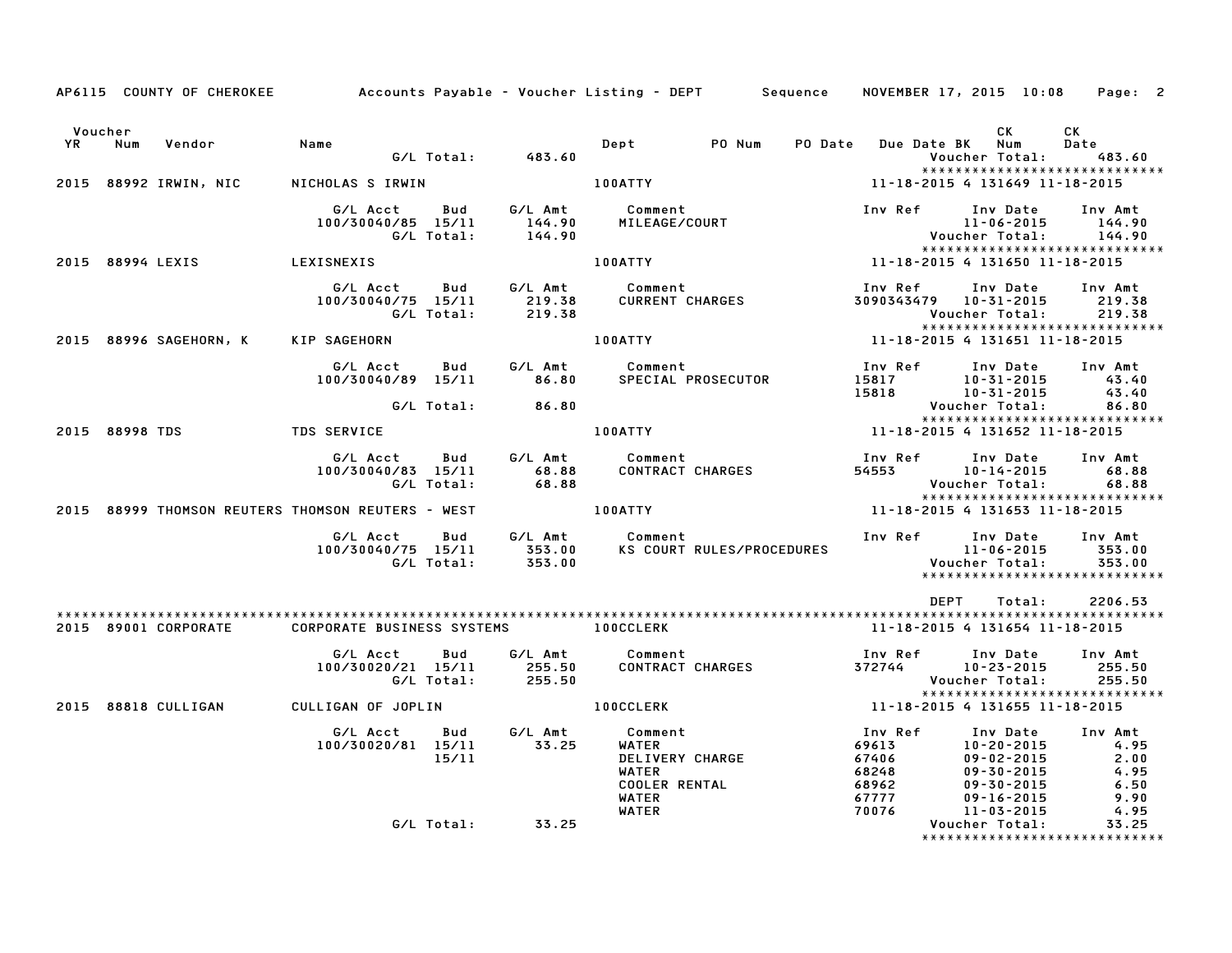|                      | AP6115 COUNTY OF CHEROKEE              |                                                                  |                    | Accounts Payable – Voucher Listing – DEPT         Sequence                                                                                                                                                                              | NOVEMBER 17, 2015 10:08                                | Page: 3                                                                             |
|----------------------|----------------------------------------|------------------------------------------------------------------|--------------------|-----------------------------------------------------------------------------------------------------------------------------------------------------------------------------------------------------------------------------------------|--------------------------------------------------------|-------------------------------------------------------------------------------------|
| Voucher<br><b>YR</b> | Num Vendor<br>2015 89002 EDMONDSON, R  | Name                                                             |                    |                                                                                                                                                                                                                                         | CK<br>11-18-2015 4 131656 11-18-2015                   | CK<br>Date                                                                          |
|                      |                                        | $15/11$<br>G/L Total: 263.51                                     |                    | G/L Acct Bud G/L Amt Comment Inv Ref Inv Date Inv Amt<br>160/30160/73 15/11 222.53 MILEAGE/KAC MEETING 11-06-2015 222.53<br>100/30020/79 15/11 40.98 HOTEL PARKING 11-03-2015 5.00<br>15/11 15/11 GREEN MILL RESTAURANT 11-03-2015 5.98 | Voucher Total:                                         | $11 - 06 - 2015$ 222.53<br>5.00<br>35.98<br>263.51<br>***************************** |
|                      |                                        |                                                                  |                    |                                                                                                                                                                                                                                         | DEPT Total:                                            | 552.26                                                                              |
|                      | 2015 88958 ALLIED                      | ALLIED BUSINESS SOLUTIONS 100CHOUSE                              |                    |                                                                                                                                                                                                                                         | 11-18-2015 4 131657 11-18-2015                         |                                                                                     |
|                      |                                        | G/L Acct<br><b>Bud</b><br>100/30080/81 15/11<br>G/L Total: 93.60 |                    |                                                                                                                                                                                                                                         | Voucher Total:                                         | Inv Amt<br>93.60<br>93.60                                                           |
|                      | 2015 88989 CAVANAUGH                   |                                                                  |                    |                                                                                                                                                                                                                                         |                                                        |                                                                                     |
|                      |                                        | G/L Acct Bud<br>100/30080/89 15/11<br>G/L Total: 2100.00         |                    |                                                                                                                                                                                                                                         | Inv Ref Inv Date Inv Amt<br>Voucher Total:             | 2100.00<br>2100.00<br>*****************************                                 |
|                      | 2015 89027 COMMERCE VISA COMMERCE BANK |                                                                  |                    | 100CHOUSE 11-18-2015 4 131659 11-18-2015                                                                                                                                                                                                |                                                        |                                                                                     |
|                      |                                        | G/L Acct Bud<br>100/30080/29 15/11                               | 47.31              | G/L Amt Comment<br>47.31 ACCT 0000-<br>ACCT 0000-0065-3741<br>RALPH HOUSER                                                                                                                                                              | Inv Ref Inv Date Inv Amt<br>10-28-2015                 | 47.31                                                                               |
|                      |                                        | $G/L$ Total: $47.31$                                             |                    |                                                                                                                                                                                                                                         | Voucher Total:                                         | 47.31                                                                               |
|                      |                                        | 2015 88983 CRAWFORD CLERK CRAWFORD COUNTY CLERK                  |                    | HOME DEPOT<br>DENGINE DEPOT<br>OCHOUSE<br><b>100CHOUSE</b>                                                                                                                                                                              | 11-18-2015 4 131660 11-18-2015                         | ******************************                                                      |
|                      |                                        | G/L Acct<br>Bud<br>100/30080/89 15/11                            | 870.22             | G/L Amt Comment<br>DISTRICT CORONERS SALARY<br><b>CHEROKEE COUNTY</b>                                                                                                                                                                   | Inv Ref Inv Date Inv Amt<br>11-02-2015                 | 870.22                                                                              |
|                      |                                        | G/L Total: 870.22                                                |                    | OCTOBER 2015                                                                                                                                                                                                                            | Voucher Total:                                         | 870.22                                                                              |
|                      |                                        | 2015 88889 DERFELT, J JOANNA L DERFELT                           |                    | <b>100CHOUSE</b>                                                                                                                                                                                                                        | 11-18-2015 4 131661 11-18-2015                         | *****************************                                                       |
|                      |                                        | G/L Acct<br>Bud<br>100/30080/89 15/11<br>G/L Total: 3816.66      |                    | G/L Amt        Comment<br>3816.66      MONTHLY ATTY/CO CONTRACT                                                                                                                                                                         | Inv Ref Inv Date<br>$11 - 01 - 2015$<br>Voucher Total: | Inv Amt<br>3816.66<br>3816.66<br>*****************************                      |
|                      | 2015 89074 EVERBRIDGE                  | <b>EVERBRIDGE</b>                                                |                    | <b>100CHOUSE</b>                                                                                                                                                                                                                        | 11-18-2015 4 131662 11-18-2015                         |                                                                                     |
|                      |                                        | G/L Acct<br>Bud<br>100/30080/89 15/11<br>G/L Total:              | 3589.55<br>3589.55 | G/L Amt Comment<br>NIXLE ENGAGE/CONTRACT 1 YR 00018358 10-16-2015                                                                                                                                                                       | Inv Ref Inv Date Inv Amt<br>Voucher Total:             | 3589.55<br>3589.55<br>*****************************                                 |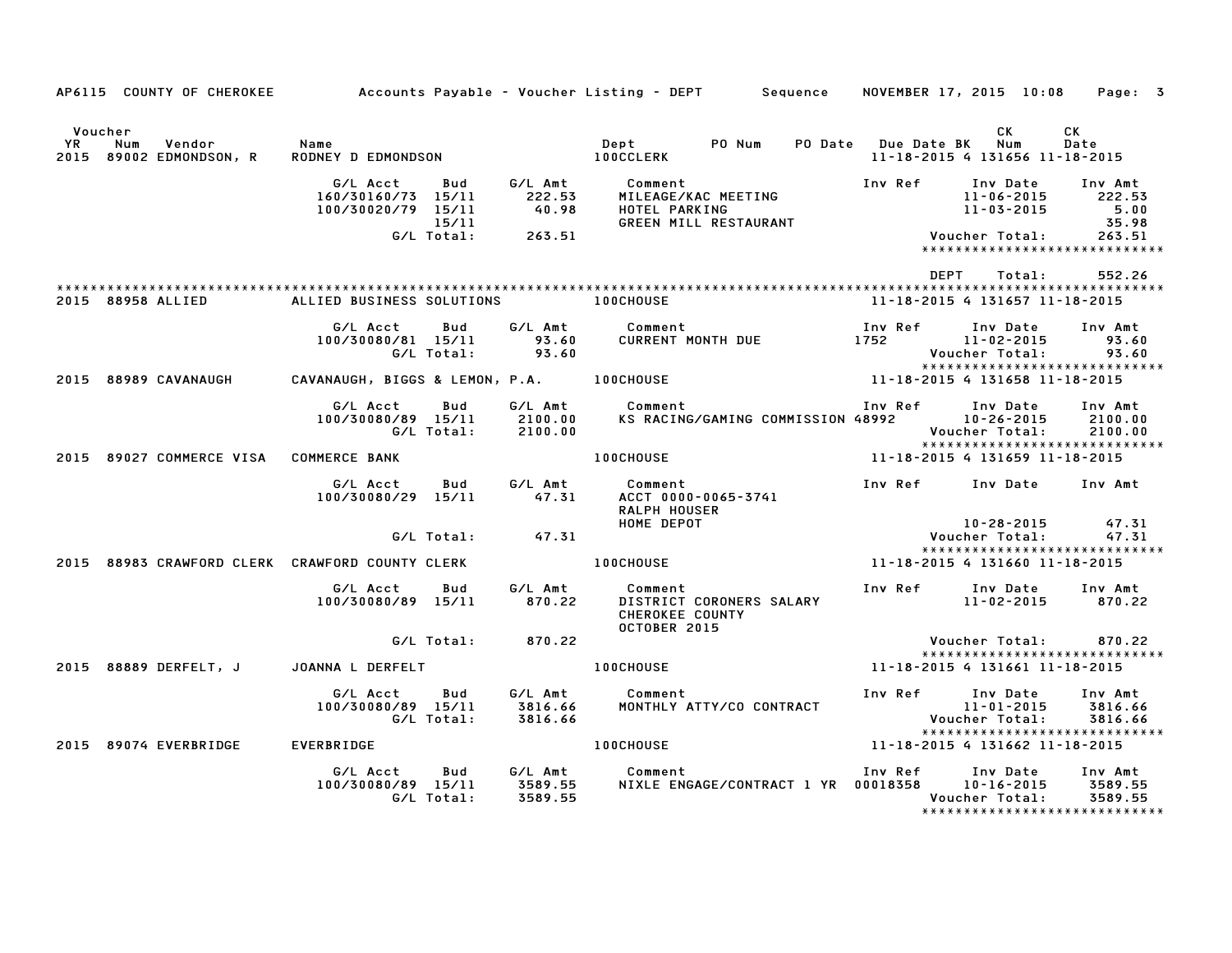|             | AP6115 COUNTY OF CHEROKEE                               |                                              |            |                             | Accounts Payable – Voucher Listing – DEPT         Sequence     NOVEMBER 17, 2015  10:08     Page:  4 |                            |                                                                                 |                                   |
|-------------|---------------------------------------------------------|----------------------------------------------|------------|-----------------------------|------------------------------------------------------------------------------------------------------|----------------------------|---------------------------------------------------------------------------------|-----------------------------------|
| YR.<br>2015 | Voucher<br>Num<br>Vendor<br>88984 FIRST MORGUE          | Name<br>FIRST CALL MORGUE, LLC               |            |                             | Dept<br>PO Num<br><b>100CHOUSE</b>                                                                   | <b>PO Date</b> Due Date BK | CK.<br>Num<br>11-18-2015 4 131663 11-18-2015                                    | CK<br>Date                        |
|             |                                                         | G/L Acct<br>100/30080/89 15/11               | Bud        | G/L Amt<br>4650.00          | Comment<br>AUTOPSY FEES                                                                              | Inv Ref<br>3223 320        | Inv Date<br>$11 - 04 - 2015$                                                    | Inv Amt<br>4650.00                |
|             |                                                         |                                              |            | G/L Total: 4650.00          |                                                                                                      |                            | Voucher Total: 4650.00<br>*****************************                         |                                   |
|             | 2015 88970 KS DEPT OF REVE KANSAS DEPARTMENT OF REVENUE |                                              |            |                             | <b>100CHOUSE</b>                                                                                     |                            | 11-18-2015 4 131664 11-18-2015                                                  |                                   |
|             |                                                         | G/L Acct<br>100/30080/73 15/11               | Bud        | G/L Amt<br>533.52           | Comment<br>MILEAGE/DRIVERS LICENSE<br><b>BAXTER SPRINGS</b>                                          | Inv Ref<br>$2016 - 5$      | Inv Date<br>$10 - 27 - 2015$                                                    | Inv Amt<br>533.52                 |
|             |                                                         | G/L Total:                                   |            | 533.52                      |                                                                                                      |                            | Voucher Total:                                                                  | 533.52                            |
|             | 2015 89045 MAXTON, K                                    | KENNETH E MAXTON                             |            |                             | <b>100CHOUSE</b>                                                                                     |                            | *****************************<br>11-18-2015 4 131665 11-18-2015                 |                                   |
|             |                                                         | G/L Acct<br>100/30080/89 15/11               | Bud        | G/L Amt<br>240.00           | Comment<br>CORONER BILLING                                                                           | Inv Ref                    | Inv Date                                                                        | Inv Amt                           |
|             |                                                         |                                              | G/L Total: | 240.00                      |                                                                                                      |                            | 10-21-2015<br>10-22-2015<br>10-25-2015<br>Voucher Total:                        | 80.00<br>80.00<br>80.00<br>240.00 |
|             |                                                         |                                              |            |                             |                                                                                                      |                            | *****************************                                                   |                                   |
|             | 2015 88915 MR ROOTER                                    | MR ROOTER OF MO-KAN                          |            |                             | <b>100CHOUSE</b>                                                                                     |                            | 11-18-2015 4 131666 11-18-2015                                                  |                                   |
|             |                                                         | G/L Acct<br>100/30080/80 15/11<br>G/L Total: | Bud        | G/L Amt<br>153.22<br>153.22 | Comment<br>REMOVE/RESET TOILET                                                                       | Inv Ref<br>4350            | Inv Date<br>$10 - 27 - 2015$<br>Voucher Total:<br>***************************** | Inv Amt<br>153.22<br>153.22       |
|             | 2015 88927 PALMER                                       | <b>PALMER TRUCKING</b>                       |            |                             | <b>100CHOUSE</b>                                                                                     |                            | 11-18-2015 4 131667 11-18-2015                                                  |                                   |
|             |                                                         | G/L Acct<br>100/30080/89 15/11               | Bud        | G/L Amt<br>180.00           | Comment<br>TRASH SERVICE<br>2014 JAN - DEC<br>PARK 430 66 ROAD SIDE PARK                             | Inv Ref<br>377101          | Inv Date<br>$01 - 17 - 2015$                                                    | Inv Amt<br>180.00                 |
|             |                                                         | G/L Total:                                   |            | 180.00                      |                                                                                                      |                            | Voucher Total:                                                                  | 180.00                            |
|             | 2015 88916 QUALITY PEST                                 | QUALITY PEST CONTROL INC                     |            |                             | <b>100CHOUSE</b>                                                                                     |                            | *****************************<br>11-18-2015 4 131668 11-18-2015                 |                                   |
|             |                                                         | G/L Acct<br>100/30080/80 15/11<br>G/L Total: | Bud        | G/L Amt<br>45.00<br>45.00   | Comment<br>MONTHLY SPRAY                                                                             | Inv Ref                    | Inv Date<br>10-29-2015<br>Voucher Total:                                        | Inv Amt<br>45.00<br>45.00         |
|             | 2015 88997 SHOOK                                        | SHOOK, HARDY & BACON LLP                     |            |                             | <b>100CHOUSE</b>                                                                                     |                            | *****************************<br>11-18-2015 4 131669 11-18-2015                 |                                   |
|             |                                                         | G/L Acct<br>100/30080/89 15/11               | Bud        | G/L Amt<br>25388.25         | Comment<br>KS RACING/GAMING COMMISSION 1822094                                                       | Inv Ref                    | Inv Date<br>10-20-2015                                                          | Inv Amt<br>25388.25               |
|             |                                                         | G/L Total:                                   |            | 25388.25                    | LITIGATION                                                                                           |                            | Voucher Total:<br>*****************************                                 | 25388.25                          |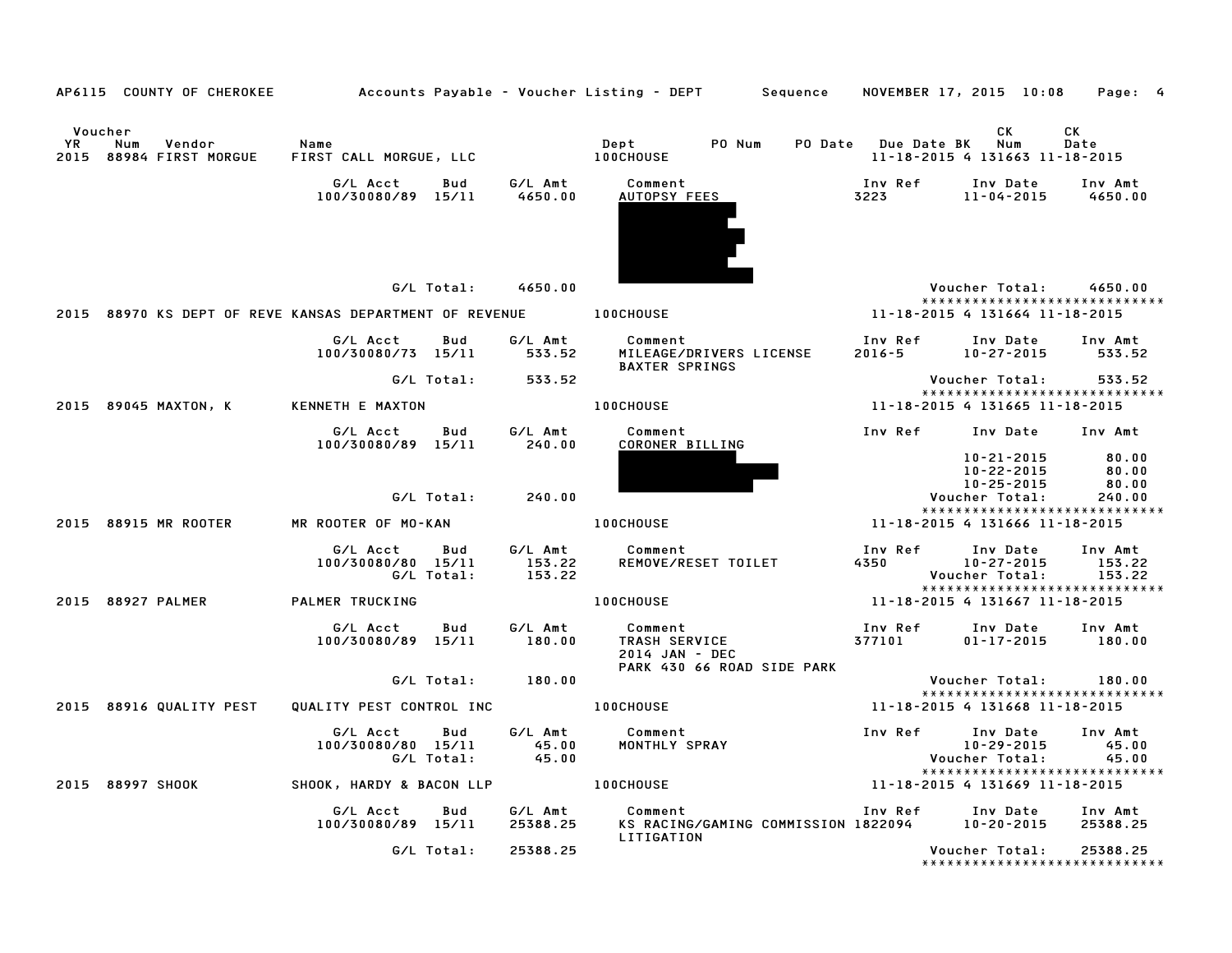| AP6115 COUNTY OF CHEROKEE                                              |                                              |                   |                             | Accounts Payable – Voucher Listing – DEPT         Sequence     NOVEMBER 17, 2015  10:08     Page:   5 |                         |                                                                                  |                                                               |
|------------------------------------------------------------------------|----------------------------------------------|-------------------|-----------------------------|-------------------------------------------------------------------------------------------------------|-------------------------|----------------------------------------------------------------------------------|---------------------------------------------------------------|
| Voucher<br>YR<br>Num<br>Vendor<br>2015 88817 TOUCHTON                  | Name<br>TOUCHTON ELECTRIC INC                |                   |                             | Dept PO Num<br><b>100CHOUSE</b>                                                                       | PO Date Due Date BK     | <b>CK</b><br>Num<br>11-18-2015 4 131670 11-18-2015                               | CK<br>Date                                                    |
|                                                                        | G/L Acct<br>100/30080/80 15/11<br>G/L Total: | Bud               | G/L Amt<br>34.00<br>34.00   | Comment<br>FIRE MONITORED ALARM                                                                       | Inv Ref<br>243327       | Inv Date<br>$10 - 16 - 2015$<br>Voucher Total:                                   | Inv Amt<br>34.00<br>34.00                                     |
| 2015 89010 VIA                                                         | VIA CHRISTI HOSPITAL PITT                    |                   |                             | <b>100CHOUSE</b>                                                                                      |                         | *****************************<br>11-18-2015 4 131671 11-18-2015                  |                                                               |
|                                                                        | G/L Acct<br>100/30080/89 15/11<br>G/L Total: | Bud               | G/L Amt<br>350.00<br>350.00 | Comment<br>SANE EXAM                                                                                  | Inv Ref<br>13929        | Inv Date<br>$11 - 05 - 2015$<br>Voucher Total:<br>****************************** | Inv Amt<br>350.00<br>350.00                                   |
| 2015 88819 COLUMBUS NEWS COLUMBUS NEWS REPORT                          |                                              |                   |                             | 100COMM                                                                                               |                         | <b>DEPT</b><br>Total:<br>11-18-2015 4 131672 11-18-2015                          | 42091.33                                                      |
|                                                                        | G/L Acct<br>100/30010/78 15/11               | Bud               | G/L Amt<br>80.00            | Comment<br>RESOLUTION 13-2015<br>RESOLUTION 14-2015                                                   | Inv Ref<br>$\mathbf{1}$ | Inv Date<br>$10 - 16 - 2015$                                                     | Inv Amt<br>40.00<br>40.00                                     |
|                                                                        |                                              | G/L Total:        | 80.00                       |                                                                                                       |                         | Voucher Total:<br>******************************                                 | 80.00                                                         |
| 2015 88912 COUNTRY                                                     | <b>COUNTRY GARDENS</b>                       |                   |                             | 100COMM                                                                                               |                         | 11-18-2015 4 131673 11-18-2015                                                   |                                                               |
|                                                                        | G/L Acct<br>100/30010/89 15/11<br>G/L Total: | Bud               | G/L Amt<br>57.00<br>57.00   | Comment<br>PLANT/ RON WAGNER                                                                          | Inv Ref<br>006378       | Inv Date<br>$10 - 13 - 2015$<br>Voucher Total:<br>****************************** | Inv Amt<br>57.00<br>57.00                                     |
| 2015 88973 STRONGHOLD                                                  | STRONGHOLD DATA                              |                   |                             | <b>100COMP</b>                                                                                        |                         | DEPT<br>Total:<br>11-18-2015 4 131674 11-18-2015                                 | 137.00                                                        |
|                                                                        | G/L Acct<br>100/30150/89 15/11               | Bud               | G∕L Amt<br>3800.00          | Comment<br>AGREEMENT: FREEDOM IT<br>MONTHLY PLAN                                                      | Inv Ref<br>S17559       | Inv Date<br>11-01-2015                                                           | Inv Amt<br>3800.00                                            |
|                                                                        |                                              | G/L Total:        | 3800.00                     |                                                                                                       |                         | Voucher Total:<br>*****************************                                  | 3800.00                                                       |
| 2015 89054 ADVANTAGE COMP ADVANTAGE COMPUTER ENTERPRISES INC 100DCOURT |                                              |                   |                             |                                                                                                       |                         | DEPT<br>Total:<br>11-18-2015 4 131675 11-18-2015                                 | 3800.00                                                       |
|                                                                        | G/L Acct<br>100/30070/28 15/11<br>G/L Total: | Bud               | G/L Amt<br>75.00<br>75.00   | Comment<br>BATTERY REPLACEMENT/LAPTOP 51442                                                           | Inv Ref                 | Inv Date<br>$10 - 27 - 2015$<br>Voucher Total:<br>****************************** | Inv Amt<br>75.00<br>75.00                                     |
| 2015 89055 ALLISON, N                                                  | NICOLE LYNETTE ALLISON                       |                   |                             | <b>100DCOURT</b>                                                                                      |                         | 11-18-2015 4 131676 11-18-2015                                                   |                                                               |
|                                                                        | G/L Acct<br>100/30070/73 15/11               | Bud<br>G/L Total: | G/L Amt<br>151.62<br>151.62 | Comment<br>TRAVEL EXPENSE                                                                             | Inv Ref                 | Inv Date<br>$11 - 12 - 2012$<br>Voucher Total:                                   | Inv Amt<br>151.62<br>151.62<br>****************************** |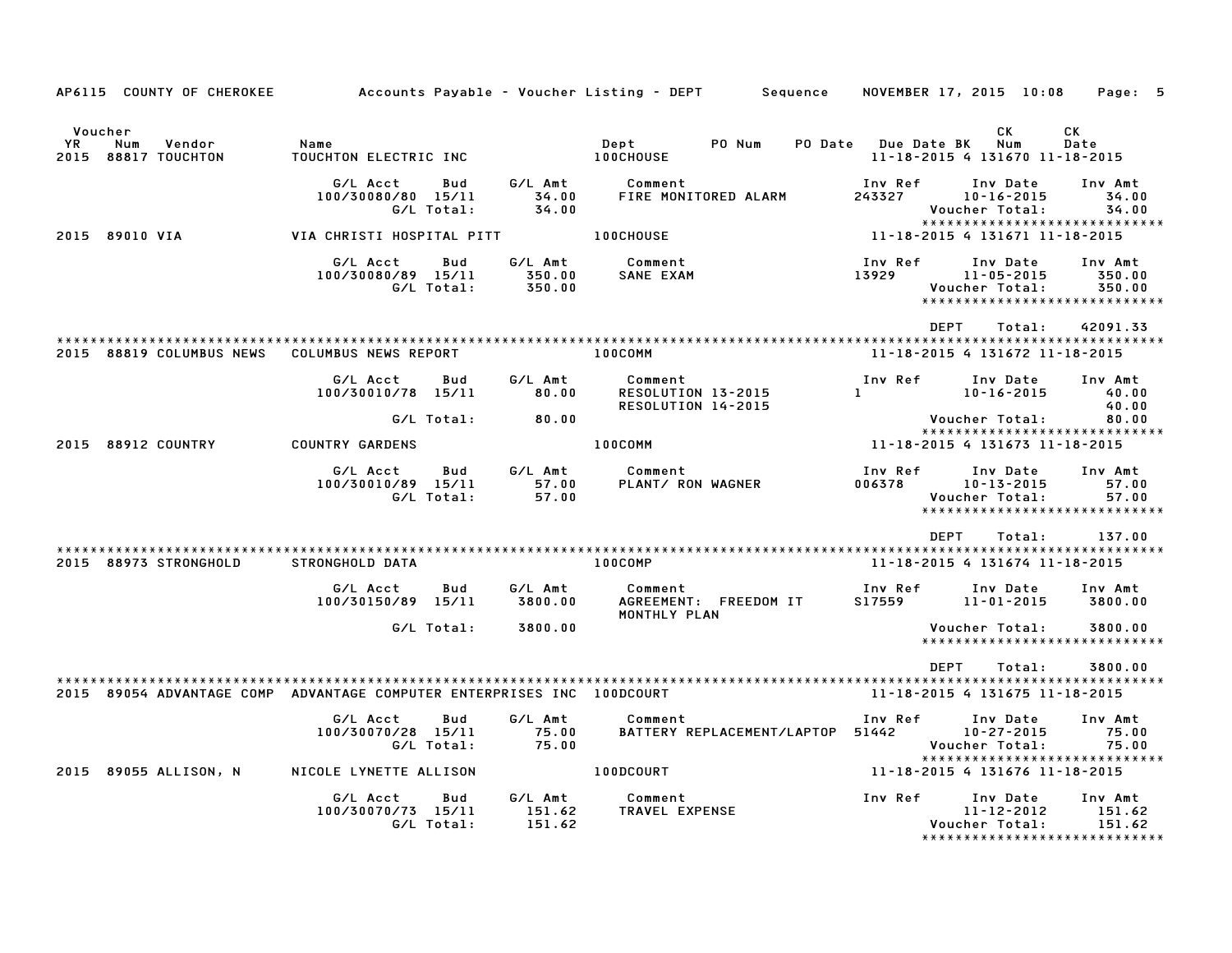|         |                                                        |                                                                      |         | AP6115 COUNTY OF CHEROKEE Accounts Payable - Voucher Listing - DEPT Sequence NOVEMBER 17, 2015 10:08 Page: 6                                                                                                                                                  |                                                                           |                                                                                                            |                               |
|---------|--------------------------------------------------------|----------------------------------------------------------------------|---------|---------------------------------------------------------------------------------------------------------------------------------------------------------------------------------------------------------------------------------------------------------------|---------------------------------------------------------------------------|------------------------------------------------------------------------------------------------------------|-------------------------------|
| Voucher | YR Num Vendor   Name<br>2015 88887 BINGHAM, M   MELANI |                                                                      |         |                                                                                                                                                                                                                                                               | PO Date Due Date BK Num                                                   | CK<br>11-18-2015 4 131677 11-18-2015                                                                       | CK<br>Date                    |
|         |                                                        | G/L Total: 2750.00                                                   |         | MONTHLY ATTY/CO CONTRACT                                                                                                                                                                                                                                      |                                                                           | Inv Ref Inv Date Inv Amt<br>11-01-2015 2750.00<br>Voucher Total: 2750.00<br>****************************** |                               |
|         | 2015 89056 CHAPPELL, B BRENDA CHAPPELL                 |                                                                      |         | 11-18-2015 4 131678 11-18-2015<br><b>100DCOURT</b>                                                                                                                                                                                                            |                                                                           |                                                                                                            |                               |
|         |                                                        | G/L Acct Bud G/L Amt Comment                                         |         | سمر -----<br>100/30070/73 15/11 72.68 TRAVEL EXPENSES<br>G/L Total: 72.68                                                                                                                                                                                     |                                                                           | Inv Ref Inv Date<br>$11 - 12 - 2015$ 72.68<br>Voucher Total: 72.68<br>****************************         | Inv Amt                       |
|         | 2015 88963 COPY COPY PRODUCTS INC                      |                                                                      |         | <b>100DCOURT</b>                                                                                                                                                                                                                                              |                                                                           |                                                                                                            |                               |
|         |                                                        |                                                                      |         | G/L Acct Bud G/L Amt Comment Inv Ref Inv Date Inv Amt<br>100/30070/28 15/11 166.00 BLACK TONER 121222 10–08–2015 166.00<br>100/30070/79 15/11 216.19 CONTRACT CHARGES COPIER 124606 11–07–2015 216.19<br>G/L Total: 382.19                                    |                                                                           |                                                                                                            |                               |
|         | 2015 88964 CULLIGAN                                    | CULLIGAN OF JOPLIN                                                   |         | 11-18-2015 4 131680 11-18-2015<br><b>100DCOURT</b>                                                                                                                                                                                                            |                                                                           | *****************************                                                                              |                               |
|         |                                                        | G/L Acct Bud G/L Amt Comment<br>100/30070/89 15/11 24.75 WATER       |         | WATER                                                                                                                                                                                                                                                         | $\begin{array}{cc} 2.7716 & 10-20-2015 \\ 70077 & 11-03-2015 \end{array}$ | Inv Ref Inv Date Inv Amt                                                                                   | 14.85<br>9.90                 |
|         |                                                        | G/L Total: 24.75                                                     |         |                                                                                                                                                                                                                                                               |                                                                           | Voucher Total:<br>*****************************                                                            | 24.75                         |
|         | 2015 88888 CURE, K KEVIN T CURE                        |                                                                      |         | $11 - 18 - 2015$ 4 $131681$ 11-18-2015<br>100DCOURT                                                                                                                                                                                                           |                                                                           |                                                                                                            |                               |
|         |                                                        |                                                                      |         | G/L Acct Bud G/L Amt Comment<br>100/30070/89 15/11 2750.00 MONTHLY ATTY/CO CONTRACT                                                                                                                                                                           |                                                                           | Inv Ref       Inv Date     Inv Amt<br>11-01-2015      2750.00                                              |                               |
|         | 2015 89057 ETTINGERS                                   | ETTINGER'S OFFICE SUPPLY <b>100DCOURT</b>                            |         |                                                                                                                                                                                                                                                               |                                                                           | 11-18-2015 4 131682 11-18-2015                                                                             |                               |
|         |                                                        | G/L Acct Bud<br>$100/30070/21$ $15/11$ $472.62$                      | G∕L Amt | Comment Inv Ref Inv Date Inv Amt<br>TONER, FOLDER, CALENDAR 4613350 10–02–2015 295.51<br>APT BOOK, OPENER, TONER 4622410 10–20–2015 142.12<br>CHAIRMAT 4623310 10–21–2015 34.99<br>Comment<br>TONER, FOLDER, CALENDAR<br>APT BOOK, OPENER, TONER<br>^''*'PMAT |                                                                           |                                                                                                            |                               |
|         |                                                        | G/L Total: 472.62                                                    |         |                                                                                                                                                                                                                                                               |                                                                           | Voucher Total:                                                                                             | 472.62                        |
|         |                                                        | 2015 88965 FILE SAFE FILE SAFE INC THE RESIDENCE RESIDENCE RELATIONS |         |                                                                                                                                                                                                                                                               |                                                                           | *****************************<br>11-18-2015 4 131683 11-18-2015                                            |                               |
|         |                                                        | G/L Acct Bud<br>100/30070/21 15/11 625.50<br>G/L Total:              | 625.50  | G/L Amt Comment                                                                                                                                                                                                                                               |                                                                           | 24548 10-26-2015 625.50                                                                                    |                               |
|         |                                                        | 2015 88890 GAYOSO, C CANDACE BREWSTER GAYOSO 68890 ACODECOURT        |         |                                                                                                                                                                                                                                                               |                                                                           | *****************************<br>11-18-2015 4 131684 11-18-2015                                            |                               |
|         |                                                        | G/L Acct<br>$100/30070/89$ $15/11$ 2583.33<br>G/L Total:             | 2583.33 | Bud G/L Amt Comment<br>MONTHLY ATTY/CO CONTRACT                                                                                                                                                                                                               |                                                                           | Inv Ref Inv Date<br>11-01-2015<br>Voucher Total:<br>*****************************                          | Inv Amt<br>2583.33<br>2583.33 |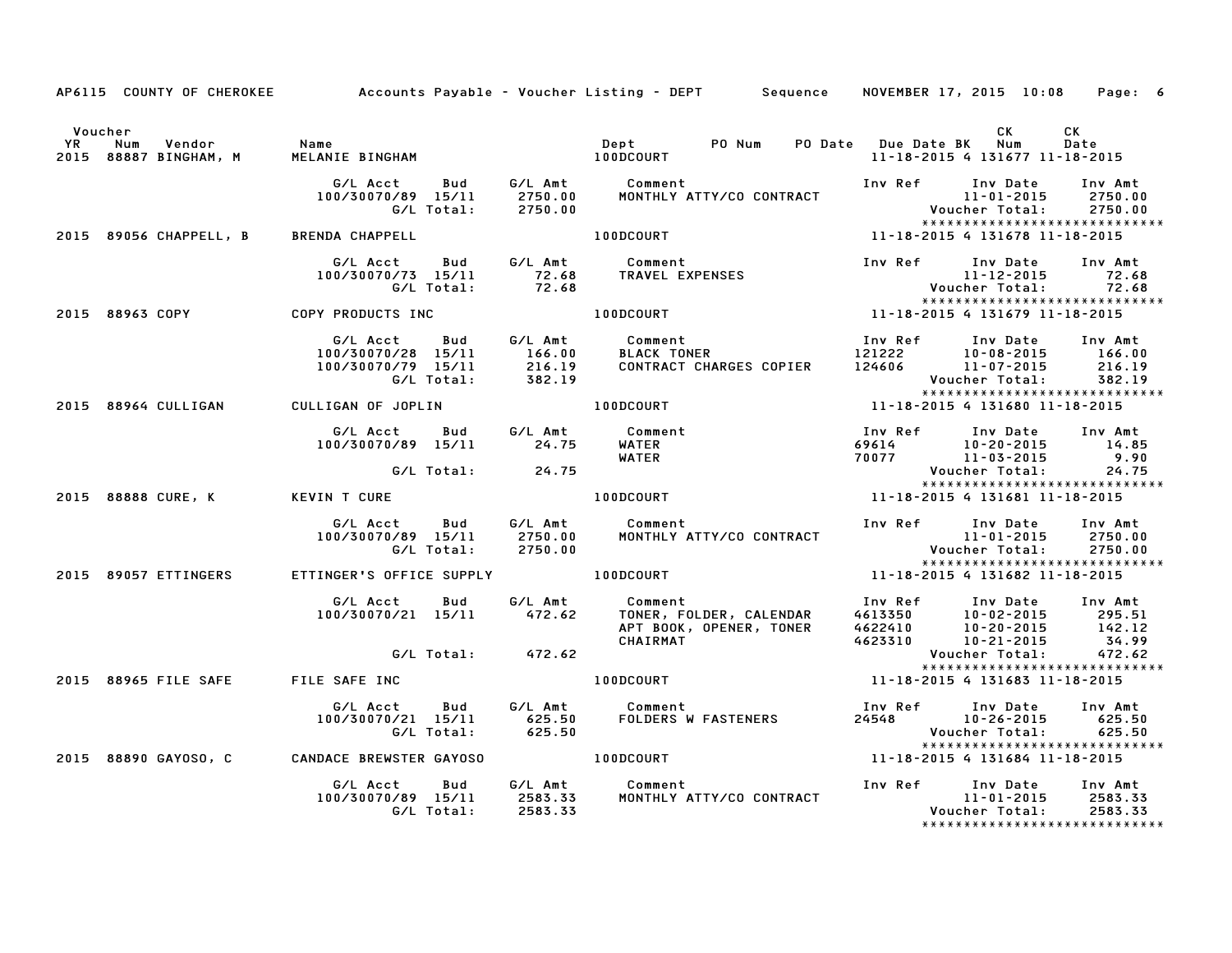| AP6115 COUNTY OF CHEROKEE                             |                                                      |                   |                               | Accounts Payable – Voucher Listing – DEPT         Sequence                                                                    |                         | NOVEMBER 17, 2015 10:08                                                                                                              | Page: 7                                                             |
|-------------------------------------------------------|------------------------------------------------------|-------------------|-------------------------------|-------------------------------------------------------------------------------------------------------------------------------|-------------------------|--------------------------------------------------------------------------------------------------------------------------------------|---------------------------------------------------------------------|
|                                                       |                                                      |                   |                               |                                                                                                                               |                         |                                                                                                                                      |                                                                     |
| Voucher<br>YR<br>Num<br>Vendor<br>2015 89058 MYERS, R | Name<br><b>ROBERT E MYERS</b>                        |                   |                               | Dept<br>PO Num<br><b>100DCOURT</b>                                                                                            | PO Date Due Date BK     | СK<br>Num<br>11-18-2015 4 131685 11-18-2015                                                                                          | CК<br>Date                                                          |
|                                                       | G/L Acct<br>100/30070/76 15/11                       | Bud<br>G/L Total: | G/L Amt<br>5659.25<br>5659.25 | Comment<br>LEGAL DEFENSE                                                                                                      | Inv Ref<br>09PR91       | Inv Date<br>$10 - 30 - 2015$<br>Voucher Total:<br>*****************************                                                      | Inv Amt<br>5659.25<br>5659.25                                       |
| 2015 89059 REDWOOD TOXIC                              | REDWOOD TOXICOLOGY LABORATORY                        |                   |                               | 100DCOURT                                                                                                                     |                         | 11-18-2015 4 131686 11-18-2015                                                                                                       |                                                                     |
|                                                       | G/L Acct<br>100/30080/29 15/11                       | Bud<br>G/L Total: | G/L Amt<br>137.50<br>137.50   | Comment<br>DRUG TEST KITS                                                                                                     | Inv Ref<br>533292       | Inv Date<br>11-02-2015<br>Voucher Total:                                                                                             | Inv Amt<br>137.50<br>137.50                                         |
| 2015 89060 SHUMAKE, D                                 | DARREL SHUMAKE                                       |                   |                               | 100DCOURT                                                                                                                     |                         | *****************************<br>11-18-2015 4 131687 11-18-2015                                                                      |                                                                     |
|                                                       | G/L Acct<br>100/30070/76 15/11                       | Bud               | G/L Amt<br>422.50             | Comment<br>LEGAL DEFENSE<br>FILE 6341                                                                                         | Inv Ref<br>548          | Inv Date<br>11-06-2015                                                                                                               | Inv Amt<br>422.50                                                   |
|                                                       |                                                      | G/L Total:        | 422.50                        |                                                                                                                               |                         | Voucher Total:<br>*****************************                                                                                      | 422.50                                                              |
| 2015 88891 STEELE, D                                  | DOUGLAS ROPER STEELE                                 |                   |                               | 100DCOURT                                                                                                                     |                         | 11-18-2015 4 131688 11-18-2015                                                                                                       |                                                                     |
|                                                       | G/L Acct<br>100/30070/89 15/11                       | Bud<br>G/L Total: | G/L Amt<br>2750.00<br>2750.00 | Comment<br>MONTHLY ATTY/CO CONTRACT                                                                                           | Inv Ref                 | Inv Date<br>11-01-2015<br>Voucher Total:                                                                                             | Inv Amt<br>2750.00<br>2750.00                                       |
| 2015 89061 TURLEY, L                                  | LADELL F TURLEY CSR                                  |                   |                               | 100DCOURT                                                                                                                     |                         | ******************************<br>11-18-2015 4 131689 11-18-2015                                                                     |                                                                     |
|                                                       | G/L Acct<br>100/30070/76 15/11                       | Bud<br>G/L Total: | G/L Amt<br>216.00<br>216.00   | Comment<br>PRELIM TRANSCRIPT                                                                                                  | Inv Ref                 | Inv Date<br>11-12-2015<br>Voucher Total:<br>******************************                                                           | Inv Amt<br>216.00<br>216.00                                         |
|                                                       |                                                      |                   |                               |                                                                                                                               |                         | <b>DEPT</b><br>Total:                                                                                                                | 19072.94                                                            |
| 2015 89012 COLUMBUS TIRE COLUMBUS TIRE & AUTO         |                                                      |                   |                               | 100E/P                                                                                                                        |                         | 11-18-2015 4 131690 11-18-2015                                                                                                       |                                                                     |
|                                                       | G/L Acct<br>100/30090/25 15/11                       | Bud               | G/L Amt<br>22.10              | Comment<br>TIRE REPAIR<br>TIRE REPAIR                                                                                         | Inv Ref<br>6933<br>6925 | Inv Date<br>$09 - 28 - 2015$<br>$09 - 21 - 2015$                                                                                     | Inv Amt<br>11.05<br>11.05                                           |
|                                                       |                                                      | G/L Total:        | 22.10                         |                                                                                                                               |                         | Voucher Total:<br>*****************************                                                                                      | 22.10                                                               |
| 2015 89075 COMMERCE VISA                              | <b>COMMERCE BANK</b>                                 |                   |                               | 100E/P                                                                                                                        |                         | 11-18-2015 4 131691 11-18-2015                                                                                                       |                                                                     |
|                                                       | G/L Acct<br>100/30090/30 15/11<br>100/30090/23 15/11 | Bud               | G/L Amt<br>50.00<br>103.77    | Comment<br>ACCT 0000-0088-8099<br>JASON ALLISON                                                                               | Inv Ref                 | Inv Date                                                                                                                             | Inv Amt                                                             |
|                                                       | 100/30090/30 15/11                                   |                   | 45.01                         | <b>CENEX FARMERS</b><br>FAST MART<br>APPLE MARKET<br>APPLE MARKET<br>APPLE MARKET<br>R & J CONV<br>QUIK SHOP<br><b>CASEYS</b> |                         | 10-06-2015<br>10-12-2015<br>$10 - 21 - 2015$<br>$10 - 22 - 2015$<br>10-22-2015<br>10-23-2015<br>$10 - 26 - 2015$<br>$10 - 26 - 2015$ | 30.00<br>20.00<br>78.88<br>14.94<br>9.95<br>20.01<br>15.00<br>10.00 |
|                                                       |                                                      | G/L Total:        | 198.78                        |                                                                                                                               |                         | Voucher Total:<br>*****************************                                                                                      | 198.78                                                              |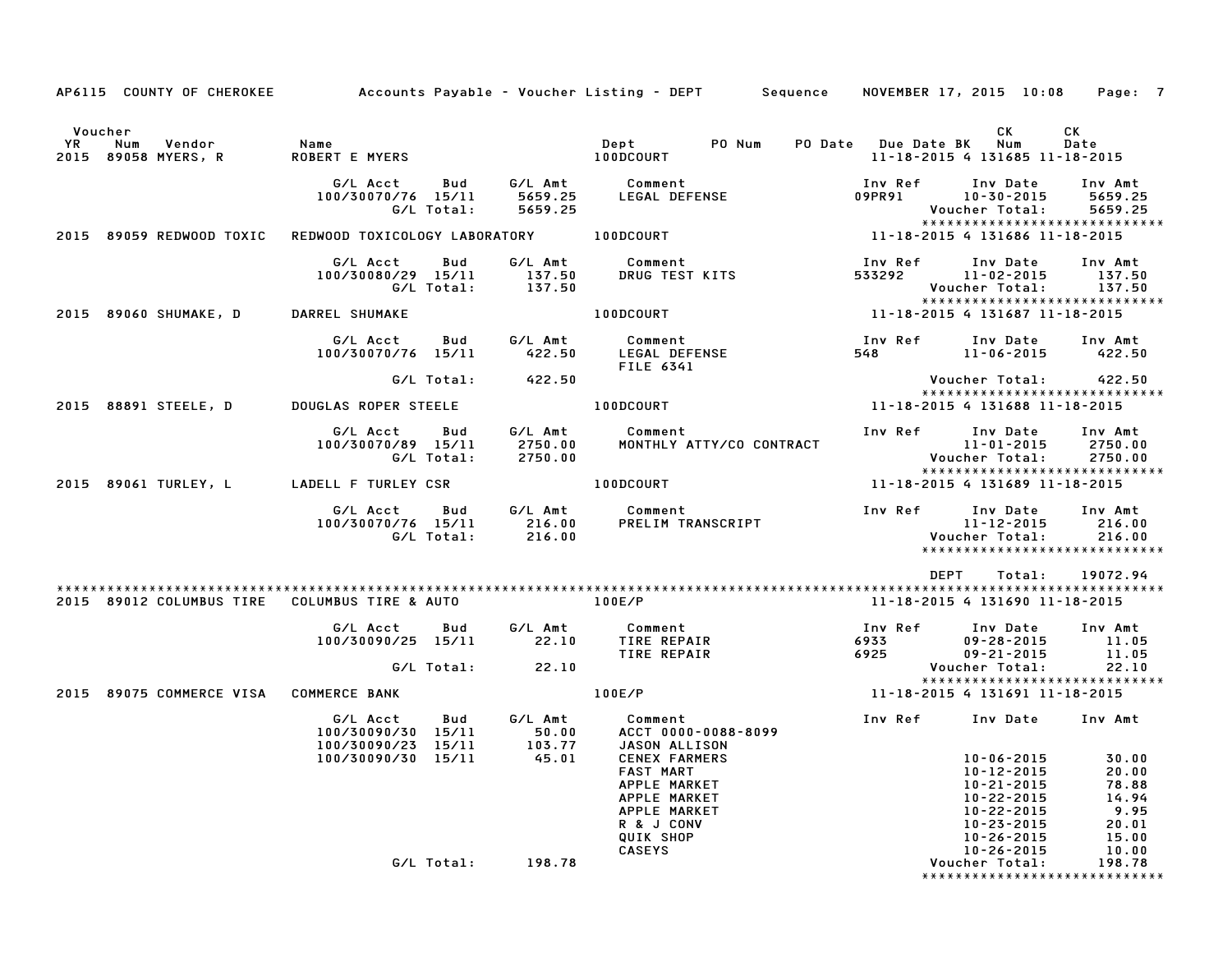| AP6115 COUNTY OF CHEROKEE                     |                                                                                                                                                                      |                                                                           | Accounts Pavable – Voucher Listing – DEPT         Sequence                                                          |                                                                 | NOVEMBER 17, 2015 10:08                                                                        | Page: 8                                                   |
|-----------------------------------------------|----------------------------------------------------------------------------------------------------------------------------------------------------------------------|---------------------------------------------------------------------------|---------------------------------------------------------------------------------------------------------------------|-----------------------------------------------------------------|------------------------------------------------------------------------------------------------|-----------------------------------------------------------|
| Voucher                                       |                                                                                                                                                                      |                                                                           |                                                                                                                     |                                                                 | СK                                                                                             | СK                                                        |
| YR.<br>Num<br>Vendor<br>2015 89021 KANSASLAND | Name<br>KANSASLAND TIRE OF PITTSBURG                                                                                                                                 |                                                                           | Dept<br>PO Num<br>PO Date<br>100E/P                                                                                 | <b>Due Date BK</b>                                              | Num<br>11-18-2015 4 131692 11-18-2015                                                          | Date                                                      |
|                                               | G/L Acct<br>Bud<br>100/30090/25 15/11<br>G/L Total:                                                                                                                  | G/L Amt<br>732.64<br>732.64                                               | Comment<br>4 LT265/70R17 TIRES                                                                                      | Inv Ref<br>158712                                               | Inv Date<br>$10 - 19 - 2015$<br>Voucher Total:<br>*****************************                | Inv Amt<br>732.64<br>732.64                               |
| 89022 SHILTS, R<br>2015                       | SHILTS, ROBBIE                                                                                                                                                       |                                                                           | 100E/P                                                                                                              |                                                                 | 11-18-2015 4 131693 11-18-2015                                                                 |                                                           |
|                                               | G/L Acct<br>Bud<br>100/30090/23 15/11<br>G/L Total:                                                                                                                  | G/L Amt<br>30.54<br>30.54                                                 | Comment<br>REIMB/CANDY FOR PARADE                                                                                   | Inv Ref                                                         | Inv Date<br>11-09-2015<br>Voucher Total:<br>*****************************                      | Inv Amt<br>30.54<br>30.54                                 |
| 2015 89023 SIRIUS                             | SIRIUS XM RADIO INC                                                                                                                                                  |                                                                           | 100E/P                                                                                                              |                                                                 | 11-18-2015 4 131694 11-18-2015                                                                 |                                                           |
|                                               | G/L Acct<br>Bud<br>100/30090/88 15/11                                                                                                                                | G/L Amt<br>38.26                                                          | Comment<br>ACCT 402051928073<br><b>RADAR SERVICE</b>                                                                | Inv Ref                                                         | Inv Date<br>10-18-2015                                                                         | Inv Amt<br>38.26                                          |
|                                               | G/L Total:                                                                                                                                                           | 38.26                                                                     |                                                                                                                     |                                                                 | Voucher Total:<br>*****************************                                                | 38.26                                                     |
| 89024 VERIZON<br>2015                         | <b>VERIZON WIRELESS</b>                                                                                                                                              |                                                                           | 100E/P                                                                                                              | 11-18-2015 4 131695 11-18-2015                                  |                                                                                                |                                                           |
|                                               | G/L Acct<br>Bud<br>100/30090/84 15/11                                                                                                                                | G/L Amt<br>120.02                                                         | Comment<br>ACCT 442067141-00001<br>HOTSPOT WIRELESS SERV<br>ACCT 0542069254 00001                                   | Inv Ref<br>9754461956                                           | Inv Date<br>$10 - 23 - 2015$                                                                   | Inv Amt<br>80.02<br>40.00                                 |
|                                               | G/L Total:                                                                                                                                                           | 120.02                                                                    |                                                                                                                     |                                                                 | Voucher Total:<br>******************************                                               | 120.02                                                    |
| 2015 89072 IEDC                               | INTERNATIONAL ECONOMIC DEVELPMENT C 100ECON                                                                                                                          |                                                                           |                                                                                                                     | <b>DEPT</b>                                                     | Total:<br>11-18-2015 4 131696 11-18-2015                                                       | 1142.34                                                   |
|                                               | G/L Acct<br>Bud<br>100/30230/76 15/11                                                                                                                                | G/L Amt<br>405.00                                                         | Comment<br>IEDC NP4 NONPRFT MEMBERSHIP                                                                              | Inv Ref                                                         | Inv Date<br>11-02-2015                                                                         | Inv Amt<br>405.00                                         |
|                                               | G/L Total:                                                                                                                                                           | 405.00                                                                    |                                                                                                                     |                                                                 | Voucher Total:<br>*****************************                                                | 405.00                                                    |
| 2015 89073 MILLER, JAN                        | JANET L MILLER                                                                                                                                                       |                                                                           | 100ECON                                                                                                             |                                                                 | 11-18-2015 4 131697 11-18-2015                                                                 |                                                           |
|                                               | G/L Acct<br>Bud<br>100/30230/76 15/11                                                                                                                                | G/L Amt<br>449.91                                                         | Comment<br><b>REIMBURSEMENTS</b>                                                                                    | Inv Ref                                                         | Inv Date                                                                                       | Inv Amt                                                   |
|                                               | 100/30230/73 15/11                                                                                                                                                   | 410.55                                                                    | HOTEL/KS TOURISM CONFERENCE<br><b>OCTOBER MILEAGE</b>                                                               |                                                                 | 10-29-2015                                                                                     | 449.91<br>410.55                                          |
|                                               | G/L Total:                                                                                                                                                           | 860.46                                                                    |                                                                                                                     |                                                                 | Voucher Total:<br>*****************************                                                | 860.46                                                    |
|                                               |                                                                                                                                                                      |                                                                           |                                                                                                                     | DEPT                                                            | Total:                                                                                         | 1265.46                                                   |
| 2015 88821 CINTAS 0855                        | CINTAS CORP                                                                                                                                                          |                                                                           | 100EMPCOMP                                                                                                          |                                                                 | 11-18-2015 4 131698 11-18-2015                                                                 |                                                           |
|                                               | G/L Acct<br>Bud<br>100/30330/21<br>15/11<br>100/30330/22 15/11<br>100/30330/26 15/11<br>100/30330/21 15/11<br>100/30330/22 15/11<br>100/30330/31 15/11<br>G/L Total: | G/L Amt<br>84.74<br>80.40<br>163.68<br>88.27<br>51.22<br>113.11<br>581.42 | Comment<br>REFILL MEDICINE CABINET<br>REFILL MEDICINE CABINET<br>REFILL MEDICINE CABINET<br>REFILL MEDICINE CABINET | Inv Ref<br>8402446978<br>8402446979<br>8402462319<br>8402470465 | Inv Date<br>10-09-2015<br>$10 - 09 - 2015$<br>10-23-2015<br>$10 - 30 - 2015$<br>Voucher Total: | Inv Amt<br>165.14<br>163.68<br>139.49<br>113.11<br>581.42 |
|                                               |                                                                                                                                                                      |                                                                           |                                                                                                                     |                                                                 | * * * * * * * * * * * * * * * * *                                                              | * * * * * * * * *                                         |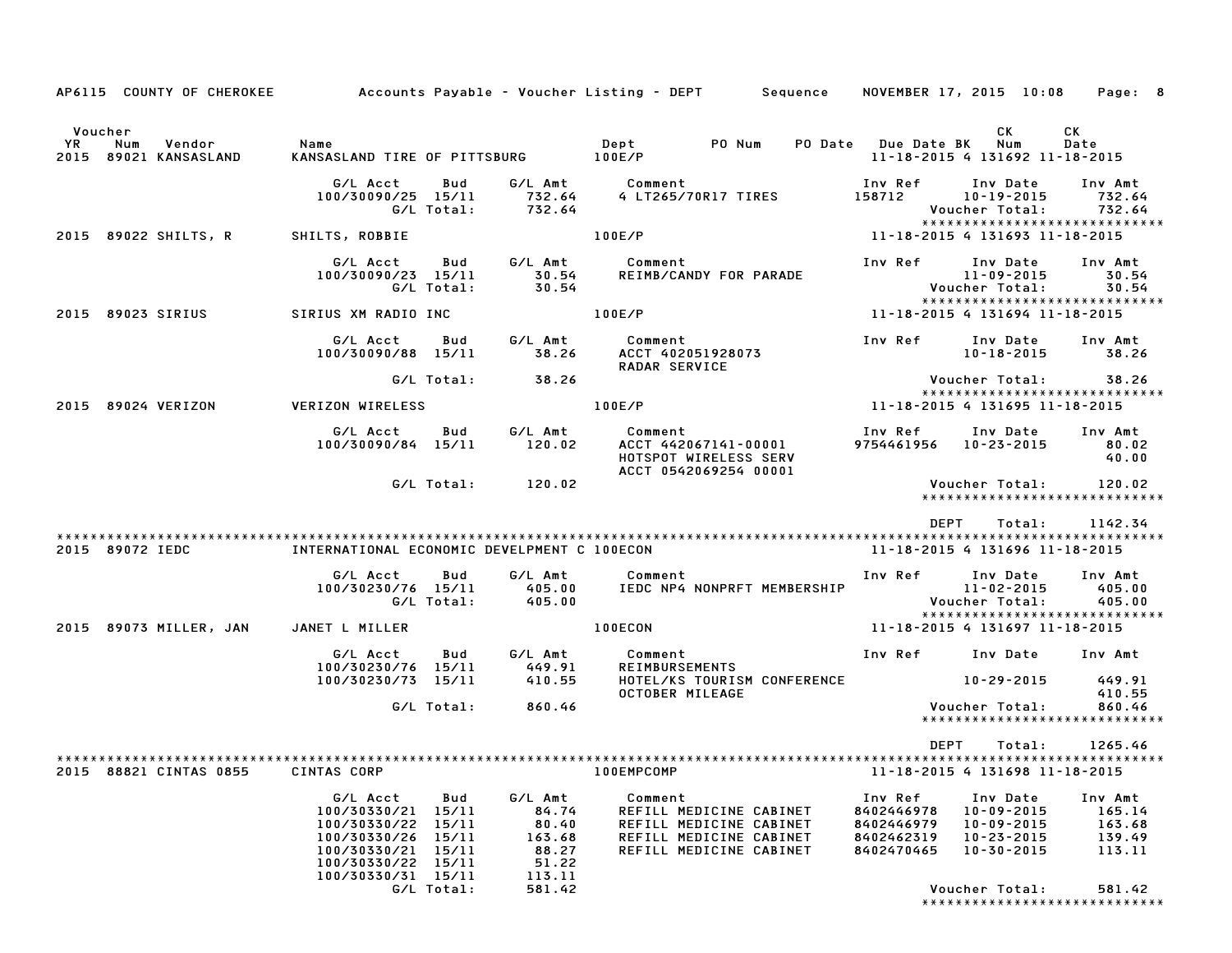|    |                                                        |                                                                                                                                                                    |       |                                                                                                 | AP6115 COUNTY OF CHEROKEE Accounts Payable - Voucher Listing - DEPT Sequence NOVEMBER 17, 2015 10:08                                                                                                                                                           |                                              |                                                                 | Page: 9                                                                                                          |
|----|--------------------------------------------------------|--------------------------------------------------------------------------------------------------------------------------------------------------------------------|-------|-------------------------------------------------------------------------------------------------|----------------------------------------------------------------------------------------------------------------------------------------------------------------------------------------------------------------------------------------------------------------|----------------------------------------------|-----------------------------------------------------------------|------------------------------------------------------------------------------------------------------------------|
| YR | Voucher<br>Vendor Name<br>Num<br>2015 88822 CINTAS 459 | CINTAS #459                                                                                                                                                        |       |                                                                                                 | Dept PO Num PO Date Due Date BK Num<br>100EMPCOMP                                                                                                                                                                                                              |                                              | CK<br>11-18-2015 4 131699 11-18-2015                            | CK<br>Date                                                                                                       |
|    |                                                        |                                                                                                                                                                    |       | 15/11<br>G/L Total: 141.06                                                                      | G/L Acct Bud G/L Amt Comment<br>100/30330/31 15/11 141.06 DUST MOPS<br><b>DUST MOPS<br/>DUST MOPS</b>                                                                                                                                                          | Inv Ref<br>459741124<br>459743627 11-03-2015 | Inv Date<br>10-20-2015<br>Voucher Total:                        | Inv Amt<br>70.53<br>70.53<br>141.06                                                                              |
|    | 2015 89026 COMMERCE VISA COMMERCE BANK                 |                                                                                                                                                                    |       |                                                                                                 |                                                                                                                                                                                                                                                                |                                              | *****************************                                   |                                                                                                                  |
|    |                                                        | G/L Acct<br>100/30330/26 15/11 249.00                                                                                                                              |       | Bud G/L Amt                                                                                     | Comment<br>ACCT 0000-0065-3634<br>JUANITA HODGSON                                                                                                                                                                                                              |                                              | Inv Ref      Inv Date     Inv Amt                               |                                                                                                                  |
|    |                                                        |                                                                                                                                                                    |       | G/L Total: 249.00                                                                               | PRO WARE                                                                                                                                                                                                                                                       |                                              | 10-22-2015                                                      | 249.00<br>249.00                                                                                                 |
|    | 2015 89035 COMMERCE VISA COMMERCE BANK                 |                                                                                                                                                                    |       |                                                                                                 |                                                                                                                                                                                                                                                                |                                              |                                                                 |                                                                                                                  |
|    |                                                        |                                                                                                                                                                    |       |                                                                                                 | G/L Acct  Bud  G/L Amt  Comment<br>100/30330/32 15/11  91.11  ACCT  0000-1003-7232<br><b>RODNEY EDMONDSON</b><br>WM SUPERCENTER                                                                                                                                |                                              | Inv Ref Inv Date Inv Amt<br>$10 - 09 - 2015$ 83.92              |                                                                                                                  |
|    |                                                        |                                                                                                                                                                    |       | G/L Total: 91.11                                                                                | LJS                                                                                                                                                                                                                                                            |                                              |                                                                 | 7.19<br>91.11                                                                                                    |
|    |                                                        |                                                                                                                                                                    |       |                                                                                                 |                                                                                                                                                                                                                                                                |                                              | *****************************                                   |                                                                                                                  |
|    | 2015 88823 CULLIGAN CULLIGAN OF JOPLIN                 |                                                                                                                                                                    |       |                                                                                                 | 100EMPCOMP                                                                                                                                                                                                                                                     |                                              |                                                                 |                                                                                                                  |
|    |                                                        | G/L Acct Bud<br>100/30330/31 15/11                                                                                                                                 | 15/11 | G/L Amt<br>284.25                                                                               | Comment<br>WATER, COFFEE, CONDIMENTS 90080487<br>COFFEE, WATER, CONDIMENTS 68247 09-30-2015<br>COOLER RENTAL 68961 09-30-2015<br>COFFEE, WATER, CONDIMENTS 69087 10-09-2015<br>COFFEE, WATER, COCOA 90094401 11-03-2015<br>COFFEE, WATER, COCOA                | Inv Ref                                      | Inv Date<br>09-16-2015                                          | Inv Amt<br>84.77<br>62.24<br>5.00<br>64.23<br>68.01                                                              |
|    |                                                        |                                                                                                                                                                    |       | G/L Total: 284.25                                                                               |                                                                                                                                                                                                                                                                |                                              | Voucher Total:                                                  | 284.25                                                                                                           |
|    | 2015 88824 CUSTOM AWARDS CUSTOM AWARDS                 |                                                                                                                                                                    |       |                                                                                                 | <b>100EMPCOMP</b>                                                                                                                                                                                                                                              |                                              | *****************************<br>11-18-2015 4 131702 11-18-2015 |                                                                                                                  |
|    |                                                        | G/L Acct Bud<br>100/30330/22 15/11 25.00<br>G/L Total: 25.00                                                                                                       |       |                                                                                                 | G/L Amt Comment                                                                                                                                                                                                                                                |                                              | *****************************                                   | Inv Amt<br>25.00<br>25.00                                                                                        |
|    |                                                        |                                                                                                                                                                    |       |                                                                                                 | 2015 88825 ETTINGERS ETTINGER'S OFFICE SUPPLY 100EMPCOMP 100 2015 11-18-2015 4 131703 11-18-2015                                                                                                                                                               |                                              |                                                                 |                                                                                                                  |
|    |                                                        | G/L Acct<br>100/30330/31 15/11<br>100/30330/26 15/11<br>100/30330/31 15/11<br>100/30330/23 15/11<br>100/30330/22 15/11<br>100/30330/26 15/11<br>100/30330/26 15/11 | Bud   | G/L Amt<br>417.78<br>417.78<br>55.67<br>55.67<br>106.33<br>711.62<br>250.03<br>164.24<br>159.25 | dentify the comment<br>COMP<br>COMP<br>11-16<br>COMP<br>11-16<br>COMP<br>TOWELS, SOAP<br>TOWELS, TOWELS, TRASHBAGS 4623320<br>10-21-2015<br>PLATES, FORKS, URINAL SCRN 4627020<br>11-03-2015<br>"BINAL SCREEN<br>"BINAL SCREEN<br>"BINAL SCREEN<br>4620701<br> |                                              |                                                                 | Inv Amt<br>121.48<br>129.89<br>93.54<br>34.99<br>37.88<br>55.67<br>106.33<br>623.40<br>88.22<br>250.03<br>164.24 |
|    |                                                        |                                                                                                                                                                    |       | G/L Total: 1864.92                                                                              |                                                                                                                                                                                                                                                                |                                              | *******************************                                 | 159.25<br>1864.92                                                                                                |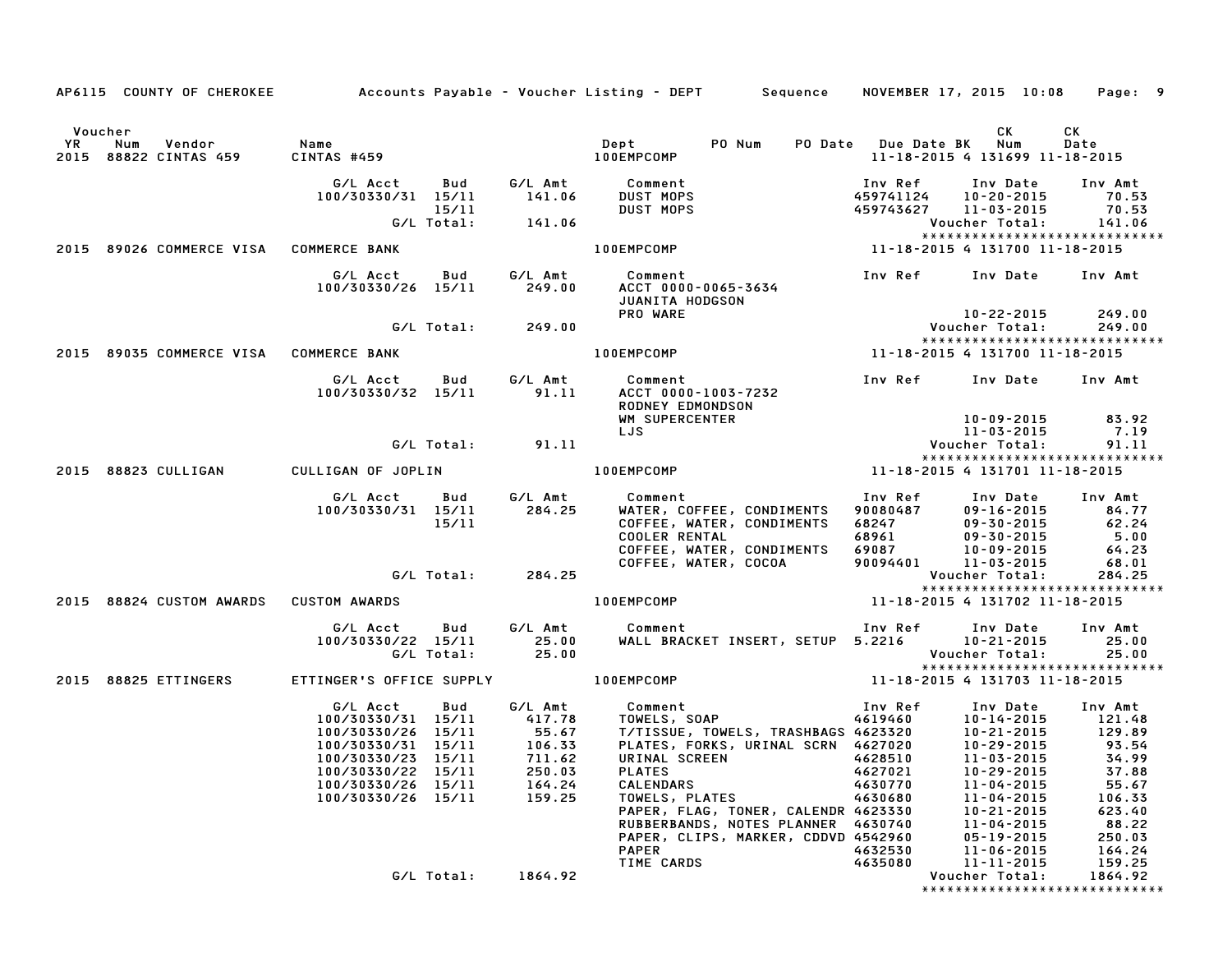|         |                                                                                             |                                                                                                  |                   |                                                              | AP6115 COUNTY OF CHEROKEE Accounts Payable - Voucher Listing - DEPT Sequence NOVEMBER 17, 2015 10:08                                                                                                                     |                                                                                                 |                                                                                                                                                                        | Page: 10                                                                                              |
|---------|---------------------------------------------------------------------------------------------|--------------------------------------------------------------------------------------------------|-------------------|--------------------------------------------------------------|--------------------------------------------------------------------------------------------------------------------------------------------------------------------------------------------------------------------------|-------------------------------------------------------------------------------------------------|------------------------------------------------------------------------------------------------------------------------------------------------------------------------|-------------------------------------------------------------------------------------------------------|
| Voucher | YR Num Vendor – Name<br>2015 88957 FOUR STATE PRIN FOUR STATE PRINTING – – – – – 100EMPCOMP |                                                                                                  |                   |                                                              | PO Num                                                                                                                                                                                                                   | PO Date Due Date BK                                                                             | CK<br>Num<br>11-18-2015 4 131704 11-18-2015                                                                                                                            | CK<br>Date                                                                                            |
|         |                                                                                             | G/L Acct   Bud<br>100/30330/22 15/11                                                             | G/L Total:        | 300.00<br>300.00                                             | G/L Amt Comment<br><b>BUSINESS CARDS</b>                                                                                                                                                                                 | Inv Ref<br>151740                                                                               | Inv Date<br>10-19-2015<br>Voucher Total:<br>*****************************                                                                                              | Inv Amt<br>300.00<br>300.00                                                                           |
|         | 2015 88829 GOV.COM                                                                          | <b>GOVDOCS.COM</b>                                                                               |                   |                                                              | 100EMPCOMP                                                                                                                                                                                                               |                                                                                                 | 11-18-2015 4 131705 11-18-2015                                                                                                                                         |                                                                                                       |
|         |                                                                                             | G/L Acct<br>100/30330/28 15/11                                                                   | Bud<br>G/L Total: | 95.47<br>95.47                                               | G/L Amt Comment<br>ATTENDANCE SHEETS                                                                                                                                                                                     | Inv Ref<br>173938                                                                               | Inv Date<br>10-22-2015<br>Voucher Total:<br>*****************************                                                                                              | Inv Amt<br>95.47<br>95.47                                                                             |
|         | 2015 88827 KS LABOR LAW                                                                     | KANSAS LABOR LAW POSTER SERVICE                                                                  |                   |                                                              | <b>100EMPCOMP</b>                                                                                                                                                                                                        |                                                                                                 | 11-18-2015 4 131706 11-18-2015                                                                                                                                         |                                                                                                       |
|         |                                                                                             | G/L Acct<br>100/30330/31 15/11                                                                   | Bud<br>G/L Total: | G/L Amt<br>242.00<br>242.00                                  | Comment<br>FED/STATE POSTERS-KS 2016                                                                                                                                                                                     | Inv Ref                                                                                         | Inv Date<br>2001079 1 10-14-2015<br>Voucher Total:<br>*****************************                                                                                    | Inv Amt<br>242.00<br>242.00                                                                           |
|         | 2015 88830 MCCARTYS                                                                         | MCCARTY'S                                                                                        |                   |                                                              | 100EMPCOMP                                                                                                                                                                                                               |                                                                                                 | 11-18-2015 4 131707 11-18-2015                                                                                                                                         |                                                                                                       |
|         |                                                                                             | G/L Acct<br>100/30330/28 15/11<br>100/30330/32 15/11<br>100/30330/32 15/11                       | Bud<br>G/L Total: | G/L Amt<br>7.10<br>157.96<br>15.13<br>180.19                 | Comment<br><b>RUBBERBANDS</b><br>LEGAL JACKETS, PAPER<br><b>ENVELOPES</b>                                                                                                                                                | Inv Ref<br>6220100<br>6221740<br>6233310                                                        | Inv Date<br>10-22-2015<br>$10 - 26 - 2015$<br>11-09-2015<br>Voucher Total:<br>******************************                                                           | Inv Amt<br>7.10<br>157.96<br>15.13<br>180.19                                                          |
|         | 2015 88911 QUILL                                                                            | QUILL CORPORATION                                                                                |                   |                                                              | 100EMPCOMP                                                                                                                                                                                                               |                                                                                                 | 11-18-2015 4 131708 11-18-2015                                                                                                                                         |                                                                                                       |
|         |                                                                                             | G/L Acct<br>100/30330/22 15/11<br>100/30330/26 15/11<br>100/30330/22 15/11<br>100/30330/21 15/11 | Bud               | G/L Amt<br>123.99<br>$68.83$<br>$646$ 57<br>646.57<br>799.85 | Comment<br>3 BAGLES UPRIGHT COBALT BLU 8866864<br>NOTE DISPENSER, MOUSE<br>MONITOR RISER<br>MOUSE PAD<br>LABELS, WIPES<br>CD R<br>PAPER, PENS, NOTES, BINDERS 8853322<br>PAPER, INK<br>LETTER, INK<br><b>CARCHARGERS</b> | Inv Ref<br>9111773<br>9127928<br>9129342<br>6098624<br>6436051<br>9188209<br>9199092<br>9212198 | Inv Date<br>$10 - 21 - 2015$<br>10-28-2015<br>10-29-2015<br>10-29-2015<br>$07 - 21 - 2015$<br>$07 - 31 - 2015$<br>10-20-2015<br>10-30-2015<br>10-30-2015<br>11-02-2015 | Inv Amt<br>123.99<br>30.98<br>31.06<br>6.79<br>159.90<br>19.95<br>466.72<br>123.96<br>637.91<br>37.98 |
|         |                                                                                             |                                                                                                  |                   | G/L Total: 1639.24                                           |                                                                                                                                                                                                                          |                                                                                                 | Voucher Total:<br>*****************************                                                                                                                        | 1639.24                                                                                               |
|         | 2015 88917 TRUE VALUE COL TRUE VALUE COLUMBUS                                               |                                                                                                  |                   |                                                              | 100EMPCOMP                                                                                                                                                                                                               |                                                                                                 | 11-18-2015 4 131709 11-18-2015                                                                                                                                         |                                                                                                       |
|         |                                                                                             | G/L Acct<br>100/30330/31 15/11                                                                   | Bud<br>G/L Total: | 5.68<br>5.68                                                 | G/L Amt Comment<br>LAWN & GARDEN, SAUCER                                                                                                                                                                                 | Inv Ref                                                                                         | Inv Date<br>A257989 10-30-2015<br>Voucher Total:<br>******************************                                                                                     | Inv Amt<br>5.68<br>5.68                                                                               |
|         | 2015 89053 WESTAR                                                                           | <b>WESTAR ENERGY</b>                                                                             |                   |                                                              | <b>100EMPCOMP</b>                                                                                                                                                                                                        |                                                                                                 | 11-18-2015 4 131710 11-18-2015                                                                                                                                         |                                                                                                       |
|         |                                                                                             | G/L Acct<br>100/30330/25 15/11                                                                   | Bud               | G/L Amt<br>30.45                                             | Comment<br>ACCT 2457329745<br>STORM SIREN                                                                                                                                                                                | Inv Ref                                                                                         | Inv Date<br>11-06-2015                                                                                                                                                 | Inv Amt<br>30.45                                                                                      |
|         |                                                                                             |                                                                                                  | G/L Total:        | 30.45                                                        |                                                                                                                                                                                                                          |                                                                                                 | Voucher Total:<br>*****************************                                                                                                                        | 30.45                                                                                                 |
|         |                                                                                             |                                                                                                  |                   |                                                              |                                                                                                                                                                                                                          |                                                                                                 | <b>DEPT</b><br>Total:                                                                                                                                                  | 5729.79                                                                                               |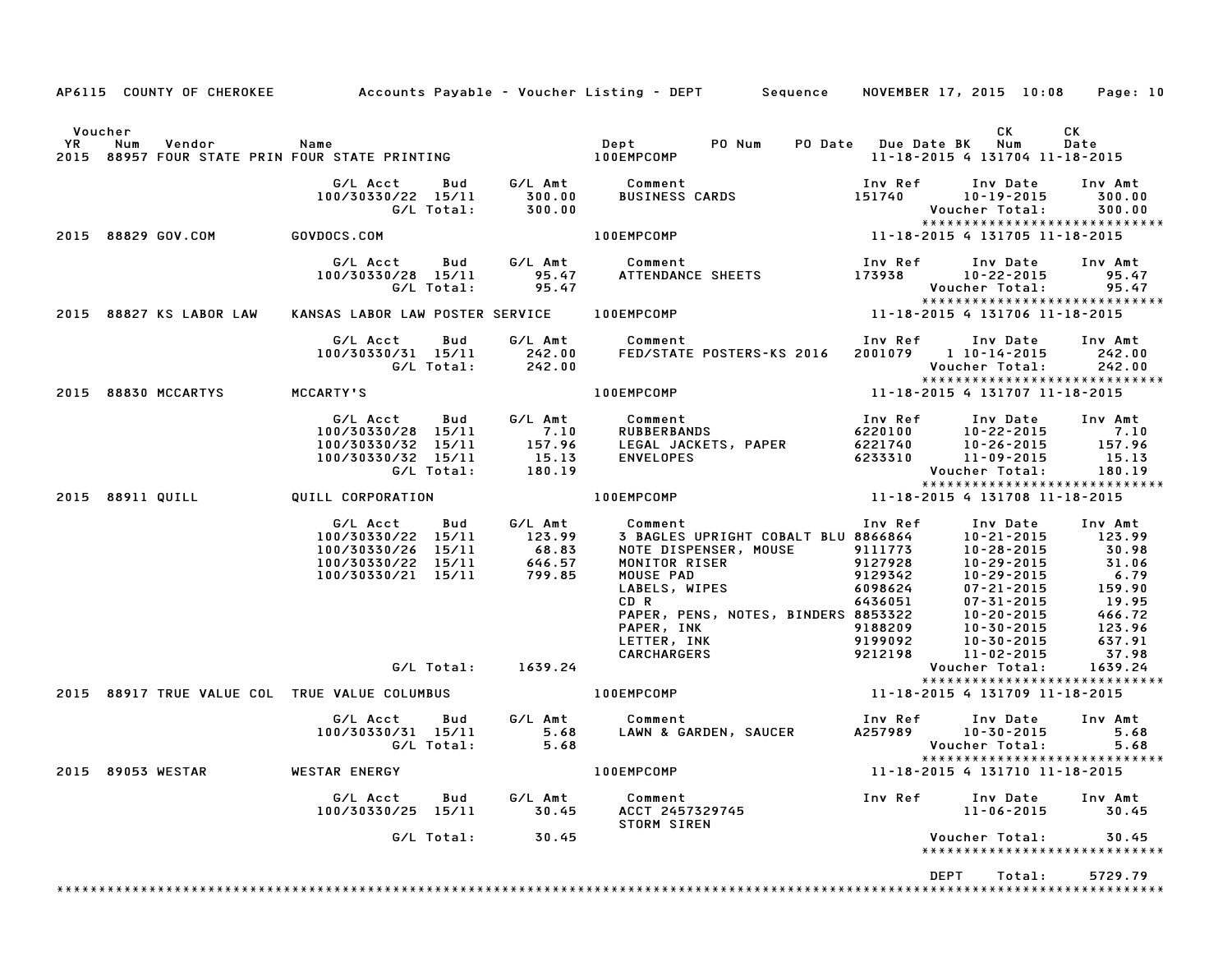| AP6115 COUNTY OF CHEROKEE Accounts Payable – Voucher Listing – DEPT Sequence |                                      |                   |                               |                                                                                                |                                    |                                                  | NOVEMBER 17, 2015 10:08 Page: 11                               |
|------------------------------------------------------------------------------|--------------------------------------|-------------------|-------------------------------|------------------------------------------------------------------------------------------------|------------------------------------|--------------------------------------------------|----------------------------------------------------------------|
| Voucher<br>YR<br>Num<br>Vendor<br>2015 88835 BRUNETTI                        | Name<br>BRUNETTI LAW OFFICE, LLC     |                   |                               | PO Num<br>Dept<br>100GJURY                                                                     | PO Date Due Date BK                | CK<br>Num<br>11-18-2015 4 131711 11-18-2015      | CK<br>Date                                                     |
|                                                                              | G/L Acct<br>100/30370/02 15/11       | Bud<br>G/L Total: | G/L Amt<br>9238.42<br>9238.42 | Comment<br><b>GRAND JURY EXPENSES</b>                                                          | Inv Ref<br>307 300                 | Inv Date<br>10-05-2015<br>Voucher Total:         | Inv Amt<br>9238.42<br>9238.42<br>***************************** |
| 2015 88832 KCHRA                                                             | CINDY VOLANTI, KCHRA TREASURER 100HR |                   |                               |                                                                                                | DEPT                               | Total:<br>11-18-2015 4 131712 11-18-2015         | 9238.42                                                        |
|                                                                              | G/L Acct<br>100/30330/26 15/11       | Bud               | G/L Amt<br>75.00              | Comment<br><b>2016 DUES</b>                                                                    | Inv Ref                            | Inv Date<br>$10 - 27 - 2015$                     | Inv Amt<br>75.00                                               |
|                                                                              |                                      | G/L Total:        | 75.00                         | <b>CHEROKEE COUNTY</b>                                                                         |                                    | Voucher Total:                                   | 75.00<br>*****************************                         |
|                                                                              |                                      |                   |                               |                                                                                                | DEPT                               | Total:                                           | 75.00                                                          |
| 2015 88838 BOB BARKER                                                        | <b>BOB BARKER COMPANY INC</b>        |                   |                               | 100JAIL                                                                                        | 11-18-2015 4 131713 11-18-2015     |                                                  |                                                                |
|                                                                              | G/L Acct<br>100/30140/39 15/11       | Bud<br>G/L Total: | G/L Amt<br>840.00<br>840.00   | Comment<br>SHAMPOO, RAZOR, SOAP                                                                | Inv Ref<br>UT1000363246 10-09-2015 | Inv Date<br>Voucher Total:                       | Inv Amt<br>840.00<br>840.00                                    |
| 2015 88839 CBM                                                               | <b>CBM MANAGED SERVICES</b>          |                   |                               | 100JAIL                                                                                        | 11-18-2015 4 131714 11-18-2015     |                                                  | *****************************                                  |
|                                                                              | G/L Acct<br>100/30140/31 15/11       | Bud<br>15/11      | G/L Amt<br>11450.97           | Comment<br>_________<br>INMATE_MEALS<br>10/9/1-<br>10/8/15 - 10/14/15<br>$10/15/15 - 10/21/15$ | Inv Ref<br>90520<br>90847          | Inv Date<br>10-14-2015<br>10-21-2015             | Inv Amt<br>2940.54<br>2816.48                                  |
|                                                                              |                                      | G/L Total:        | 11450.97                      | $10/22/15 - 10/28/15$<br>$10/29/15 - 11/4/15$                                                  | 91155<br>91532                     | 10-28-2015<br>11-04-2015<br>Voucher Total:       | 2753.80<br>2940.15<br>11450.97                                 |
| 2015 89047 COLUMBUS                                                          | CITY OF COLUMBUS                     |                   |                               | 100JAIL                                                                                        | 11-18-2015 4 131715 11-18-2015     |                                                  | *****************************                                  |
|                                                                              | G/L Acct<br>100/30140/72 15/11       | Bud<br>G/L Total: | G/L Amt<br>110.00<br>110.00   | Comment<br>ACCT 09-52410-01                                                                    | Inv Ref                            | Inv Date<br>10-28-2015<br>Voucher Total:         | Inv Amt<br>110.00<br>110.00                                    |
| 2015 89041 COMMERCE VISA COMMERCE BANK                                       |                                      |                   |                               | 100JAIL                                                                                        | 11-18-2015 4 131716 11-18-2015     |                                                  | *****************************                                  |
|                                                                              | G/L Acct<br>100/30140/88 15/11       | Bud               | G/L Amt<br>376.64             | Comment<br>ACCT 0000-0078-5634<br><b>BILLY CHARLES</b>                                         | Inv Ref                            | Inv Date                                         | Inv Amt                                                        |
|                                                                              |                                      | G/L Total:        | 376.64                        | <b>BEST WESTERN HOTELS</b><br><b>POCKET PRESS</b>                                              |                                    | 10-15-2015<br>$10 - 20 - 2015$<br>Voucher Total: | 316.20<br>60.44<br>376.64<br>*****************************     |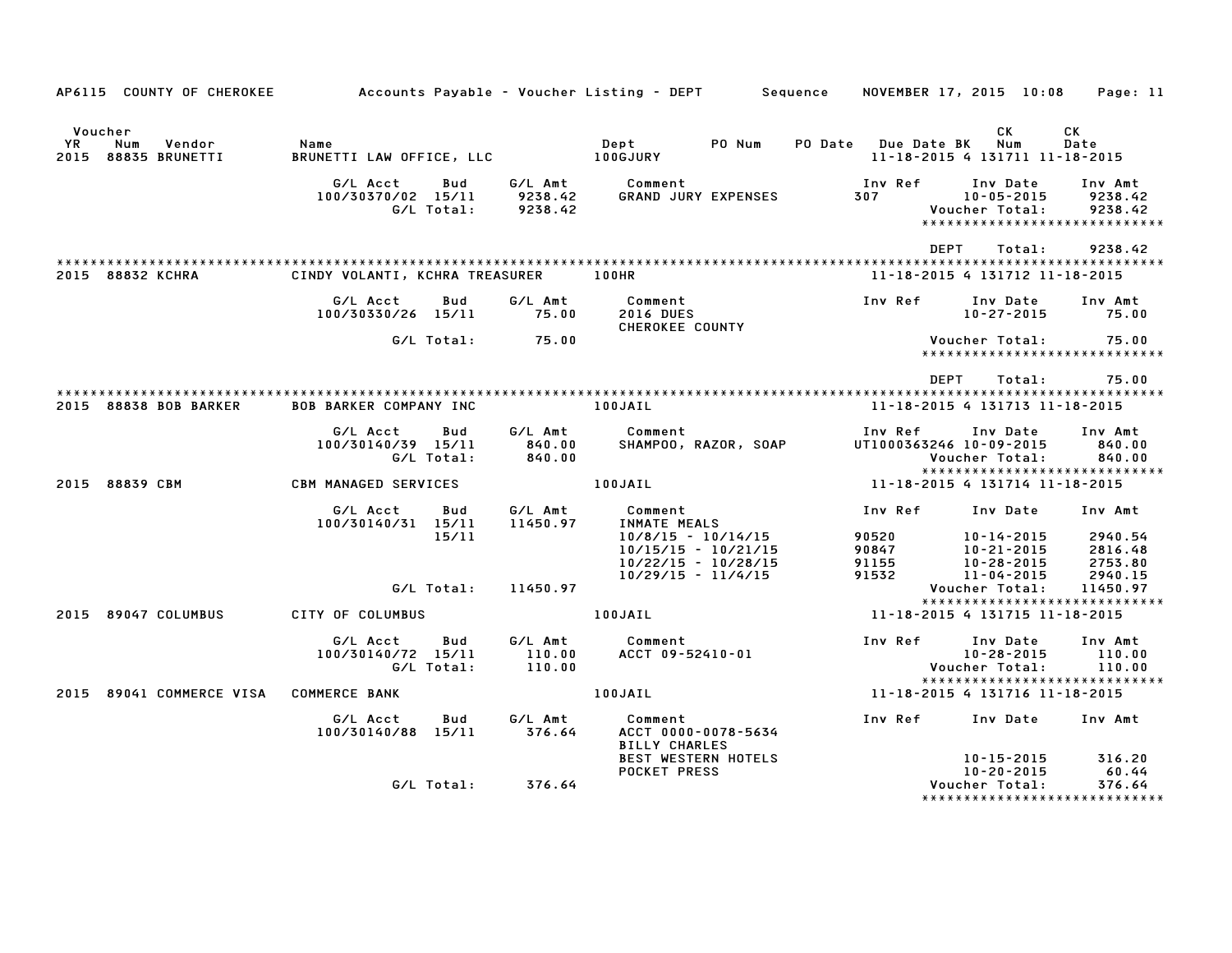|      | AP6115 COUNTY OF CHEROKEE                                   | Accounts Payable – Voucher Listing – DEPT         Sequence |                     |                           |                                         |                                           |                      | NOVEMBER 17, 2015 10:08                                          | Page: 12                                 |
|------|-------------------------------------------------------------|------------------------------------------------------------|---------------------|---------------------------|-----------------------------------------|-------------------------------------------|----------------------|------------------------------------------------------------------|------------------------------------------|
| YR   | Voucher<br><b>Num</b><br>Vendor<br>2015 89042 COMMERCE VISA | Name<br><b>COMMERCE BANK</b>                               |                     |                           | Dept<br>100JAIL                         | PO Num                                    |                      | CK.<br>PO Date Due Date BK Num<br>11-18-2015 4 131716 11-18-2015 | CK<br>Date                               |
|      |                                                             | G/L Acct<br>100/30140/88 15/11                             | Bud                 | G/L Amt<br>86.03          | Comment<br>MICHELLE HAYNES<br>FIVE GUYS | ACCT 0000-0268-3076                       | Inv Ref              | Inv Date<br>10-13-2015                                           | Inv Amt<br>25.62                         |
|      |                                                             |                                                            |                     |                           | IHOP<br>SONIC                           | <b>STAR FUEL CENTERS</b>                  |                      | $10 - 14 - 2015$<br>10-15-2015<br>$10 - 15 - 2015$               | 23.50<br>21.79<br>15.12                  |
|      |                                                             |                                                            | G/L Total:          | 86.03                     |                                         |                                           |                      | Voucher Total:                                                   | 86.03<br>*****************************   |
| 2015 | 89043 COMMERCE VISA                                         | <b>COMMERCE BANK</b>                                       |                     |                           | 100JAIL                                 |                                           |                      | 11-18-2015 4 131716 11-18-2015                                   |                                          |
|      |                                                             | G/L Acct<br>100/30140/73 15/11                             | Bud                 | G/L Amt<br>202.70         | Comment<br>DENNIS OPLOTNIK              | ACCT 0000-0205-1464                       | Inv Ref              | Inv Date                                                         | Inv Amt                                  |
|      |                                                             |                                                            |                     |                           | KWIK SHOP                               |                                           |                      | $10 - 08 - 2015$                                                 | 28.72                                    |
|      |                                                             |                                                            |                     |                           | TACO BELL                               |                                           |                      | $10 - 08 - 2015$                                                 | 12.93                                    |
|      |                                                             |                                                            |                     |                           |                                         | CINDYS COPPER KETTLE                      |                      | $10 - 13 - 2015$                                                 | 18.57                                    |
|      |                                                             |                                                            |                     |                           |                                         | TIME LAPSE SUPPLY<br>CINDYS COPPER KETTLE |                      | $10 - 16 - 2015$<br>10-22-2015                                   | 54.29<br>22.74                           |
|      |                                                             |                                                            |                     |                           | WM SUPERCENTER                          |                                           |                      | $10 - 23 - 2015$                                                 | 41.37                                    |
|      |                                                             |                                                            |                     |                           | <b>BURGER KING</b>                      |                                           |                      | 10-29-2015                                                       | 10.39                                    |
|      |                                                             |                                                            |                     |                           | <b>CASEYS</b>                           |                                           |                      | $11 - 03 - 2015$                                                 | 13.69                                    |
|      |                                                             |                                                            | G/L Total:          | 202.70                    |                                         |                                           |                      | Voucher Total:                                                   | 202.70<br>****************************** |
| 2015 | 88840 COOKS CORRECT                                         | COOK'S CORRECTIONAL KITCHEN EQUIP                          |                     |                           | 100JAIL                                 |                                           |                      | 11-18-2015 4 131717 11-18-2015                                   |                                          |
|      |                                                             | G/L Acct                                                   | Bud                 | G/L Amt                   | Comment                                 |                                           | Inv Ref              | Inv Date                                                         | Inv Amt                                  |
|      |                                                             | 100/30140/31 15/11                                         |                     | 226.26                    |                                         | CAKE MATE, S & H                          | N319006              | $04 - 06 - 2015$                                                 | 64.81                                    |
|      |                                                             |                                                            | 15/11<br>G/L Total: | 226.26                    |                                         | DISHER, SCALE, MISER                      | N340059              | $10 - 20 - 2015$<br>Voucher Total:                               | 161.45<br>226.26                         |
|      |                                                             |                                                            |                     |                           |                                         |                                           |                      |                                                                  | *****************************            |
| 2015 | 88841 CORRECT                                               | CORRECT CARE SOLUTIONS LLC                                 |                     |                           | 100JAIL                                 |                                           |                      | 11-18-2015 4 131718 11-18-2015                                   |                                          |
|      |                                                             | G/L Acct<br>100/30140/81 15/11                             | Bud                 | G/L Amt<br>144.00         | Comment                                 | INMATE HEALTHCARE                         | Inv Ref              | Inv Date                                                         | Inv Amt                                  |
|      |                                                             |                                                            | 15/11               |                           |                                         |                                           | 10091501<br>10071501 | $10 - 07 - 2015$<br>$10 - 07 - 2015$                             | 36.00<br>54.00                           |
|      |                                                             |                                                            |                     |                           |                                         |                                           | 10291501             | 10-29-2015                                                       | 54.00                                    |
|      |                                                             |                                                            | G/L Total:          | 144.00                    |                                         |                                           |                      | Voucher Total:                                                   | 144.00                                   |
|      |                                                             |                                                            |                     |                           |                                         |                                           |                      |                                                                  | *****************************            |
|      | 2015 89032 CWD                                              | CASH-WA DISTRIBUTING                                       |                     |                           | 100JAIL                                 |                                           |                      | 11-18-2015 4 131719 11-18-2015                                   |                                          |
|      |                                                             | G/L Acct<br>100/30140/39 15/11                             | Bud<br>G/L Total:   | G/L Amt<br>17.70<br>17.70 | Comment                                 | GLOVES, SCOUR PADS                        | Inv Ref<br>10289276  | Inv Date<br>11-09-2015<br>Voucher Total:                         | Inv Amt<br>17.70<br>17.70                |
|      |                                                             |                                                            |                     |                           |                                         |                                           |                      |                                                                  | *****************************            |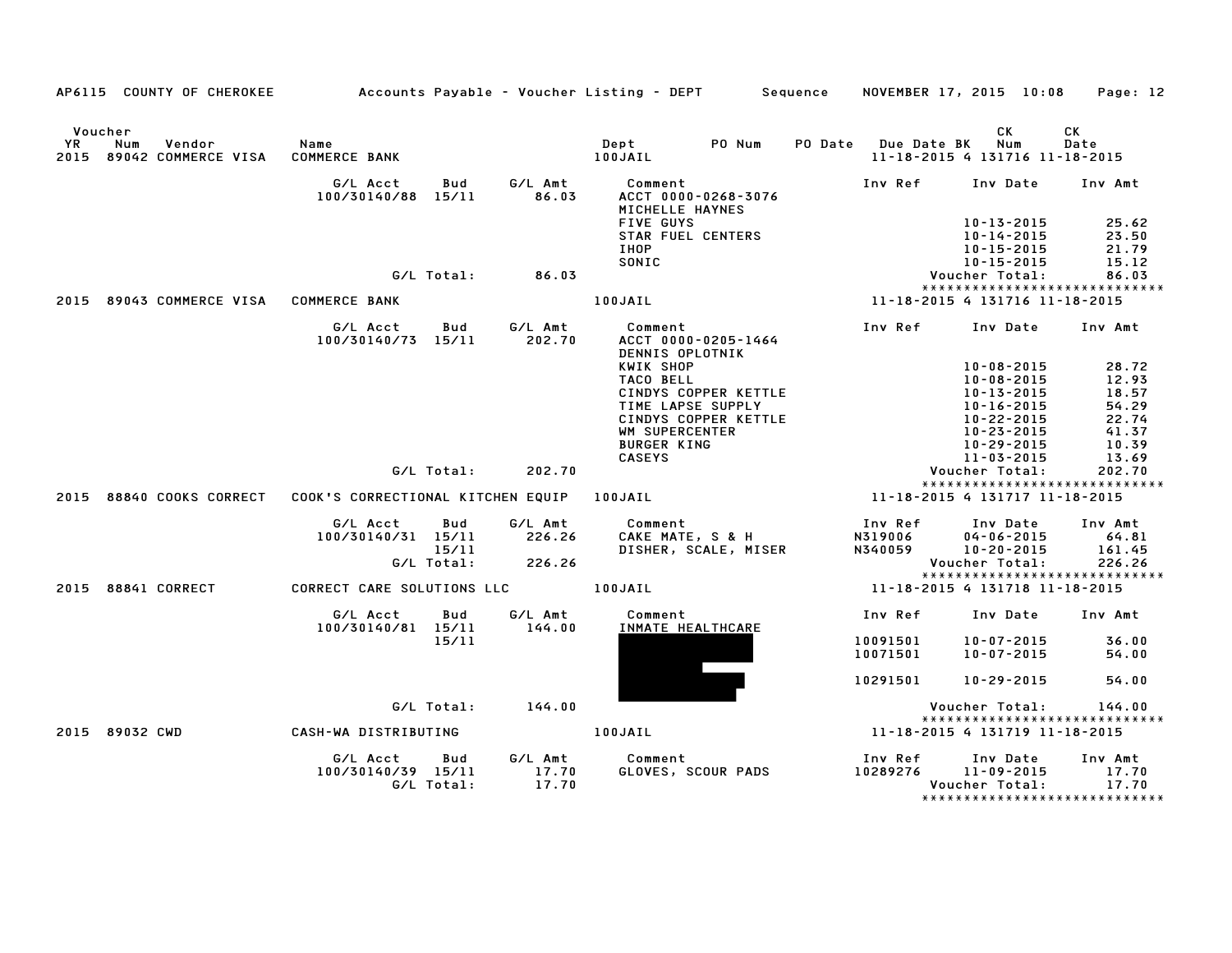|               |                                                 |                                                                                          |                                                        | AP6115 COUNTY OF CHEROKEE Accounts Payable – Voucher Listing – DEPT Sequence NOVEMBER 17, 2015 10:08 Page: 13 |                                      |                                                                      |                                                                |
|---------------|-------------------------------------------------|------------------------------------------------------------------------------------------|--------------------------------------------------------|---------------------------------------------------------------------------------------------------------------|--------------------------------------|----------------------------------------------------------------------|----------------------------------------------------------------|
|               |                                                 |                                                                                          |                                                        |                                                                                                               |                                      |                                                                      |                                                                |
| Voucher<br>YR | Num<br>Vendor<br>2015 89044 EMPIRE              | Name<br>EMPIRE DISTRICT ELECTRIC COMPANY 100JAIL                                         |                                                        | Dept PO Num                                                                                                   | PO Date Due Date BK Num              | <b>CK</b><br>11-18-2015 4 131720 11-18-2015                          | CK<br>Date                                                     |
|               |                                                 | G/L Acct<br>100/30140/72 15/11<br>G/L Total:                                             | G/L Amt<br>Bud<br>4098.06<br>4098.06                   | Comment<br>ACCT 643108-13-7                                                                                   | Inv Ref                              | Inv Date<br>11-09-2015<br>Voucher Total:                             | Inv Amt<br>4098.06<br>4098.06                                  |
|               | 2015 89017 EVANS                                | EVAN'S HEALTH MART DRUG                                                                  |                                                        | 11-18-2015 4 131721 11-18-2015<br>100JAIL                                                                     |                                      |                                                                      | *****************************                                  |
|               |                                                 | G/L Acct<br>100/30140/81 15/11<br>G/L Total:                                             | G/L Amt<br>Bud<br>2832.40<br>2832.40                   | Comment<br>Comment<br>INMATE MEDICAL                                                                          | Inv Ref                              | Inv Date<br>$10 - 31 - 2015$<br>Voucher Total:                       | Inv Amt<br>2832.40<br>2832.40<br>***************************** |
|               | 2015 88904 HALLS                                | HALL'S PEST CONTROL                                                                      |                                                        | 100JAIL                                                                                                       | $11 - 18 - 2015$ 4 131722 11-18-2015 |                                                                      |                                                                |
|               |                                                 | G/L Acct<br>100/30140/80 15/11<br>G/L Total:                                             | <b>Bud</b><br>G/L Amt<br>75.00<br>75.00                | Comment<br>Comment<br>MONTHLY SPRAY                                                                           | Inv Ref<br>72959                     | Inv Date<br>10-23-2015<br>Voucher Total:                             | Inv Amt<br>75.00<br>75.00<br>******************************    |
|               | 2015 88843 HENRY KRAFT                          | HENRY KRAFT INC                                                                          |                                                        | 100JAIL                                                                                                       | 11-18-2015 4 131723 11-18-2015       |                                                                      |                                                                |
|               |                                                 | G/L Acct<br>100/30140/40 15/11<br>100/30140/39 15/11<br>100/30140/40 15/11<br>G/L Total: | G/L Amt<br>Bud<br>351.95<br>56.20<br>622.60<br>1030.75 | Comment<br>LINERS, DISINFECTANT, TISSU 211973<br><b>PAPER CUPS</b><br>BLEACH, LINERS, T/TISSUE                | Inv Ref<br>212039<br>212784          | Inv Date<br>10-14-2015<br>10-14-2015<br>10-28-2015<br>Voucher Total: | Inv Amt<br>351.95<br>56.20<br>622.60<br>1030.75                |
|               | 2015 89004 KANSAS MED                           | KANSAS MEDICAL SUPPLY                                                                    |                                                        | 100JAIL                                                                                                       | 11-18-2015 4 131724 11-18-2015       |                                                                      | *****************************                                  |
|               |                                                 | G/L Acct<br>100/30140/81 15/11                                                           | G/L Amt<br>Bud<br>87.08                                | Comment<br>KNEE WRAP,<br>BLOOD PRESSURE MONITOR                                                               | Inv Ref<br>18089<br>18167            | Inv Date<br>$10 - 01 - 2015$<br>10-05-2015                           | Inv Amt<br>60.00<br>27.08                                      |
|               |                                                 | G/L Total:                                                                               | 87.08                                                  |                                                                                                               |                                      | Voucher Total:                                                       | 87.08<br>*****************************                         |
|               | 2015 89033 KS GAS                               | KANSAS GAS SERVICE                                                                       |                                                        | 100JAIL                                                                                                       | 11-18-2015 4 131725 11-18-2015       |                                                                      |                                                                |
|               |                                                 | G/L Acct<br>100/30140/72 15/11<br>G/L Total:                                             | G/L Amt<br>Bud<br>193.42<br>193.42                     | Comment<br>ACCT 510401545 1674911 36                                                                          | Inv Ref                              | Inv Date<br>$11 - 03 - 2015$<br>Voucher Total:                       | Inv Amt<br>193.42<br>193.42<br>*****************************   |
|               | 2015 88844 KS IMAGING                           | KANSAS IMAGING CONSULTANTS 100JAIL                                                       |                                                        |                                                                                                               | 11-18-2015 4 131726 11-18-2015       |                                                                      |                                                                |
|               |                                                 | G/L Acct<br>100/30140/81 15/11                                                           | Bud<br>G/L Amt<br>68.91<br>15/11                       | Comment<br>NEGOTIATED RATE                                                                                    | Inv Ref<br>200262151P                | Inv Date Inv Amt<br>07-30-2015                                       | 34.42                                                          |
|               |                                                 | G/L Total:                                                                               | 68.91                                                  |                                                                                                               | 200262151P                           | $08 - 26 - 2015$<br>Voucher Total:                                   | 34.49<br>68.91                                                 |
|               | 2015 89005 MANZER FAMILY MANZER FAMILY MEDICINE |                                                                                          | 100JAIL                                                |                                                                                                               | 11-18-2015 4 131727 11-18-2015       |                                                                      | *****************************                                  |
|               |                                                 | G/L Acct<br>100/30140/81 15/11<br>G/L Total:                                             | G/L Amt<br>Bud<br>2850.00<br>2850.00                   | Comment<br><b>MONTHLY FEE</b><br>OCT 2015                                                                     | Inv Ref                              | Inv Date<br>11-02-2015<br>Voucher Total:                             | Inv Amt<br>2850.00<br>2850.00<br>***************************** |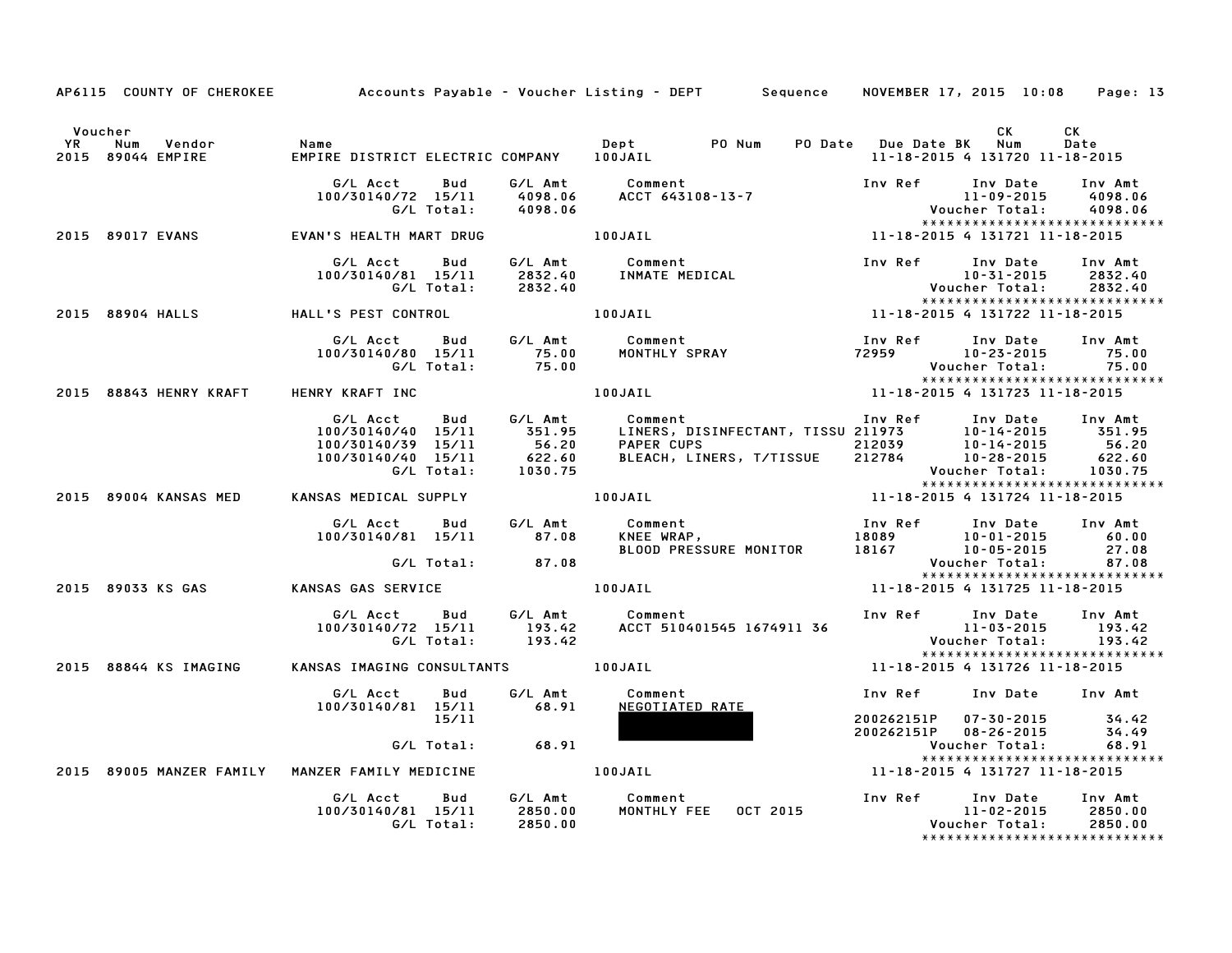|           |                |                    |                                                              |            |                           | AP6115 COUNTY OF CHEROKEE Accounts Payable - Voucher Listing - DEPT Sequence NOVEMBER 17, 2015 10:08 Page: 14                                                                                                                                                              |                         |                                                                                                                                   |            |
|-----------|----------------|--------------------|--------------------------------------------------------------|------------|---------------------------|----------------------------------------------------------------------------------------------------------------------------------------------------------------------------------------------------------------------------------------------------------------------------|-------------------------|-----------------------------------------------------------------------------------------------------------------------------------|------------|
|           |                |                    |                                                              |            |                           |                                                                                                                                                                                                                                                                            |                         |                                                                                                                                   |            |
| <b>YR</b> | Voucher        | Num Vendor         | Name                                                         |            |                           | Dept PO Num                                                                                                                                                                                                                                                                | PO Date Due Date BK Num | CK                                                                                                                                | CK<br>Date |
|           |                | 2015 88849 MAUDE   |                                                              |            |                           |                                                                                                                                                                                                                                                                            |                         | 11-18-2015 4 131728 11-18-2015                                                                                                    |            |
|           |                |                    |                                                              |            |                           |                                                                                                                                                                                                                                                                            |                         |                                                                                                                                   |            |
|           |                |                    | G/L Acct<br>100/30140/81 15/11 435.05                        | Bud        |                           | G/L Amt Comment<br>NEGOTIATED RATE                                                                                                                                                                                                                                         |                         | Inv Ref      Inv Date     Inv Amt                                                                                                 |            |
|           |                |                    |                                                              | 15/11      |                           |                                                                                                                                                                                                                                                                            |                         | 941526600370 09-23-2015 71.94<br>941526603700 09-23-2015 297.11<br>941527200010 09-29-2015 28.27<br>941527200010 09-29-2015 37.73 |            |
|           |                |                    |                                                              |            |                           |                                                                                                                                                                                                                                                                            |                         |                                                                                                                                   |            |
|           |                |                    |                                                              |            |                           |                                                                                                                                                                                                                                                                            |                         |                                                                                                                                   |            |
|           |                |                    |                                                              |            | G/L Total: 435.05         |                                                                                                                                                                                                                                                                            |                         | Voucher Total:                                                                                                                    | 435.05     |
|           |                |                    |                                                              |            |                           |                                                                                                                                                                                                                                                                            |                         |                                                                                                                                   |            |
|           |                |                    | 2015 88847 MERCY 4524 MERCY CLINIC JOPLIN LLC <b>100JAIL</b> |            |                           |                                                                                                                                                                                                                                                                            |                         | 11-18-2015 4 131729 11-18-2015                                                                                                    |            |
|           |                |                    |                                                              |            |                           | G/L Acct      Bud      G/L Amt        Comment                                                                                                                                                                                                                              |                         | Inv Ref      Inv Date     Inv Amt                                                                                                 |            |
|           |                |                    | 100/30140/81 15/11                                           |            |                           |                                                                                                                                                                                                                                                                            |                         | JP1284682100 07-10-2015 33.00<br>Voucher Total: 33.00                                                                             |            |
|           |                |                    |                                                              |            |                           | 40/81 15/11 33.00 INMATE,                                                                                                                                                                                                                                                  |                         |                                                                                                                                   |            |
|           |                |                    |                                                              |            |                           |                                                                                                                                                                                                                                                                            |                         | 11-18-2015 4 131730 11-18-2015                                                                                                    |            |
|           |                |                    |                                                              |            |                           |                                                                                                                                                                                                                                                                            |                         |                                                                                                                                   |            |
|           |                |                    |                                                              |            |                           | G/L Acct Bud G/L Amt Comment                                                                                                                                                                                                                                               |                         | Inv Ref      Inv Date     Inv Amt                                                                                                 |            |
|           |                |                    | 100/30140/80 15/11                                           |            | 35.34<br>35.34            | V-BELT                                                                                                                                                                                                                                                                     |                         | 585623 11-02-2015 35.34                                                                                                           |            |
|           |                |                    |                                                              | G/L Total: |                           |                                                                                                                                                                                                                                                                            |                         |                                                                                                                                   | 35.34      |
|           |                |                    |                                                              |            |                           |                                                                                                                                                                                                                                                                            |                         |                                                                                                                                   |            |
|           |                | 2015 88850 SECURUS | <b>SECURUS TECHNOLOGIES</b>                                  |            |                           |                                                                                                                                                                                                                                                                            |                         |                                                                                                                                   |            |
|           |                |                    | G/L Acct Bud G/L Amt                                         |            |                           | Comment<br>PREPAID CARDS                                                                                                                                                                                                                                                   |                         |                                                                                                                                   |            |
|           |                |                    | 100/30140/39 15/11                                           |            | 3552.12                   |                                                                                                                                                                                                                                                                            |                         | Inv Ref       Inv Date     Inv Amt<br>144144          10–02–2015      3524.00                                                     |            |
|           |                |                    |                                                              | 15/11      |                           | COMMISSARY                                                                                                                                                                                                                                                                 |                         |                                                                                                                                   |            |
|           |                |                    |                                                              |            |                           | 11/4/15 - 11/6/15                                                                                                                                                                                                                                                          |                         | 23358 11-09-2015 28.12                                                                                                            |            |
|           |                |                    |                                                              |            | G/L Total: 3552.12        |                                                                                                                                                                                                                                                                            |                         | Voucher Total:<br>*****************************                                                                                   | 3552.12    |
|           | 2015 88851 SMC |                    |                                                              |            |                           | SMC ELECTRIC SUPPLY <b>100JAIL</b> 100JAIL 11-18-2015 4 131732 11-18-2015                                                                                                                                                                                                  |                         |                                                                                                                                   |            |
|           |                |                    | G/L Acct                                                     |            |                           |                                                                                                                                                                                                                                                                            |                         | Inv Ref      Inv Date                                                                                                             | Inv Amt    |
|           |                |                    | 100/30140/80 15/11                                           |            |                           | Comment<br>ACCESS WIRE                                                                                                                                                                                                                                                     | 5026938300 10-12-2015   |                                                                                                                                   | 33.89      |
|           |                |                    |                                                              |            | G/L Total: 33.89          |                                                                                                                                                                                                                                                                            |                         | Voucher Total:                                                                                                                    | 33.89      |
|           |                |                    |                                                              |            |                           | 2015 88905 SOUTHERN UNIFOR SOUTHERN UNIFORM & EQUIPMENT 100JAIL 100 11-10 11-18-2015 4 131733 11-18-2015                                                                                                                                                                   |                         | *****************************                                                                                                     |            |
|           |                |                    |                                                              |            |                           |                                                                                                                                                                                                                                                                            |                         |                                                                                                                                   |            |
|           |                |                    | G/L Acct                                                     | Bud        |                           | G/L Amt Comment                                                                                                                                                                                                                                                            |                         | Inv Ref      Inv Date                                                                                                             | Inv Amt    |
|           |                |                    | 100/30140/22 15/11                                           |            | $\frac{30.50}{30.50}$     |                                                                                                                                                                                                                                                                            | $23532$ $10-28-2015$    |                                                                                                                                   | 30.50      |
|           |                |                    |                                                              | G/L Total: |                           |                                                                                                                                                                                                                                                                            |                         | Voucher Total:                                                                                                                    | 30.50      |
|           |                |                    |                                                              |            |                           | 100JAIL 11-18-2015 4 131734 11-18-2015                                                                                                                                                                                                                                     |                         | *****************************                                                                                                     |            |
|           |                |                    | 2015 88906 TIGER DIRECT TIGERDIRECT INC                      |            |                           |                                                                                                                                                                                                                                                                            |                         |                                                                                                                                   |            |
|           |                |                    |                                                              |            |                           | G/L Acct Bud G/L Amt Comment                                                                                                                                                                                                                                               |                         | Inv Ref      Inv Date                                                                                                             | Inv Amt    |
|           |                |                    | 100/30140/21 15/11                                           |            |                           |                                                                                                                                                                                                                                                                            |                         |                                                                                                                                   |            |
|           |                |                    | 100/30060/21 15/11                                           |            | 138.35<br>247.90<br>94.22 |                                                                                                                                                                                                                                                                            |                         |                                                                                                                                   |            |
|           |                |                    | 100/30140/80 15/11                                           |            |                           |                                                                                                                                                                                                                                                                            |                         |                                                                                                                                   |            |
|           |                |                    |                                                              |            |                           | Comment<br>SWITCH<br>COMERGAN<br>COMERGAN<br>COMERGAN<br>COMERGAN<br>COMERGAN<br>COMERGAN<br>COMERGAN<br>COMERGAN<br>COMERGAN<br>COMERGAN<br>COMERGAN<br>COMERGAN<br>COMERGAN<br>COMERGAN<br>COMERGAN<br>COMERGAN<br>COMERGAN<br>COMERGAN<br>COMERGAN<br>COMERGAN<br>COMER |                         |                                                                                                                                   |            |
|           |                |                    |                                                              |            | G/L Total: 480.47         |                                                                                                                                                                                                                                                                            |                         | Voucher Total:                                                                                                                    | 480.47     |
|           |                |                    |                                                              |            |                           |                                                                                                                                                                                                                                                                            |                         | ******************************                                                                                                    |            |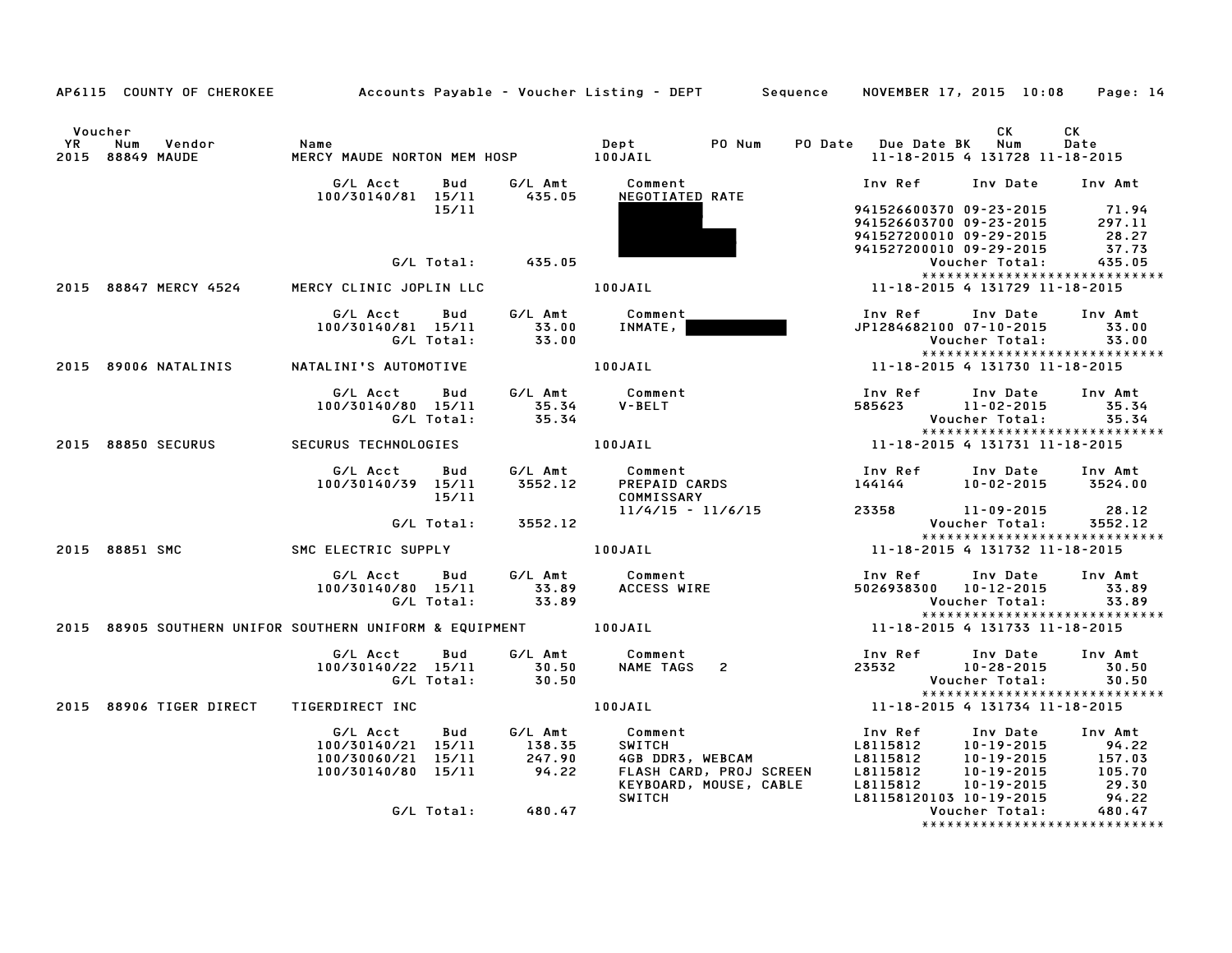|                        | AP6115 COUNTY OF CHEROKEE      |                                                                            |                                     |                                    | Accounts Payable – Voucher Listing – DEPT         Sequence                                                                                                                        |                                                     | NOVEMBER 17, 2015 10:08                                                                                                                                                                                             | Page: 15                                                                                |
|------------------------|--------------------------------|----------------------------------------------------------------------------|-------------------------------------|------------------------------------|-----------------------------------------------------------------------------------------------------------------------------------------------------------------------------------|-----------------------------------------------------|---------------------------------------------------------------------------------------------------------------------------------------------------------------------------------------------------------------------|-----------------------------------------------------------------------------------------|
| Voucher<br>YR.<br>2015 | Num<br>Vendor<br>88852 TRINITY | Name<br>TRINITY SERVICES GROUP, INC                                        |                                     |                                    | Dept<br>PO Num<br>100JAIL                                                                                                                                                         | <b>PO Date</b>                                      | СK<br>Num<br><b>Due Date BK</b><br>11-18-2015 4 131735 11-18-2015                                                                                                                                                   | СK<br>Date                                                                              |
|                        |                                | G/L Acct<br>100/30140/39 15/11                                             | Bud                                 | G/L Amt<br>910.81                  | Comment<br>COMMISSARY SALES                                                                                                                                                       | Inv Ref<br>83244<br>130586                          | Inv Date<br>12-25-2014<br>$09 - 10 - 2015$                                                                                                                                                                          | Inv Amt<br>236.17<br>674.64                                                             |
|                        |                                |                                                                            | G/L Total:                          | 910.81                             |                                                                                                                                                                                   |                                                     | Voucher Total:                                                                                                                                                                                                      | 910.81                                                                                  |
| 2015                   |                                | 88854 TRUE VALUE COL TRUE VALUE COLUMBUS                                   |                                     |                                    | 100JAIL                                                                                                                                                                           |                                                     | *****************************<br>11-18-2015 4 131736 11-18-2015                                                                                                                                                     |                                                                                         |
|                        |                                | G/L Acct<br>100/30140/40 15/11<br>100/30140/25                             | Bud<br>15/11<br>15/11<br>G/L Total: | G/L Amt<br>12.28<br>51.12<br>63.40 | Comment<br><b>BRN WEDGE DOOR STOP</b><br>RINGTERMINAL, GLUE<br>CABLE TIES, TUBING<br>EPOXY GEL                                                                                    | Inv Ref<br>A256633<br>A256214<br>A257012<br>A257643 | Inv Date<br>$10 - 14 - 2015$<br>$10 - 10 - 2015$<br>$10 - 19 - 2015$<br>$10 - 26 - 2015$<br>Voucher Total:                                                                                                          | Inv Amt<br>6.99<br>10.78<br>40.34<br>5.29<br>63.40                                      |
|                        |                                |                                                                            |                                     |                                    |                                                                                                                                                                                   |                                                     | *****************************                                                                                                                                                                                       |                                                                                         |
|                        | 2015 88856 TURNKEY             | TURNKEY CORRECTIONS                                                        |                                     |                                    | 100JAIL                                                                                                                                                                           |                                                     | 11-18-2015 4 131737 11-18-2015                                                                                                                                                                                      |                                                                                         |
|                        |                                | G/L Acct<br>100/30140/39 15/11                                             | Bud<br>15/11                        | G/L Amt<br>4979.54                 | Comment<br><b>CANTEEN SALES</b><br><b>CANTEEN SALES</b><br><b>CANTEEN SALES</b><br>INMATE EMAIL<br>DEBIT CARD FEES<br>INMATE SMS CHARGED<br>OCTOBER INDIGENT ITEMS<br>MEDIA ITEMS | Inv Ref<br>43282                                    | Inv Date<br>114620151014 10-14-2015<br>114620151021 10-21-2015<br>114620151031 10-31-2015<br>114620151031 10-31-2015<br>114620151031 10-31-2015<br>114620151031 10-31-2015<br>10-31-2015<br>114620151031 10-31-2015 | Inv Amt<br>918.32<br>678.25<br>1382.08<br>159.90<br>26.00<br>18.72<br>255.28<br>1540.99 |
|                        |                                |                                                                            | G/L Total:                          | 4979.54                            |                                                                                                                                                                                   |                                                     | Voucher Total:                                                                                                                                                                                                      | 4979.54                                                                                 |
|                        | 2015 88857 VIA                 | VIA CHRISTI HOSPITAL PITT                                                  |                                     |                                    | 100JAIL                                                                                                                                                                           |                                                     | *****************************<br>11-18-2015 4 131738 11-18-2015                                                                                                                                                     |                                                                                         |
|                        |                                | G/L Acct<br>100/30140/81 15/11                                             | Bud                                 | G/L Amt<br>59.54                   | Comment<br>NEGOTIATED RATE                                                                                                                                                        | Inv Ref                                             | Inv Date                                                                                                                                                                                                            | Inv Amt                                                                                 |
|                        |                                |                                                                            | G/L Total:                          | 59.54                              |                                                                                                                                                                                   | VAJ85215<br>VAJ85206                                | $09 - 24 - 2015$<br>$09 - 24 - 2015$<br>Voucher Total:<br>*****************************                                                                                                                             | 23.88<br>35.66<br>59.54                                                                 |
|                        |                                |                                                                            |                                     |                                    |                                                                                                                                                                                   |                                                     |                                                                                                                                                                                                                     |                                                                                         |
|                        |                                | 2015 88859 SEK REG JUVENIL SEK REGIONAL JUVENILE DETENTION CTR 100JUVENILE |                                     |                                    |                                                                                                                                                                                   |                                                     | <b>DEPT</b><br>Total:<br>11-18-2015 4 131739 11-18-2015                                                                                                                                                             | 35303.58                                                                                |
|                        |                                | G/L Acct<br>100/30170/89 15/11                                             | Bud                                 | G/L Amt<br>7952.00                 | Comment<br>MONTHLY DETENTION FEE<br>$9/1/15 - 9/30/15$                                                                                                                            | Inv Ref<br>5730                                     | Inv Date<br>$09 - 30 - 2015$                                                                                                                                                                                        | Inv Amt<br>7935.00                                                                      |
|                        |                                |                                                                            | G/L Total:                          | 7952.00                            | MEDICAL BILLS                                                                                                                                                                     | 5750                                                | 09-30-2015<br>Voucher Total:<br>*****************************                                                                                                                                                       | 17.00<br>7952.00                                                                        |
|                        |                                |                                                                            |                                     |                                    |                                                                                                                                                                                   |                                                     | <b>DEPT</b><br>Total:                                                                                                                                                                                               | 7952.00                                                                                 |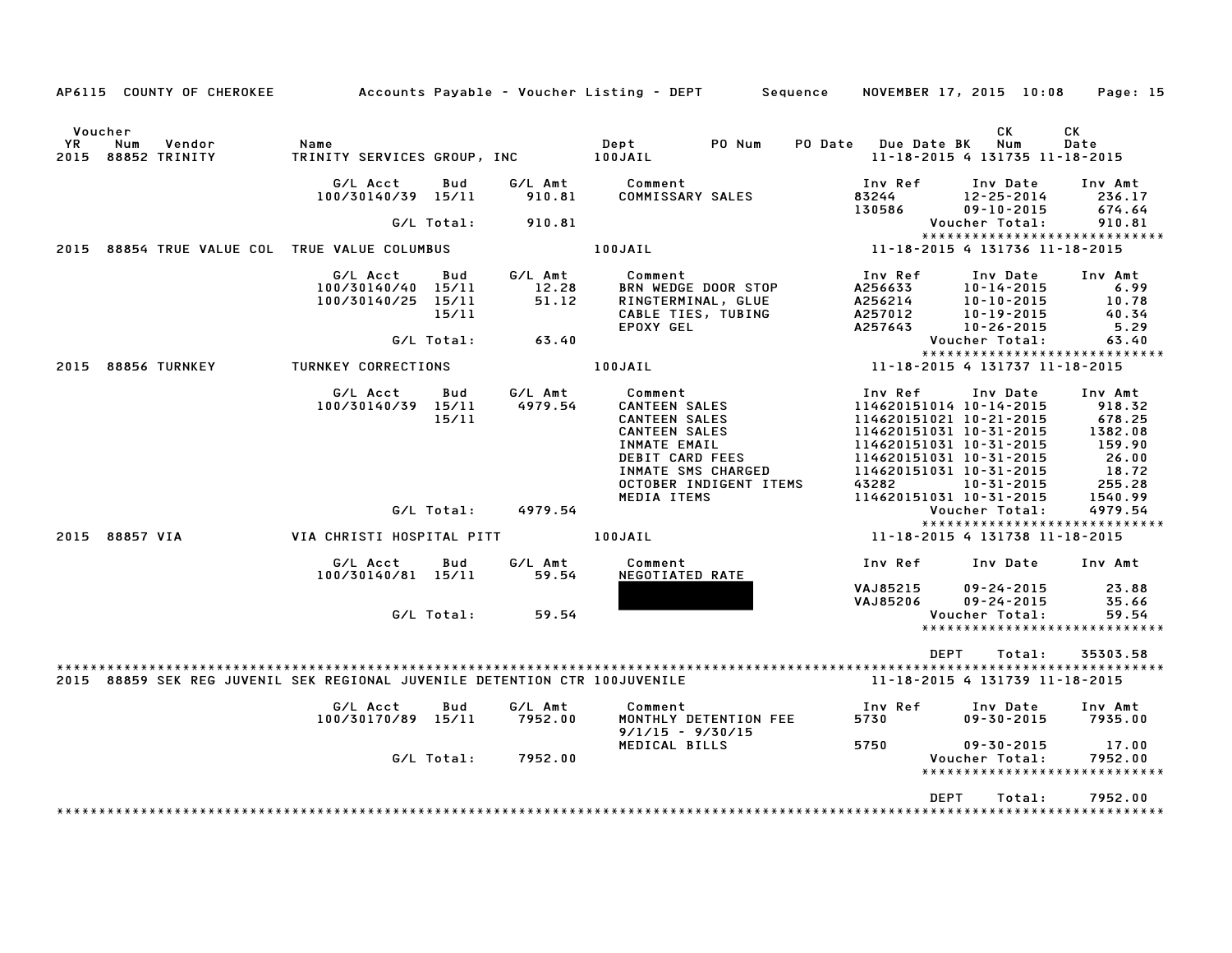|                                                                     |                                                     |                           | AP6115 COUNTY OF CHEROKEE 6 Accounts Payable - Voucher Listing - DEPT 5 Sequence NOVEMBER 17, 2015 10:08 Page: 16 |                                                     |                                                |                                         |
|---------------------------------------------------------------------|-----------------------------------------------------|---------------------------|-------------------------------------------------------------------------------------------------------------------|-----------------------------------------------------|------------------------------------------------|-----------------------------------------|
| Voucher<br><b>YR</b><br>Num<br>Vendor<br>2015 89063 BIG BRUTUS      | Name<br><b>BIG BRUTUS INC</b>                       |                           | Dept PONum<br><b>100REC</b>                                                                                       | PO Date Due Date BK Num                             | CK<br>11-18-2015 4 131740 11-18-2015           | <b>CK</b><br>Date                       |
|                                                                     | G/L Acct<br>Bud<br>100/30130/99 15/11               | G/L Amt<br>500.00         | Comment<br>COMMISSIONER DONATION                                                                                  | Inv Ref                                             | Inv Date<br>11-12-2015                         | Inv Amt<br>500.00                       |
|                                                                     | G/L Total:                                          | 500.00                    | PATRICK COLLINS                                                                                                   |                                                     | Voucher Total:                                 | 500.00                                  |
| 2015 89062 WEST MIN 918                                             | WEST MINERAL AUXILARY #918 100REC                   |                           |                                                                                                                   | 11-18-2015 4 131741 11-18-2015                      |                                                | *****************************           |
|                                                                     | G/L Acct Bud<br>100/30130/99 15/11                  | G/L Amt<br>500.00         | <b>Comment</b><br>COMMISSIONER DONATION<br>PATRICK COLLINS                                                        | Inv Ref      Inv Date                               | 11-12-2015                                     | Inv Amt<br>500.00                       |
|                                                                     | G/L Total: 500.00                                   |                           |                                                                                                                   |                                                     | Voucher Total:                                 | 500.00<br>***************************** |
|                                                                     |                                                     |                           |                                                                                                                   | <b>DEPT</b>                                         | Total:                                         | 1000.00                                 |
| 2015 88967 BILKE, B                                                 | <b>BARBARA S BILKE</b>                              |                           | 100REGOFDEED                                                                                                      |                                                     | 11-18-2015 4 131742 11-18-2015                 |                                         |
|                                                                     | G/L Acct<br>Bud<br>100/30050/73 15/11<br>G/L Total: | G/L Amt<br>30.48<br>30.48 | Comment<br>MILEAGE/PITTSBURG/SEMINAR                                                                              | Inv Ref                                             | Inv Date<br>$10 - 02 - 2015$<br>Voucher Total: | Inv Amt<br>30.48<br>30.48               |
| 2015 88918 CHEROKEE NEWS CHEROKEE COUNTY NEWS-ADVOCATE 100REGOFDEED |                                                     |                           |                                                                                                                   | 11-18-2015 4 131743 11-18-2015                      |                                                | *****************************           |
|                                                                     | G/L Acct<br>Bud<br>100/30050/75 15/11               | G/L Amt<br>33.00          | Comment<br>12 MONTH SUBSCRIPTION<br>REGISTER OF DEEDS                                                             | Inv Ref       Inv Date<br>0250419        11–14–2015 |                                                | Inv Amt<br>33.00                        |
|                                                                     | G/L Total:                                          | 33.00                     |                                                                                                                   |                                                     | Voucher Total:                                 | 33.00<br>*****************************  |
| 2015 88968 CULLIGAN                                                 | CULLIGAN OF JOPLIN                                  |                           | 100REGOFDEED                                                                                                      | 11-18-2015 4 131744 11-18-2015                      |                                                |                                         |
|                                                                     | G/L Acct   Bud<br>100/30050/83 15/11<br>G/L Total:  | G/L Amt<br>9.95<br>9.95   | Comment<br><b>WATER</b>                                                                                           | Inv Ref<br>70078                                    | Inv Date<br>11-03-2015<br>Voucher Total:       | Inv Amt<br>9.95<br>9.95                 |
| 2015 88897 K STATE UNIV                                             | KANSAS STATE UNIVERSITY                             |                           | 100REGOFDEED                                                                                                      | 11-18-2015 4 131745 11-18-2015                      |                                                | *****************************           |
|                                                                     | G/L Acct<br>Bud<br>100/30050/88 15/11               | G/L Amt<br>135.00         | Comment<br>REGISTER OF DEEDS COURSE<br><b>BARBARA BILKE</b>                                                       | Inv Ref Inv Date<br>211621 10–21–2015               | Inv Date Inv Amt                               | 135.00                                  |
|                                                                     | G/L Total:                                          | 135.00                    |                                                                                                                   |                                                     | Voucher Total: 135.00                          | *****************************           |
| 2015 88863 SENATE                                                   | THE SENATE LUXURY SUITES                            |                           | 100REGOFDEED                                                                                                      | 11-18-2015 4 131746 11-18-2015                      |                                                |                                         |
|                                                                     | G/L Acct<br>Bud<br>100/30050/77 15/11               | G∕L Amt<br>177.62         | Comment<br>ROOM, 8/17/2015-8/18/2015<br>BARBARA BILKE                                                             | Inv Ref<br>124171                                   | Inv Date<br>$08 - 17 - 2015$                   | Inv Amt<br>177.62                       |
|                                                                     | G/L Total:                                          | 177.62                    |                                                                                                                   |                                                     | Voucher Total:                                 | 177.62<br>***************************** |
|                                                                     |                                                     |                           |                                                                                                                   |                                                     |                                                |                                         |
|                                                                     |                                                     |                           |                                                                                                                   | DEPT                                                | Total:                                         | 386.05                                  |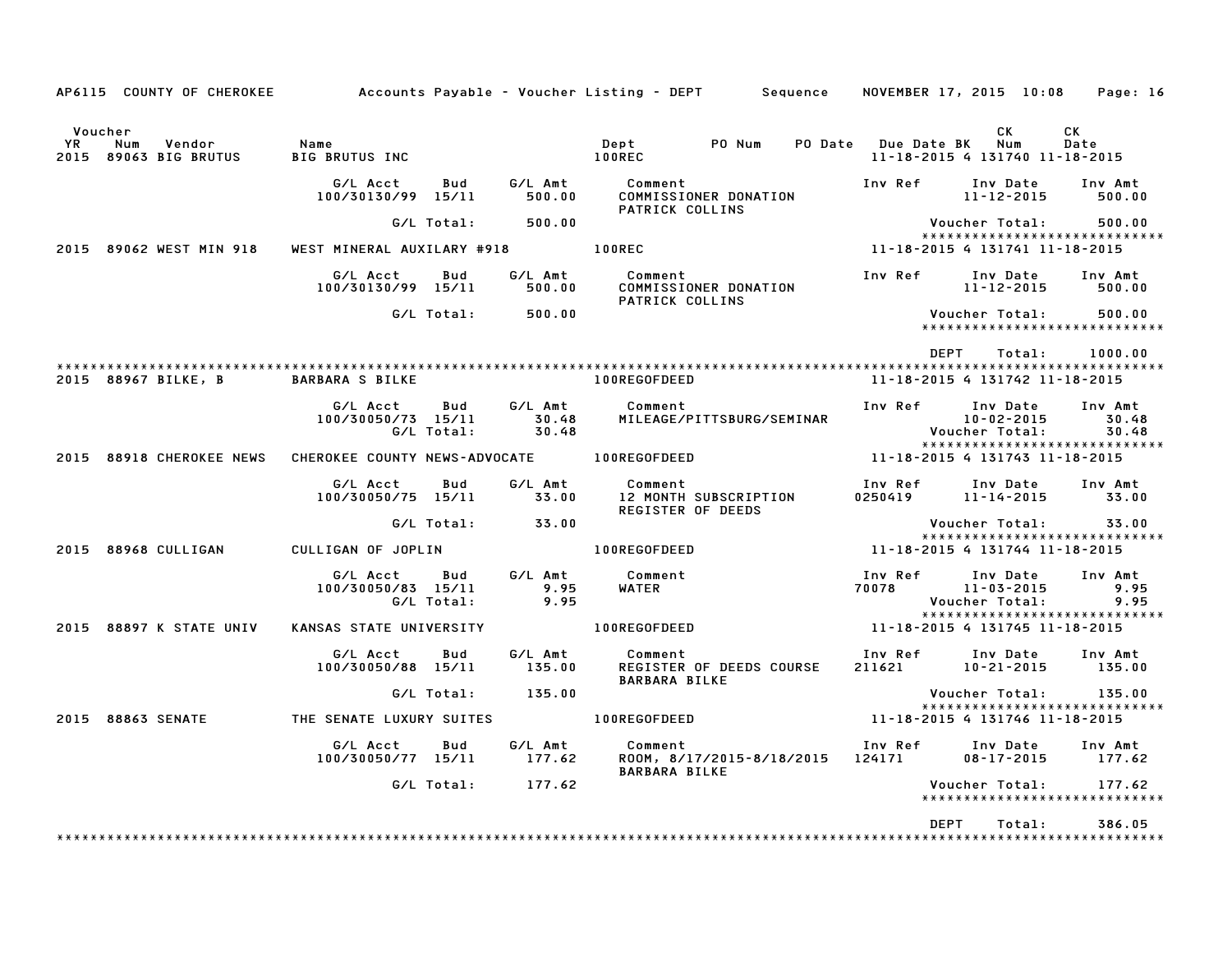|      | AP6115 COUNTY OF CHEROKEE            |                                                                   |                             | Accounts Payable – Voucher Listing – DEPT         Sequence                                                                                    |                      | NOVEMBER 17, 2015 10:08                                                                                                                    | Page: 17                                                             |
|------|--------------------------------------|-------------------------------------------------------------------|-----------------------------|-----------------------------------------------------------------------------------------------------------------------------------------------|----------------------|--------------------------------------------------------------------------------------------------------------------------------------------|----------------------------------------------------------------------|
|      | Voucher                              |                                                                   |                             |                                                                                                                                               |                      | CK                                                                                                                                         | CK                                                                   |
| YR   | Num<br>Vendor<br>2015 88865 BOB PAGE | Name<br>BOB PAGE AUTO SUPPLY INC                                  |                             | Dept<br>PO Num<br><b>100SHERIFF</b>                                                                                                           | PO Date Due Date BK  | Num<br>11-18-2015 4 131747 11-18-2015                                                                                                      | Date                                                                 |
|      |                                      | G/L Acct<br>Bud<br>100/30060/25 15/11<br>G/L Total:               | G/L Amt<br>353.40<br>353.40 | Comment<br>OIL                                                                                                                                | Inv Ref<br>597163002 | Inv Date<br>$10 - 22 - 2015$<br>Voucher Total:<br>*****************************                                                            | Inv Amt<br>353.40<br>353.40                                          |
|      | 2015 89037 COMMERCE VISA             | <b>COMMERCE BANK</b>                                              |                             | <b>100SHERIFF</b>                                                                                                                             |                      | 11-18-2015 4 131748 11-18-2015                                                                                                             |                                                                      |
|      |                                      | G/L Acct<br>Bud<br>100/30060/95 15/11<br>100/30060/30 15/11       | G/L Amt<br>1048.29<br>30.00 | Comment<br>ACCT 0000-0198-5001<br>TERRY CLUGSTON                                                                                              | Inv Ref              | Inv Date                                                                                                                                   | Inv Amt                                                              |
|      |                                      |                                                                   |                             | PAYPAL EBAY<br>PAYPAL EBAY<br>PAYPAL EBAY<br>PAYPAL EBAY<br>PAYPAL EBAY<br>KS CHER CO MOTOR<br>EGOV                                           |                      | $10 - 08 - 2015$<br>$10 - 08 - 2015$<br>$10 - 08 - 2015$<br>$10 - 17 - 2015$<br>10-17-2015<br>$10 - 22 - 2015$<br>$10 - 22 - 2015$         | 145.50<br>24.99<br>24.95<br>356.00<br>45.90<br>76.50<br>1.90         |
|      |                                      |                                                                   |                             | QT 322                                                                                                                                        |                      | $10 - 23 - 2015$                                                                                                                           | 36.75                                                                |
|      |                                      | G/L Total:                                                        | 1078.29                     | <b>AMAZON</b>                                                                                                                                 |                      | $10 - 28 - 2015$<br>Voucher Total:                                                                                                         | 365.80<br>1078.29                                                    |
| 2015 | 89038 COMMERCE VISA                  | <b>COMMERCE BANK</b>                                              |                             | <b>100SHERIFF</b>                                                                                                                             |                      | *****************************<br>11-18-2015 4 131748 11-18-2015                                                                            |                                                                      |
|      |                                      | G/L Acct<br>Bud<br>100/30060/30 15/11                             | G/L Amt<br>81.66            | Comment<br>ACCT 0000-3670-0300<br>ROBERT TRENT MARTIN<br>KWIK SHOP                                                                            | Inv Ref              | Inv Date<br>10-09-2015                                                                                                                     | Inv Amt<br>28.00                                                     |
|      |                                      |                                                                   |                             | KWIK SHOP<br>KWIK SHOP                                                                                                                        |                      | $10 - 16 - 2015$<br>$10 - 23 - 2015$                                                                                                       | 26.93<br>26.73                                                       |
|      |                                      | G/L Total:                                                        | 81.66                       |                                                                                                                                               |                      | Voucher Total:<br>*****************************                                                                                            | 81.66                                                                |
|      | 2015 89039 COMMERCE VISA             | <b>COMMERCE BANK</b>                                              |                             | <b>100SHERIFF</b>                                                                                                                             |                      | 11-18-2015 4 131748 11-18-2015                                                                                                             |                                                                      |
|      |                                      | G/L Acct<br>Bud<br>100/30060/88 15/11<br>100/30060/30 15/11       | G/L Amt<br>563.96<br>30.54  | Comment<br>ACCT 0000-0314-5422<br>DAKOTA SMITH                                                                                                | Inv Ref              | Inv Date                                                                                                                                   | Inv Amt                                                              |
|      |                                      |                                                                   |                             | <b>RUDYS CARLISLE</b><br>CHIC FIL A<br>HOLIDAY INN<br>ARMADILLO GRILL<br>HAMPTON INN<br>SALSA BRAVA<br>HOLIDAY INN<br><b>CASEYS GEN STORE</b> |                      | 10-12-2015<br>$10 - 13 - 2015$<br>$10 - 13 - 2015$<br>$10 - 14 - 2015$<br>10-15-2015<br>10-15-2105<br>$10 - 16 - 2015$<br>$10 - 16 - 2015$ | 8.88<br>8.37<br>94.05<br>16.50<br>321.10<br>12.71<br>102.35<br>30.54 |
|      |                                      | G/L Total:                                                        | 594.50                      |                                                                                                                                               |                      | Voucher Total:                                                                                                                             | 594.50                                                               |
|      | 2015 89040 COMMERCE VISA             | <b>COMMERCE BANK</b>                                              |                             | <b>100SHERIFF</b>                                                                                                                             |                      | *****************************<br>11-18-2015 4 131748 11-18-2015                                                                            |                                                                      |
|      |                                      | G/L Acct<br>Bud<br>100/30060/76<br>15/11<br>100/30060/68<br>15/11 | G/L Amt<br>19.36<br>.83     | Comment<br>ACCT 0000-0198-5019<br>DAVID GROVES                                                                                                | Inv Ref              | Inv Date                                                                                                                                   | Inv Amt                                                              |
|      |                                      | 100/30060/22 15/11<br>490/30490/89                                | 42.00<br>35.97              | <b>UPS</b><br><b>UPS</b><br>WWW TOYSWEBMART<br>WWWTOYSWEBMART<br>WALTER CURTIS CO                                                             | CREDIT               | 10-11-2015<br>10-11-2015<br>10-13-2015<br>$10 - 20 - 2015$<br>$10 - 27 - 2015$                                                             | 5.92<br>13.44<br>8.59CR<br>9.42<br>42.00                             |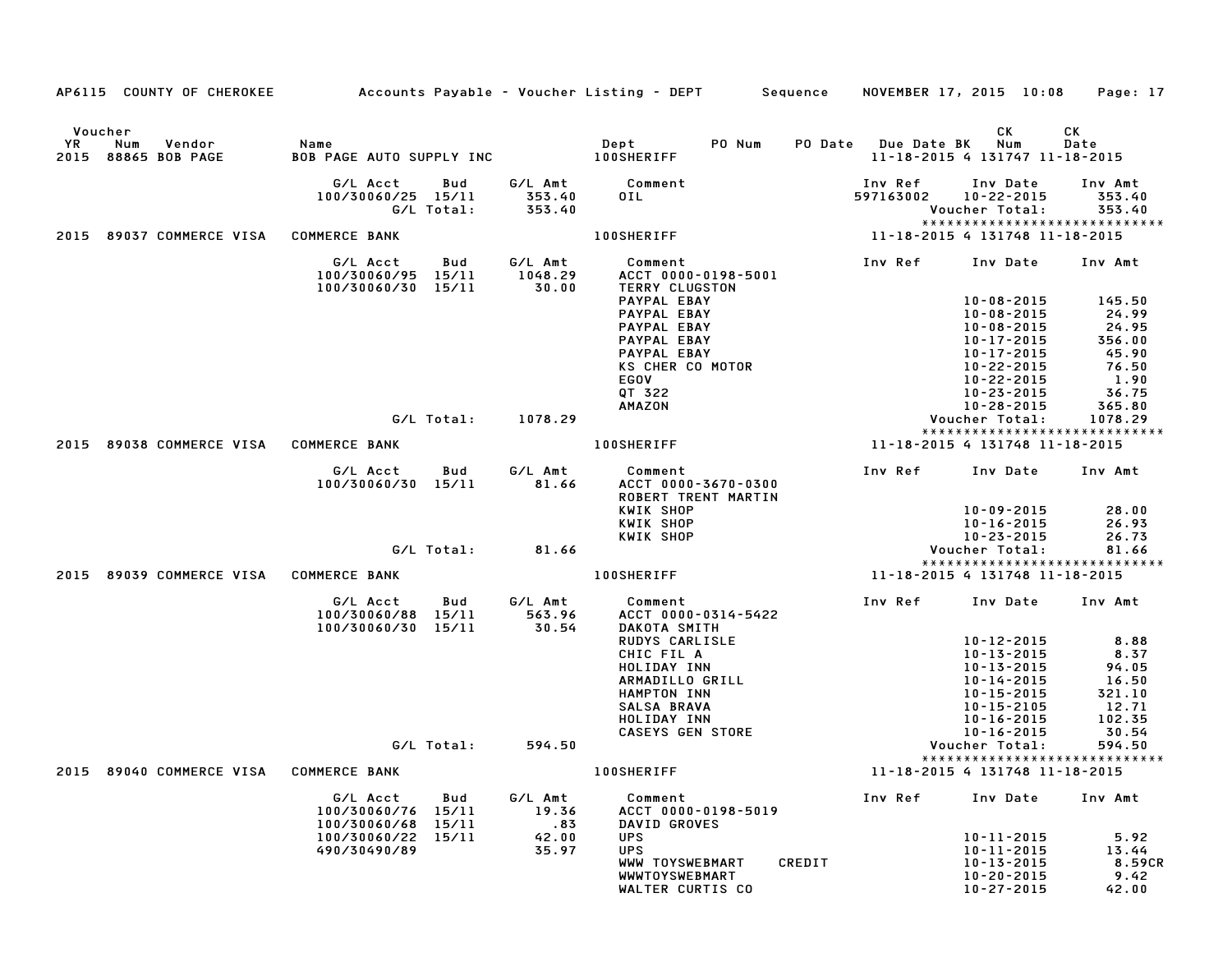|    | Voucher |                          |                                                |            |                  |                                                |                  | CK                                                               | CK               |
|----|---------|--------------------------|------------------------------------------------|------------|------------------|------------------------------------------------|------------------|------------------------------------------------------------------|------------------|
| YR | Num     | Vendor                   | Name                                           |            |                  | <b>Dept</b><br>PO Num<br><b>PO Date</b>        |                  | Due Date BK Num                                                  | Date             |
|    |         |                          |                                                |            | G/L Total: 98.16 | PIZZA HUT                                      |                  | 11-04-2015<br>Voucher Total:                                     | 35.97<br>98.16   |
|    |         |                          |                                                |            |                  |                                                |                  | ******************************                                   |                  |
|    |         | 2015 88866 DAVIS COMM    | DAVIS COMMUNICATIONS                           |            |                  | 100SHERIFF                                     |                  | 11-18-2015 4 131749 11-18-2015                                   |                  |
|    |         |                          | G/L Acct                                       | Bud        | G/L Amt          | Comment                                        | Inv Ref          | Inv Date                                                         | Inv Amt          |
|    |         |                          | 100/30060/25 15/11                             |            | 879.00           | VHF MOBILES, ANTENNAS                          | 150858           | $10 - 08 - 2015$                                                 | 879.00           |
|    |         |                          |                                                | G/L Total: | 879.00           |                                                |                  | Voucher Total:                                                   | 879.00           |
|    |         | 2015 88867 FLEET DIST    | FLEET DISTRIBUTORS EXPRESS                     |            |                  | <b>100SHERIFF</b>                              |                  | *****************************<br>11-18-2015 4 131750 11-18-2015  |                  |
|    |         |                          |                                                |            |                  |                                                |                  |                                                                  |                  |
|    |         |                          | G/L Acct                                       | Bud        | G/L Amt          | Comment                                        |                  | Inv Ref Inv Date                                                 | Inv Amt          |
|    |         |                          | 100/30060/94 15/11                             |            | 288.78           | TORUS LED LIGHTHEAD RED<br>MICROPHONE BRACKETS |                  | 9687 10-16-2015                                                  | 288.78           |
|    |         |                          |                                                | G/L Total: | 288.78           |                                                |                  | Voucher Total:                                                   | 288.78           |
|    |         | 2015 89007 FORENSIC ANTH | FORENSIC ANTHROPOLOGICAL CONSULTANT 100SHERIFF |            |                  |                                                |                  | ******************************<br>11-18-2015 4 131751 11-18-2015 |                  |
|    |         |                          |                                                |            |                  |                                                |                  |                                                                  |                  |
|    |         |                          | G/L Acct                                       | Bud        | G/L Amt          | Comment                                        | Inv Ref          | Inv Date                                                         | Inv Amt          |
|    |         |                          | 100/30060/76 15/11                             |            | 169.16           | SKELETAL ANALYSIS/REPORT                       |                  | 0L15-10 10-29-2015                                               | 169.16           |
|    |         |                          |                                                | G/L Total: | 169.16           |                                                |                  | Voucher Total:<br>*****************************                  | 169.16           |
|    |         | 2015 89008 JAY HATFIELD  | JAY HATFIELD CHEVROLET                         |            |                  | <b>100SHERIFF</b>                              |                  | 11-18-2015 4 131752 11-18-2015                                   |                  |
|    |         |                          | G/L Acct                                       | Bud        | G/L Amt          | Comment                                        | Inv Ref          | Inv Date                                                         | Inv Amt          |
|    |         |                          | 100/30060/25 15/11                             |            | 29.82            | <b>KEY</b>                                     | 7971             | 11-03-2015                                                       | 29.82            |
|    |         |                          |                                                | G/L Total: | 29.82            |                                                |                  | Voucher Total:                                                   | 29.82            |
|    |         | 2015 88869 JIM WOODS     | JIM WOODS MARKETING INC                        |            |                  | 100SHERIFF                                     |                  | *****************************<br>11-18-2015 4 131753 11-18-2015  |                  |
|    |         |                          |                                                |            |                  |                                                |                  |                                                                  |                  |
|    |         |                          | G/L Acct                                       | Bud        | G/L Amt          | Comment                                        | Inv Ref          | Inv Date                                                         | Inv Amt          |
|    |         |                          | 100/30060/30 15/11                             |            | 14085.89         | GASOLINE                                       | 220421           | 10-23-2015                                                       | 14085.89         |
|    |         |                          |                                                | G/L Total: | 14085.89         |                                                |                  | Voucher Total:<br>*****************************                  | 14085.89         |
|    |         | 2015 88870 KANSASLAND    | KANSASLAND TIRE OF PITTSBURG                   |            |                  | <b>100SHERIFF</b>                              |                  | 11-18-2015 4 131754 11-18-2015                                   |                  |
|    |         |                          |                                                |            |                  |                                                |                  |                                                                  |                  |
|    |         |                          | G/L Acct                                       | Bud        | G/L Amt          | Comment                                        | Inv Ref          | Inv Date                                                         | Inv Amt          |
|    |         |                          | 100/30060/25 15/11                             |            | 1242.64          | 4 LT265/70R17 TIRES<br>4 P225/60R18 TIRES      | 158604<br>158830 | $10 - 14 - 2015$<br>$10 - 23 - 2015$                             | 732.64<br>510.00 |
|    |         |                          |                                                | G/L Total: | 1242.64          |                                                |                  | Voucher Total:                                                   | 1242.64          |
|    |         |                          |                                                |            |                  |                                                |                  | *****************************                                    |                  |
|    |         | 2015 88955 KUSTOM        | KUSTOM SIGNALS INC                             |            |                  | <b>100SHERIFF</b>                              |                  | 11-18-2015 4 131755 11-18-2015                                   |                  |
|    |         |                          | G/L Acct                                       | Bud        | G/L Amt          | Comment                                        | Inv Ref          | Inv Date                                                         | Inv Amt          |
|    |         |                          | 100/30060/96 15/11                             |            | 1725.00          | FIELD INSTALL, EYE, ANTENNA 520622             |                  | 10-30-2015                                                       | 1725.00          |
|    |         |                          | 100/30060/94 15/11                             | G/L Total: | 49.00<br>1774.00 | BATTERY BACKUP, FREIGHT                        | 520948           | $11 - 09 - 2015$<br>Voucher Total:                               | 49.00<br>1774.00 |
|    |         |                          |                                                |            |                  |                                                |                  | *****************************                                    |                  |
|    |         | 2015 88871 LAKELAND      | LAKELAND OFFICE SYSTEMS                        |            |                  | 100SHERIFF                                     |                  | 11-18-2015 4 131756 11-18-2015                                   |                  |
|    |         |                          | G/L Acct                                       | Bud        | G/L Amt          | Comment                                        | Inv Ref          | Inv Date                                                         | Inv Amt          |
|    |         |                          | 100/30060/83 15/11                             |            | 331.73           | CONTRACT CHARGES                               | 98978            | $10 - 16 - 2015$                                                 | 331.73           |
|    |         |                          |                                                | G/L Total: | 331.73           |                                                |                  | Voucher Total:                                                   | 331.73           |
|    |         |                          |                                                |            |                  |                                                |                  | *****************************                                    |                  |

AP6115 COUNTY OF CHEROKEE Accounts Payable - Voucher Listing - DEPT Sequence NOVEMBER 17, 2015 10:08 Page: 18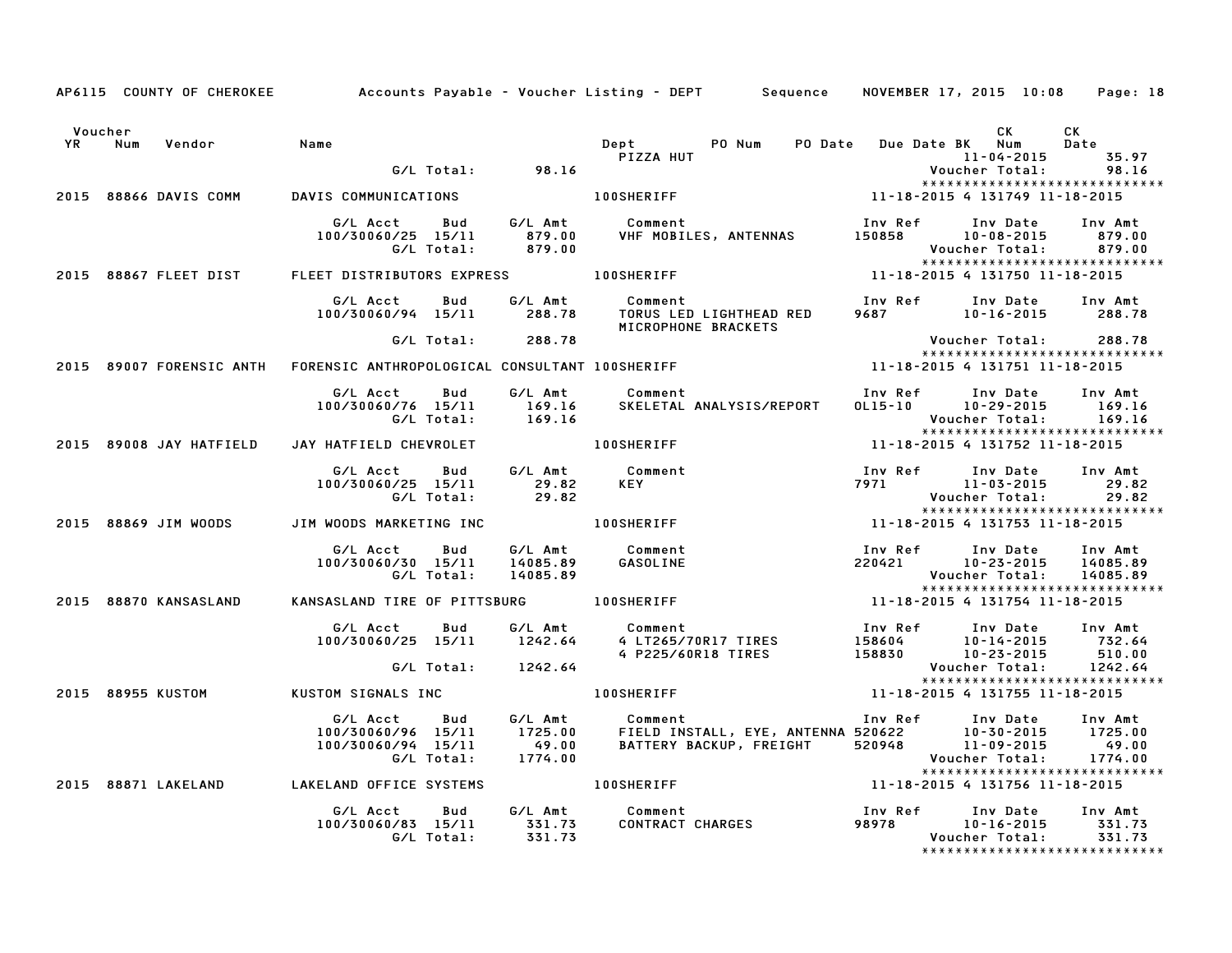|    |                                                                    |                                                      |                     |                                    | AP6115 COUNTY OF CHEROKEE Accounts Payable - Voucher Listing - DEPT Sequence NOVEMBER 17, 2015 10:08 Page: 19 |                                      |                                                                                              |                                         |
|----|--------------------------------------------------------------------|------------------------------------------------------|---------------------|------------------------------------|---------------------------------------------------------------------------------------------------------------|--------------------------------------|----------------------------------------------------------------------------------------------|-----------------------------------------|
| YR | Voucher<br>Vendor<br>Num<br>2015 88872 NATALINIS                   | Name<br>NATA<br>NATALINI'S AUTOMOTIVE                |                     |                                    |                                                                                                               | PO Date Due Date BK Num              | СK<br>11-18-2015 4 131757 11-18-2015                                                         | СK<br>Date                              |
|    |                                                                    | G/L Acct<br>100/30060/25 15/11                       | <b>Bud</b><br>15/11 | G/L Amt<br>491.58                  | Comment<br><b>SWITCH</b><br>A/C COMP W CLUTCH, DEPOSIT                                                        | Inv Ref<br>584000<br>583997          | Inv Date<br>10-14-2015<br>10-14-2015                                                         | Inv Amt<br>42.19<br>254.22              |
|    |                                                                    |                                                      |                     |                                    | <b>BELT, PULLEY</b><br>A/C COM W CLUTCH, CREDIT<br>AIR FILTER<br>CREDIT<br>SWITCH                             | 584007<br>584017<br>584817<br>584595 | 10-14-2015<br>10-14-2015<br>10-23-2015<br>10-21-2015                                         | 44.05<br>67.67<br>9.86<br>42.19CR       |
|    |                                                                    |                                                      |                     |                                    | IGNITION COIL<br>OIL FILTER<br><b>RETAINERS</b>                                                               | 584869<br>585134<br>585149           | 10-23-2015<br>10-27-2015<br>10-27-2015                                                       | 50.44<br>4.60<br>10.98                  |
|    |                                                                    |                                                      |                     |                                    | <b>BATTERY</b><br><b>BRAKE PADS</b><br><b>BRAKE PADS</b>                                                      | 585237<br>585474<br>585476           | 10-28-2015<br>10-30-2015<br>10-30-2015                                                       | 1.77<br>124.48<br>47.99                 |
|    |                                                                    |                                                      |                     | G/L Total: 491.58                  | <b>DISC BRAKE PADS</b><br>CREDIT                                                                              | 585480                               | 10-30-2015<br>Voucher Total:                                                                 | 124.48CR<br>491.58                      |
|    | 2015 88981 NATALINIS                                               | NATALINI'S AUTOMOTIVE                                |                     |                                    | <b>100SHERIFF</b>                                                                                             |                                      | ******************************<br>11-18-2015 4 131757 11-18-2015                             |                                         |
|    |                                                                    | G/L Acct<br>100/30060/25 15/11                       | <b>Bud</b><br>15/11 | 461.49                             | G/L Amt Comment<br>PUMP ASSEMBLY<br><b>BRAKE PADS</b>                                                         | Inv Ref<br>585797<br>586241          | Inv Date<br>11-04-2015<br>11-09-2015                                                         | Inv Amt<br>297.36<br>104.48             |
|    |                                                                    |                                                      |                     | G/L Total: 461.49                  | IGNITION COIL                                                                                                 | 586305                               | $11 - 10 - 2015$<br>Voucher Total:<br>*****************************                          | 59.65<br>461.49                         |
|    |                                                                    |                                                      |                     |                                    |                                                                                                               |                                      | 11-18-2015 4 131758 11-18-2015                                                               |                                         |
|    |                                                                    | G/L Acct Bud<br>100/30060/25 15/11                   |                     | G⁄L Amt<br>180.82                  | Comment<br>09-06 DOD CH, FREIGHT<br>FAN RELAY CREDIT<br><b>HEAD LAMP</b>                                      | Inv Ref<br>4083191520                | Inv Date<br>4083194959 10-22-2015<br>09-21-2015<br>4083195080 10-23-2015                     | Inv Amt<br>168.62<br>126.34CR<br>138.54 |
|    |                                                                    |                                                      | G/L Total:          | 180.82                             |                                                                                                               |                                      | Voucher Total:                                                                               | 180.82                                  |
|    | 2015 88875 SOUTHERN UNIFOR SOUTHERN UNIFORM & EQUIPMENT 100SHERIFF |                                                      |                     |                                    |                                                                                                               |                                      | *****************************<br>11-18-2015 4 131759 11-18-2015                              |                                         |
|    |                                                                    | G/L Acct<br>100/30060/22 15/11                       | Bud<br>15/11        | G/L Amt<br>1338.34                 | Comment<br>TROUSER, PANTS<br>Comment<br>TROUSER, PANT, DUTY MAXX<br>TROUSER, PANT, DUTY MAXX                  | Inv Ref<br>23128<br>23314<br>23674   | Inv Date<br>10-21-2015<br>10-23-2015<br>10-29-2015                                           | Inv Amt<br>113.48<br>292.93<br>239.94   |
|    |                                                                    |                                                      |                     | G/L Total: 1338.34                 | PANT STRIPE<br><b>BODYARMOR</b>                                                                               | 22330<br>24083                       | $10 - 01 - 2015$<br>11-05-2015<br>Voucher Total:                                             | 8.00<br>683.99<br>1338.34               |
|    |                                                                    |                                                      |                     |                                    | 100SHERIFF 11-18-2015 4 131760 11-18-2015                                                                     |                                      | *****************************                                                                |                                         |
|    | 2015 88908 TRUE VALUE COL TRUE VALUE COLUMBUS                      |                                                      |                     |                                    |                                                                                                               |                                      |                                                                                              |                                         |
|    |                                                                    | G/L Acct<br>100/30060/88 15/11<br>100/30060/21 15/11 | Bud<br>G/L Total:   | G/L Amt<br>18.95<br>24.46<br>43.41 | Comment<br>EAR PLUG<br>EAR PLUG<br>DRILL SCREW, SCREW BIT                                                     | Inv Ref                              | Inv Date<br>A257935<br>A258624 10-29-2015<br>Voucher Total:<br>***************************** | Inv Amt<br>18.95<br>24.46<br>43.41      |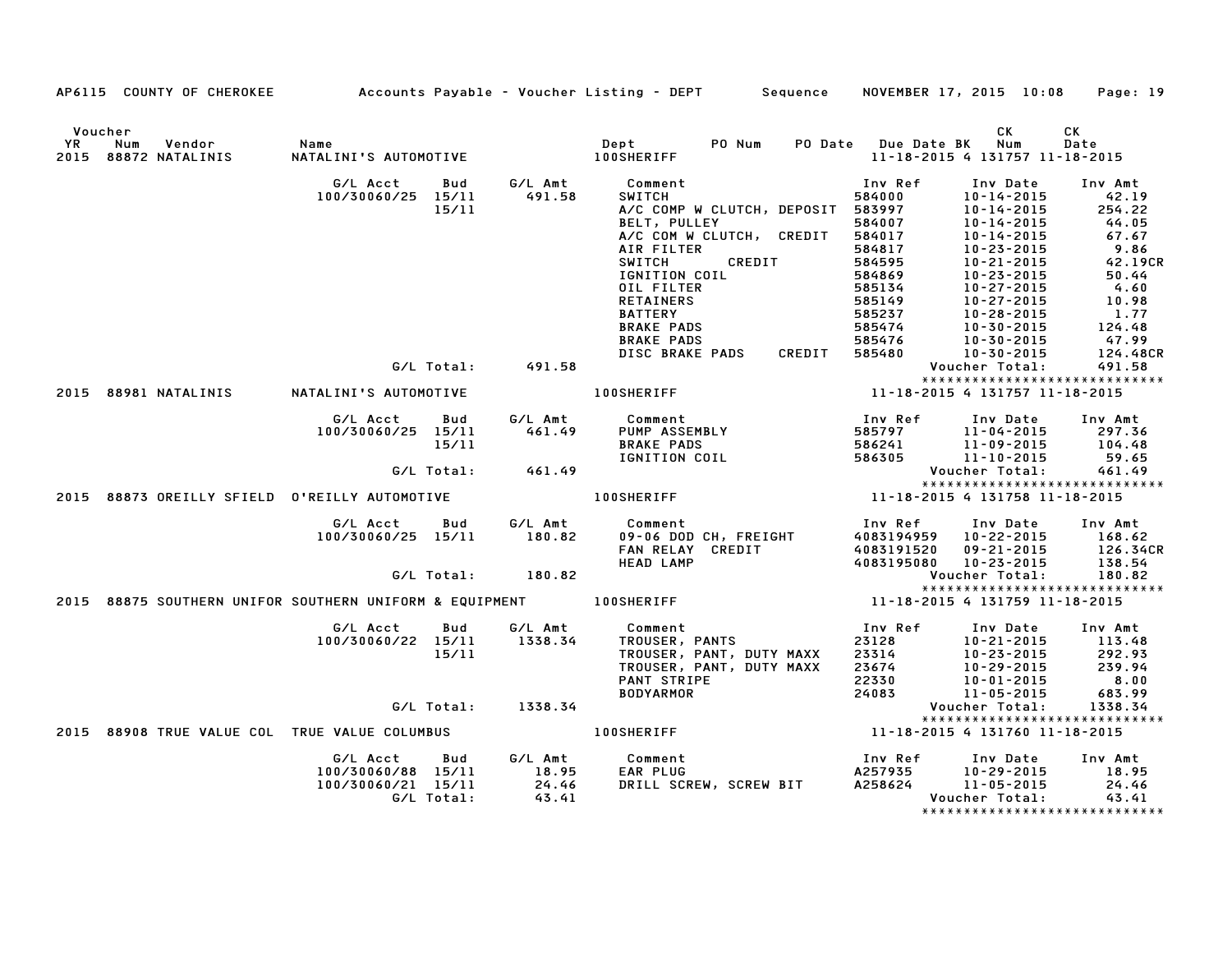| AP6115 COUNTY OF CHEROKEE                                                        |                                                     |                             | Accounts Payable – Voucher Listing – DEPT         Sequence                                                                        | NOVEMBER 17, 2015 10:08                              |                                                                                                                              | Page: 20                                                     |
|----------------------------------------------------------------------------------|-----------------------------------------------------|-----------------------------|-----------------------------------------------------------------------------------------------------------------------------------|------------------------------------------------------|------------------------------------------------------------------------------------------------------------------------------|--------------------------------------------------------------|
| Voucher<br>YR.<br>Num<br>Vendor<br>2015 89009 TRUE VALUE COL TRUE VALUE COLUMBUS | Name                                                |                             | Dept<br>PO Num<br><b>PO Date</b><br><b>100SHERIFF</b>                                                                             | <b>Due Date BK</b><br>11-18-2015 4 131760 11-18-2015 | СK<br>Num                                                                                                                    | СK<br>Date                                                   |
|                                                                                  | G/L Acct<br>Bud<br>100/30060/25 15/11               | G/L Amt<br>93.33            | Comment<br>WASHER, WIRE<br>HOLE SAW, FILE, TAPE<br><b>HARDWARE</b>                                                                | Inv Ref<br>A252555<br>A256048<br>A257197             | Inv Date<br>$08 - 29 - 2015$<br>$10 - 08 - 2015$<br>$10 - 21 - 2015$                                                         | Inv Amt<br>21.75<br>55.62<br>15.96                           |
|                                                                                  | G/L Total:                                          | 93.33                       |                                                                                                                                   |                                                      | Voucher Total:                                                                                                               | 93.33<br>*****************************                       |
| 2015 88956 VITAL                                                                 | VITAL SIGNS                                         |                             | <b>100SHERIFF</b>                                                                                                                 | 11-18-2015 4 131761 11-18-2015                       |                                                                                                                              |                                                              |
|                                                                                  | G/L Acct<br>Bud<br>100/30060/96 15/11<br>G/L Total: | G/L Amt<br>975.00<br>975.00 | Comment<br>DECAL KIT INSTALLED                                                                                                    | Inv Ref<br>5781A                                     | Inv Date<br>$11 - 02 - 2015$<br>Voucher Total:                                                                               | Inv Amt<br>975.00<br>975.00<br>***************************** |
| 2015 88961 WAMPLER, T                                                            | TIMOTHY D WAMPLER                                   |                             | <b>100SHERIFF</b>                                                                                                                 | 11-18-2015 4 131762 11-18-2015                       |                                                                                                                              |                                                              |
|                                                                                  | G/L Acct<br>Bud<br>100/30060/84 15/11<br>G/L Total: | G/L Amt<br>30.00<br>30.00   | Comment<br>CELL PHONE STIPEND                                                                                                     | Inv Ref                                              | Inv Date<br>$11 - 01 - 2015$<br>Voucher Total:                                                                               | Inv Amt<br>30.00<br>30.00<br>*****************************   |
| 2015 89019 COLUMBUS NEWS                                                         | COLUMBUS NEWS REPORT                                |                             | <b>100TREAS</b>                                                                                                                   | <b>DEPT</b><br>11-18-2015 4 131763 11-18-2015        | Total:                                                                                                                       | 24621.00                                                     |
|                                                                                  | G/L Acct<br>Bud<br>100/30030/78 15/11               | G/L Amt<br>1546.00          | Comment<br>LEGAL NOTICES<br>(3)<br>DELINQ PERSONAL PROPERTY<br>LEGAL NOTICE                                                       | Inv Ref<br>1.<br>$\mathbf{2}$                        | Inv Date<br>$10 - 23 - 2015$<br>$11 - 04 - 2015$                                                                             | Inv Amt<br>1512.00<br>34.00                                  |
|                                                                                  | G/L Total:                                          | 1546.00                     | 2015 TAX LEVIES                                                                                                                   |                                                      | Voucher Total:                                                                                                               | 1546.00<br>******************************                    |
|                                                                                  |                                                     |                             |                                                                                                                                   | <b>DEPT</b>                                          | Total:                                                                                                                       | 1546.00                                                      |
| 2015 89031 COMMERCE VISA                                                         | <b>COMMERCE BANK</b>                                |                             | 100911                                                                                                                            | 11-18-2015 4 131764 11-18-2015                       |                                                                                                                              |                                                              |
|                                                                                  | G/L Acct<br>Bud<br>100/30190/81 15/11               | G/L Amt<br>296.40           | Comment<br>ACCT 0000-0065-3725<br>REBECCA BRASSART                                                                                | Inv Ref                                              | Inv Date                                                                                                                     | Inv Amt                                                      |
|                                                                                  |                                                     |                             | <b>PETES</b><br><b>COUNTRY KITCHEN</b><br>CARLOS OKELLYS<br><b>EASY TRIP</b><br>WALMART<br>COUNTRY KITCHEN<br><b>BEST WESTERN</b> |                                                      | $10 - 11 - 2015$<br>$10 - 12 - 2015$<br>$10 - 12 - 2015$<br>$10 - 13 - 2015$<br>10-13-2015<br>10-13-2015<br>$10 - 13 - 2015$ | 4.81<br>13.42<br>10.74<br>28.29<br>14.72<br>15.20<br>209.22  |
|                                                                                  | G/L Total:                                          | 296.40                      |                                                                                                                                   |                                                      | Voucher Total:<br>********************                                                                                       | 296.40<br>*********                                          |
|                                                                                  |                                                     |                             |                                                                                                                                   | <b>DEPT</b>                                          | Total:                                                                                                                       | 296.40                                                       |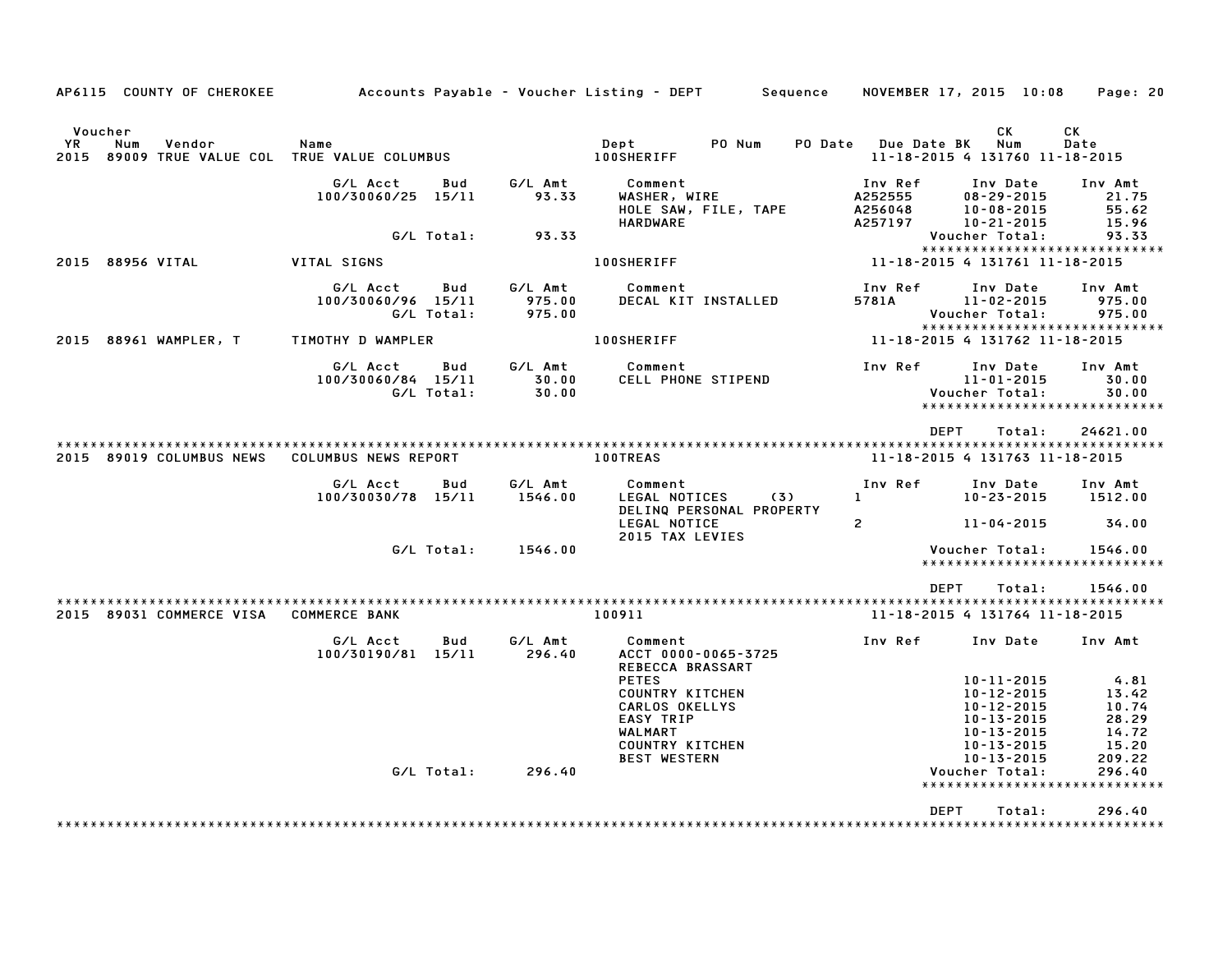| AP6115 COUNTY OF CHEROKEE Accounts Payable - Voucher Listing - DEPT Sequence NOVEMBER 17, 2015 10:08 Page: 21 |                                                |                  |                                          |                                |                                                 |                      |
|---------------------------------------------------------------------------------------------------------------|------------------------------------------------|------------------|------------------------------------------|--------------------------------|-------------------------------------------------|----------------------|
|                                                                                                               |                                                |                  |                                          |                                |                                                 |                      |
| Voucher                                                                                                       |                                                |                  |                                          |                                | CK.                                             | CK                   |
| <b>YR</b><br>Num<br>Vendor<br>2015 88877 MIKE CARPINO                                                         | Name<br>MIKE CARPINO FORD MERCURY INC 102EQUIP |                  | Dept PO Num                              | PO Date Due Date BK Num        | 11-18-2015 4 131765 11-18-2015                  | Date                 |
|                                                                                                               | G/L Acct<br>Bud                                |                  | G/L Amt Comment                          | Inv Ref                        | Inv Date                                        | Inv Amt              |
|                                                                                                               | 102/31102/01 15/11                             | 90064.86         | 2016 FORD EXPLORER<br>2016 FORD EXPLORER | 27408                          | 10-20-2015<br>10-20-2015                        | 30021.62<br>30021.62 |
|                                                                                                               |                                                |                  | 2016 FORD EXPLORER                       | 27409<br>27407                 | 10-20-2015                                      | 30021.62             |
|                                                                                                               | G/L Total:                                     | 90064.86         |                                          |                                | Voucher Total:<br>***************************** | 90064.86             |
|                                                                                                               |                                                |                  |                                          |                                |                                                 |                      |
|                                                                                                               |                                                |                  |                                          | DEPT                           | Total:                                          | 90064.86             |
| 2015 89018 CORPORATE                                                                                          | CORPORATE BUSINESS SYSTEMS                     | 103              |                                          |                                | 11-18-2015 4 131766 11-18-2015                  |                      |
|                                                                                                               |                                                |                  |                                          |                                |                                                 |                      |
|                                                                                                               | G/L Acct<br>Bud<br>103/30103/83 15/11          | G/L Amt<br>18.36 | Comment<br>MONTHLY MAINT AGREEMENT       | Inv Ref<br>$375023$ 11-05-2015 | Inv Date                                        | Inv Amt<br>18.36     |
|                                                                                                               | G/L Total:                                     | 18.36            |                                          |                                | Voucher Total:                                  | 18.36                |
|                                                                                                               |                                                |                  |                                          |                                | *****************************                   |                      |
| 2015 89046 OFFICEMAX CREDI OFFICE DEPOT CREDIT PLAN 103                                                       |                                                |                  |                                          |                                | 11-18-2015 4 131767 11-18-2015                  |                      |
|                                                                                                               | Bud<br>G/L Acct                                | G/L Amt          | Comment                                  | Inv Ref      Inv Date          |                                                 | Inv Amt              |
|                                                                                                               | 103/30103/28                                   | 151.96           | INK,                                     | 802361183001 10-28-2015        |                                                 | 151.96               |
|                                                                                                               | G/L Total:                                     | 151.96           |                                          |                                | Voucher Total:<br>***************************** | 151.96               |
| 2015 88972 STRONGHOLD                                                                                         | STRONGHOLD DATA                                | 103              |                                          |                                | 11-18-2015 4 131768 11-18-2015                  |                      |
|                                                                                                               | G/L Acct<br>Bud                                |                  | G/L Amt Comment                          | Inv Ref                        | Inv Date                                        | Inv Amt              |
|                                                                                                               | 103/30103/89                                   | 195.00           | AGREEMENT OFF SITE DATA                  | S17424 11-01-2015              |                                                 | 195.00               |
|                                                                                                               | G/L Total:                                     | 195.00           |                                          |                                | Voucher Total:                                  | 195.00               |
|                                                                                                               |                                                |                  |                                          |                                | *****************************                   |                      |
|                                                                                                               |                                                |                  |                                          | <b>DEPT</b>                    | Total:                                          | 365.32               |
| 2015 89016 AIRGAS                                                                                             | AIRGAS                                         |                  | <b>110HWY</b>                            |                                | 11-18-2015 4 131769 11-18-2015                  |                      |
|                                                                                                               |                                                |                  |                                          |                                |                                                 |                      |
|                                                                                                               | G/L Acct<br>Bud                                |                  | G/L Amt Comment                          | Inv Ref                        | Inv Date                                        | Inv Amt              |
|                                                                                                               | 110/30110/79 15/11<br>G/L Total:               | 266.37<br>266.37 | CYLINDER RENTAL                          | 9931227680 10-31-2015          | Voucher Total:                                  | 266.37<br>266.37     |
|                                                                                                               |                                                |                  |                                          |                                | *****************************                   |                      |
| 2015 88820 APPLE                                                                                              | APPLEMARKET                                    |                  | 110HWY                                   | 11-18-2015 4 131770 11-18-2015 |                                                 |                      |
|                                                                                                               | G/L Acct<br>Bud                                | G/L Amt          | Comment                                  | Inv Ref                        | Inv Date                                        | Inv Amt              |
|                                                                                                               | 110/30110/42 15/11                             | 82.16            | <b>GROCERY</b>                           | 2121916                        | 10-21-2015                                      | 55.04                |
|                                                                                                               |                                                |                  | <b>BLCH FRS RPD</b>                      | 2197113                        | 10-26-2015                                      | 7.77                 |
|                                                                                                               |                                                |                  | LYSOL, LEMON WIPE<br>SPOONS, SUGAR       | 2121941<br>2121935             | 11-03-2015<br>11-06-2015                        | 13.57<br>5.78        |
|                                                                                                               | $G/L$ Total: 82.16                             |                  |                                          |                                | Voucher Total:                                  | 82.16                |
|                                                                                                               |                                                |                  |                                          |                                | ******************************                  |                      |
| 2015 88868 BOB PAGE                                                                                           | BOB PAGE AUTO SUPPLY INC 110HWY                |                  |                                          |                                | 11-18-2015 4 131771 11-18-2015                  |                      |
|                                                                                                               | G/L Acct<br>Bud                                | G/L Amt          | Comment                                  | Inv Ref                        | Inv Date                                        | Inv Amt              |
|                                                                                                               | 110/30110/79 15/10                             | 23.88<br>23.88   | <b>BLUE CORAL</b>                        | 5971-63003 10-22-2015          |                                                 | 23.88                |
|                                                                                                               | G/L Total:                                     |                  |                                          |                                | Voucher Total:<br>***************************** | 23.88                |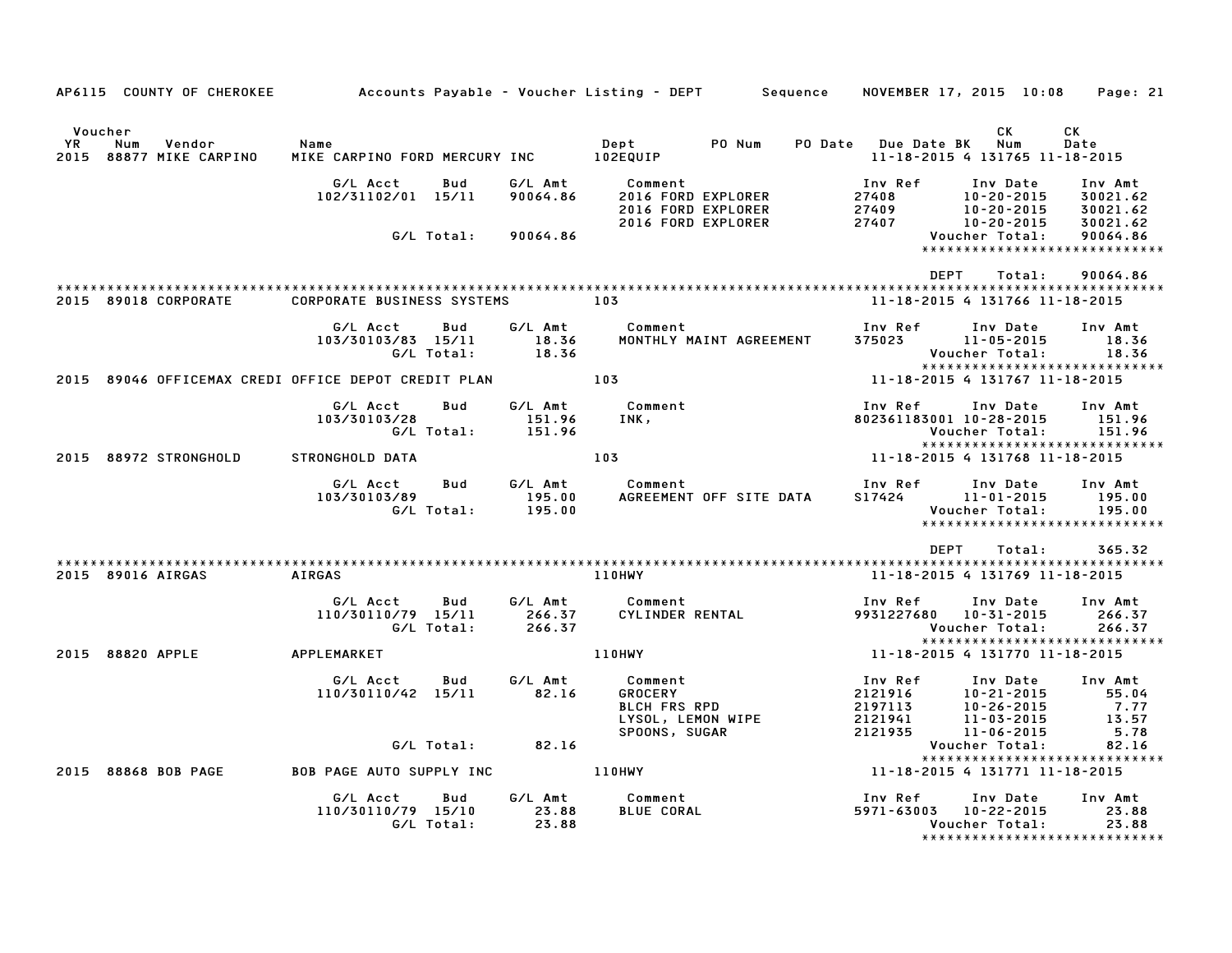|                                                                 |                                                      |                   |                           | AP6115 COUNTY OF CHEROKEE Accounts Payable - Voucher Listing - DEPT Sequence NOVEMBER 17, 2015 10:08             |                                                 |                                                                        | Page: 22                                      |
|-----------------------------------------------------------------|------------------------------------------------------|-------------------|---------------------------|------------------------------------------------------------------------------------------------------------------|-------------------------------------------------|------------------------------------------------------------------------|-----------------------------------------------|
| Voucher<br><b>YR</b><br>Num<br>Vendor<br>2015 88860 CINTAS 0855 | Name<br>CINTAS CORP                                  |                   |                           | PO Num<br>Dept<br>110HWY                                                                                         | PO Date Due Date BK Num                         | CK<br>11-18-2015 4 131772 11-18-2015                                   | CК<br>Date                                    |
|                                                                 | G/L Acct<br>110/30110/89 15/11                       | Bud               | G/L Amt<br>152.30         | Comment<br>CABINET ORGANIZED& RESTOCK 8402446977 10-09-2015<br>CABINET ORGANIZED & RESTOCK 8402470464 10-30-2015 | Inv Ref                                         | Inv Date                                                               | Inv Amt<br>88.05<br>64.25                     |
|                                                                 |                                                      | G/L Total:        | 152.30                    |                                                                                                                  |                                                 | Voucher Total:<br>*****************************                        | 152.30                                        |
| 2015 88848 CLEAN                                                | CLEAN THE UNIFORM CO JOPLIN 110HWY                   |                   |                           |                                                                                                                  |                                                 | 11-18-2015 4 131773 11-18-2015                                         |                                               |
|                                                                 | G/L Acct<br>110/30110/80 15/11                       | Bud               | G/L Amt<br>183.90         | Comment<br>3X5 SCRAPER MAT, AIR FRESH 21104054 10-15-2015<br>3X5 SCRAPER MAT, AIR FRESH 21106733 10-29-2015      | Inv Ref                                         | Inv Date                                                               | Inv Amt<br>91.95<br>91.95                     |
|                                                                 |                                                      | G/L Total:        | 183.90                    |                                                                                                                  |                                                 | Voucher Total:<br>*****************************                        | 183.90                                        |
| 2015 88974 COLLINS, P                                           | PATRICK W COLLINS                                    |                   |                           | 110HWY                                                                                                           |                                                 | 11-18-2015 4 131774 11-18-2015                                         |                                               |
|                                                                 | G/L Acct<br>110/30110/86 15/11<br>110/30110/73 15/11 | Bud<br>G/L Total: | 40.00<br>393.30<br>433.30 | G/L Amt Comment<br>CELL PHONE STIPEND<br>MILEAGE                                                                 | Inv Ref                                         | Inv Date<br>11-05-2015<br>$11 - 12 - 2015$<br>Voucher Total:           | Inv Amt<br>40.00<br>393.30<br>433.30          |
| 2015 89025 COMMERCE VISA                                        | <b>COMMERCE BANK</b>                                 |                   |                           | <b>110HWY</b>                                                                                                    |                                                 | *****************************<br>11-18-2015 4 131775 11-18-2015        |                                               |
|                                                                 | G/L Acct<br>110/30110/79 15/11                       | Bud               | G/L Amt<br>2223.08        | Comment<br>TRANSMISSION EXCHANGE<br># 6766 GENE LANGEROT                                                         | Inv Ref                                         | Inv Date<br>0779-9307 11-05-2015                                       | Inv Amt<br>2223.08                            |
|                                                                 |                                                      | G/L Total:        | 2223.08                   |                                                                                                                  |                                                 | Voucher Total:<br>******************************                       | 2223.08                                       |
| 2015 89015 CONMAT                                               | CONMAT                                               |                   |                           | 110HWY                                                                                                           |                                                 | 11-18-2015 4 131776 11-18-2015                                         |                                               |
|                                                                 | G/L Acct<br>110/30110/79 15/11                       | Bud               | G/L Amt<br>10001.08       | Comment<br><b>SIGN</b><br>WHITE PAINT                                                                            | Inv Ref<br>1954<br>1949                         | Inv Date<br>11-05-2015<br>11-02-2015                                   | Inv Amt<br>1876.08<br>8125.00                 |
|                                                                 |                                                      | G/L Total:        | 10001.08                  |                                                                                                                  |                                                 | Voucher Total:<br>*****************************                        | 10001.08                                      |
| 2015 88896 DENISON INC                                          | DENISON INC                                          |                   |                           | 110HWY                                                                                                           |                                                 | 11-18-2015 4 131777 11-18-2015                                         |                                               |
|                                                                 | G/L Acct<br>110/30110/79 15/11                       | Bud<br>G/L Total: | G/L Amt<br>28.00<br>28.00 | Comment<br>CARBON ARCAIR                                                                                         | Inv Ref<br>325221                               | Inv Date<br>10-27-2015<br>Voucher Total:                               | Inv Amt<br>28.00<br>28.00                     |
| 2015 89052 EMPIRE                                               | EMPIRE DISTRICT ELECTRIC COMPANY 110HWY              |                   |                           |                                                                                                                  |                                                 | *****************************<br>11-18-2015 4 131778 11-18-2015        |                                               |
|                                                                 | G/L Acct<br>110/30110/72 15/11                       | Bud<br>G/L Total: | G/L Amt<br>53.90<br>53.90 | Comment<br><b>ELECTRIC</b>                                                                                       | Inv Ref                                         | Inv Date<br>$049852 - 69 - 2$ 11-10-2015<br>Voucher Total:             | Inv Amt<br>53.90<br>53.90                     |
| 88833 EZ-LINER<br>2015                                          | EZ-LINER                                             |                   |                           | 110HWY                                                                                                           |                                                 | *****************************<br>11-18-2015 4 131779 11-18-2015        |                                               |
|                                                                 | G/L Acct<br>110/30110/79 15/11                       | Bud               | G/L Amt<br>1285.59        | Comment<br>FLTR SS HP SCREEN 40 MESH<br>SERV KIT MINOR PMP<br>TIP SPRAY RAC V<br>TIP SPRAY RAC V                 | Inv Ref<br>059115<br>059138<br>059169<br>059187 | Inv Date<br>10-21-2015<br>10-26-2015<br>$10 - 29 - 2015$<br>11-02-2015 | Inv Amt<br>81.32<br>1090.27<br>57.00<br>57.00 |
|                                                                 |                                                      | G/L Total:        | 1285.59                   |                                                                                                                  |                                                 | Voucher Total:<br>*****************************                        | 1285.59                                       |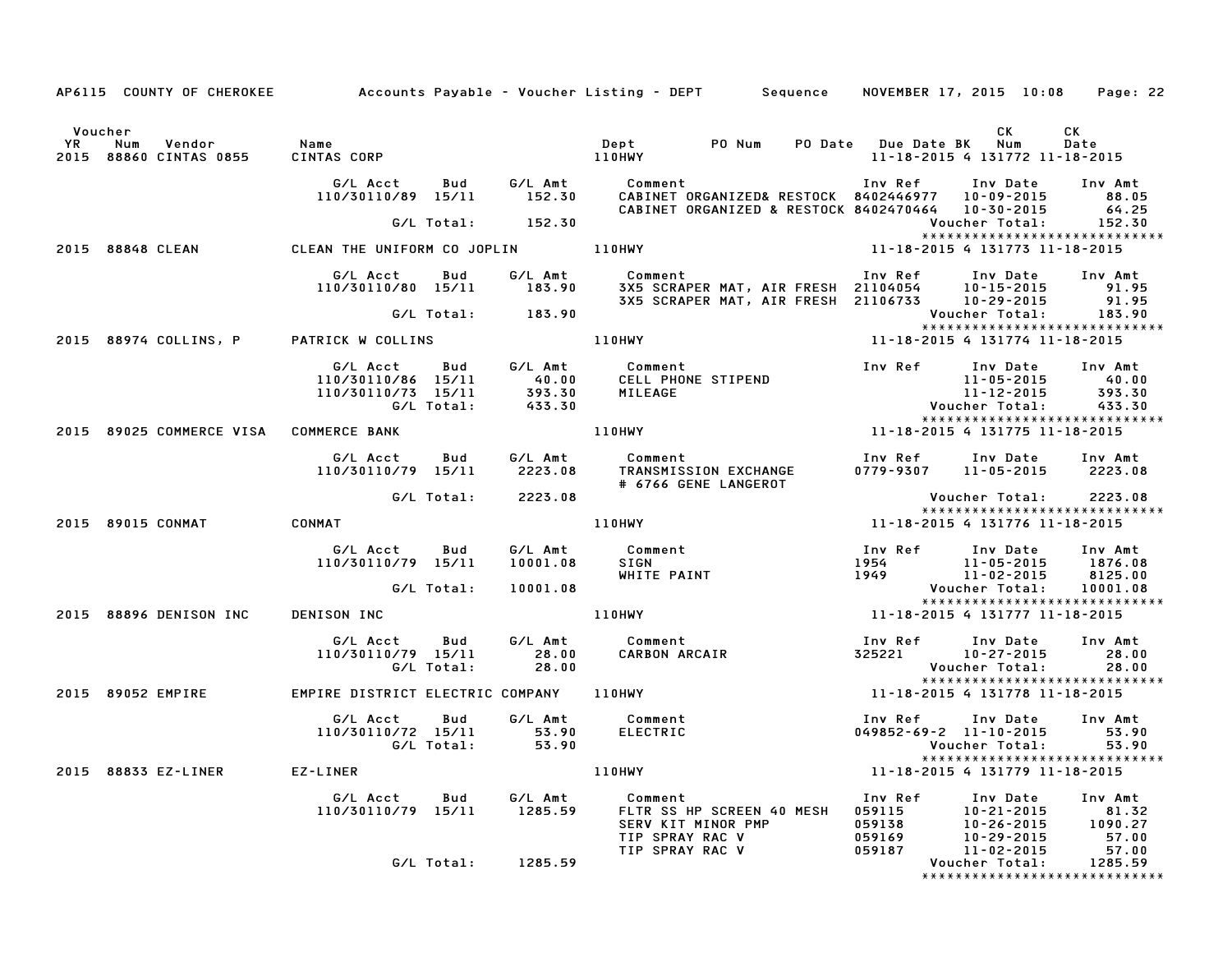|    | AP6115 COUNTY OF CHEROKEE Accounts Payable - Voucher Listing - DEPT Sequence NOVEMBER 17, 2015 10:08 |                                            |            |                     |                                                              |        |                                                |                                                                           | Page: 23           |
|----|------------------------------------------------------------------------------------------------------|--------------------------------------------|------------|---------------------|--------------------------------------------------------------|--------|------------------------------------------------|---------------------------------------------------------------------------|--------------------|
|    |                                                                                                      |                                            |            |                     |                                                              |        |                                                |                                                                           |                    |
|    | Voucher                                                                                              |                                            |            |                     |                                                              |        |                                                | CK                                                                        | СK                 |
| YR | Num<br>Vendor<br>2015 88853 FABICK                                                                   | Name                                       |            |                     |                                                              | PO Num | PO Date Due Date BK Num                        | 11-18-2015 4 131780 11-18-2015                                            | Date               |
|    |                                                                                                      |                                            |            |                     |                                                              |        |                                                |                                                                           |                    |
|    |                                                                                                      | G/L Acct<br>110/30110/79 15/11 288.40      | Bud        |                     | G/L Amt Comment<br>BOLTS                                     |        | Inv Ref<br>PIJ00284774 10-20-2015              | Inv Date                                                                  | Inv Amt<br>14.56   |
|    |                                                                                                      |                                            |            |                     | TAP PLUG                                                     |        | PIJ00284775 10-20-2015                         |                                                                           |                    |
|    |                                                                                                      |                                            |            |                     | <b>BULB</b>                                                  |        | PIJ00285175 10-26-2015                         |                                                                           | $62.48$<br>$19.46$ |
|    |                                                                                                      |                                            |            |                     | <b>PARTS</b>                                                 |        | PIJ00285176 10-26-2015                         |                                                                           | 129.39             |
|    |                                                                                                      |                                            |            |                     | <b>SWITCH</b>                                                |        | PIJ00285430 10-29-2015                         |                                                                           | 62.51              |
|    |                                                                                                      |                                            |            | G/L Total: 288.40   |                                                              |        |                                                | Voucher Total:<br>*****************************                           | 288.40             |
|    |                                                                                                      |                                            |            |                     |                                                              |        |                                                |                                                                           |                    |
|    |                                                                                                      | G/L Acct Bud G/L Amt Comment               |            |                     |                                                              |        |                                                | Inv Ref      Inv Date     Inv Amt                                         |                    |
|    |                                                                                                      |                                            |            |                     | <b>BOLTS</b>                                                 |        |                                                | 1.11 166329<br>166329 11-05-2015 1.77<br>Voucher Total: 1.77              |                    |
|    |                                                                                                      | 110/30110/79 15/11 1.77<br>G/L Total: 1.77 |            |                     |                                                              |        |                                                |                                                                           |                    |
|    | 2015 88831 FROST OIL                                                                                 |                                            |            |                     |                                                              |        |                                                | *****************************                                             |                    |
|    |                                                                                                      |                                            |            |                     |                                                              |        |                                                |                                                                           |                    |
|    |                                                                                                      | G/L Acct                                   | Bud        |                     | G/L Amt Comment                                              |        | Inv Ref      Inv Date<br>0064540-IN 10-14-2015 |                                                                           | Inv Amt            |
|    |                                                                                                      | 110/30110/32 15/11                         |            | 2807.97             |                                                              |        | 0065418-IN 10-21-2015                          |                                                                           | 356.75<br>139.87   |
|    |                                                                                                      |                                            |            |                     | Comment<br>OIL<br>EXHAUST FLUID<br>STR FLEET, OMNI PURE      |        | 0066603-IN 11-06-2015                          |                                                                           | 2311.35            |
|    |                                                                                                      |                                            | G/L Total: | 2807.97             |                                                              |        |                                                | Voucher Total:                                                            | 2807.97            |
|    | 2015 88842 JIM WOODS JIM WOODS MARKETING INC                                                         |                                            |            | 110HWY              |                                                              |        |                                                | *****************************<br>11-18-2015 4 131783 11-18-2015           |                    |
|    |                                                                                                      |                                            |            |                     |                                                              |        |                                                |                                                                           |                    |
|    |                                                                                                      | G/L Acct                                   | Bud        |                     | G/L Amt Comment                                              |        | Inv Ref<br>220117                              | Inv Date                                                                  | Inv Amt            |
|    |                                                                                                      | 110/30110/31 15/11<br>110/30110/30 15/11   |            | 10540.33<br>2819.62 | DIESEL                                                       |        | 220422                                         | 10-16-2015 1156.86                                                        | 2819.62            |
|    |                                                                                                      |                                            |            |                     | NO LEAD GASOLINE<br>DIESEL                                   |        | 220225                                         |                                                                           |                    |
|    |                                                                                                      |                                            |            |                     | <b>DIESEL</b>                                                |        | 220335                                         | 10-23-2015<br>10-19-2015<br>10-22-2015                                    |                    |
|    |                                                                                                      |                                            |            |                     | DIESEL                                                       |        | 220603                                         | 11-03-2015                                                                | 5040.36            |
|    |                                                                                                      |                                            |            | G/L Total: 13359.95 |                                                              |        |                                                | Voucher Total: 13359.95<br>*****************************                  |                    |
|    | 2015 88846 JOPLIN FREIGHT JOPLIN FREIGHTLINER SALES INC 110HWY                                       |                                            |            |                     |                                                              |        |                                                | 11-18-2015 4 131784 11-18-2015                                            |                    |
|    |                                                                                                      | G/L Acct Bud                               |            |                     |                                                              |        |                                                |                                                                           |                    |
|    |                                                                                                      | 110/30110/79 15/11 303.47                  |            |                     | G/L Amt Comment<br>303.47 FILTER, L<br>FILTER, LUBE, ELEMENT |        |                                                | Inv Ref      Inv Date    Inv Amt<br>46122506      10–21–2015       303.47 |                    |
|    |                                                                                                      | G/L Total:                                 |            | 303.47              |                                                              |        |                                                | Voucher Total:                                                            | 303.47             |
|    |                                                                                                      |                                            |            |                     |                                                              |        |                                                | *****************************<br>11-18-2015 4 131785 11-18-2015           |                    |
|    | 2015 88913 KANSASLAND                                                                                | KANSASLAND TIRE OF PITTSBURG 110HWY        |            |                     |                                                              |        |                                                |                                                                           |                    |
|    |                                                                                                      | G/L Acct                                   | Bud        | G/L Amt             | Comment                                                      |        | Inv Ref      Inv Date                          |                                                                           | Inv Amt            |
|    |                                                                                                      | 110/30110/33 15/11 7020.18                 |            |                     | TIRES<br>TIRES                                               |        | 158878<br>159023                               |                                                                           |                    |
|    |                                                                                                      |                                            |            |                     | TIRES                                                        |        | 159026                                         | $10-26-2015$<br>10-26-2015 1680.12<br>11-02-2015 4500.00                  |                    |
|    |                                                                                                      | G/L Total:                                 |            | 7020.18             |                                                              |        |                                                | Voucher Total:                                                            | 7020.18            |
|    |                                                                                                      |                                            |            |                     |                                                              |        |                                                | *****************************                                             |                    |
|    | 2015 88834 LEGACY                                                                                    | LEGACY FARM AND LAWN                       |            |                     | <b>110HWY</b>                                                |        |                                                | 11-18-2015 4 131786 11-18-2015                                            |                    |
|    |                                                                                                      | G/L Acct                                   | Bud        | G/L Amt             | Comment                                                      |        | Inv Ref                                        | Inv Date                                                                  | Inv Amt            |
|    |                                                                                                      | 110/30110/79 15/11                         |            | 434.08              | <b>FILTER</b><br>HYDRAULIC HOSE, O-RING                      |        | <b>B00338</b>                                  | $10 - 21 - 2015$<br>10-27-2015                                            | 152.79             |
|    |                                                                                                      |                                            |            |                     | FILLER CUP                                                   |        | B00546<br>B00697                               | 10-30-2015                                                                | 118.82<br>14.89    |
|    |                                                                                                      |                                            |            |                     | CAP, GAS OPERATED CY                                         |        | B00944                                         | $11 - 06 - 2015$                                                          | 145.18             |
|    |                                                                                                      |                                            |            |                     | <b>CAP</b>                                                   |        | B01008                                         | 11-09-2015                                                                | 2.40               |
|    |                                                                                                      | G/L Total:                                 |            | 434.08              |                                                              |        |                                                | Voucher Total:<br>*****************************                           | 434.08             |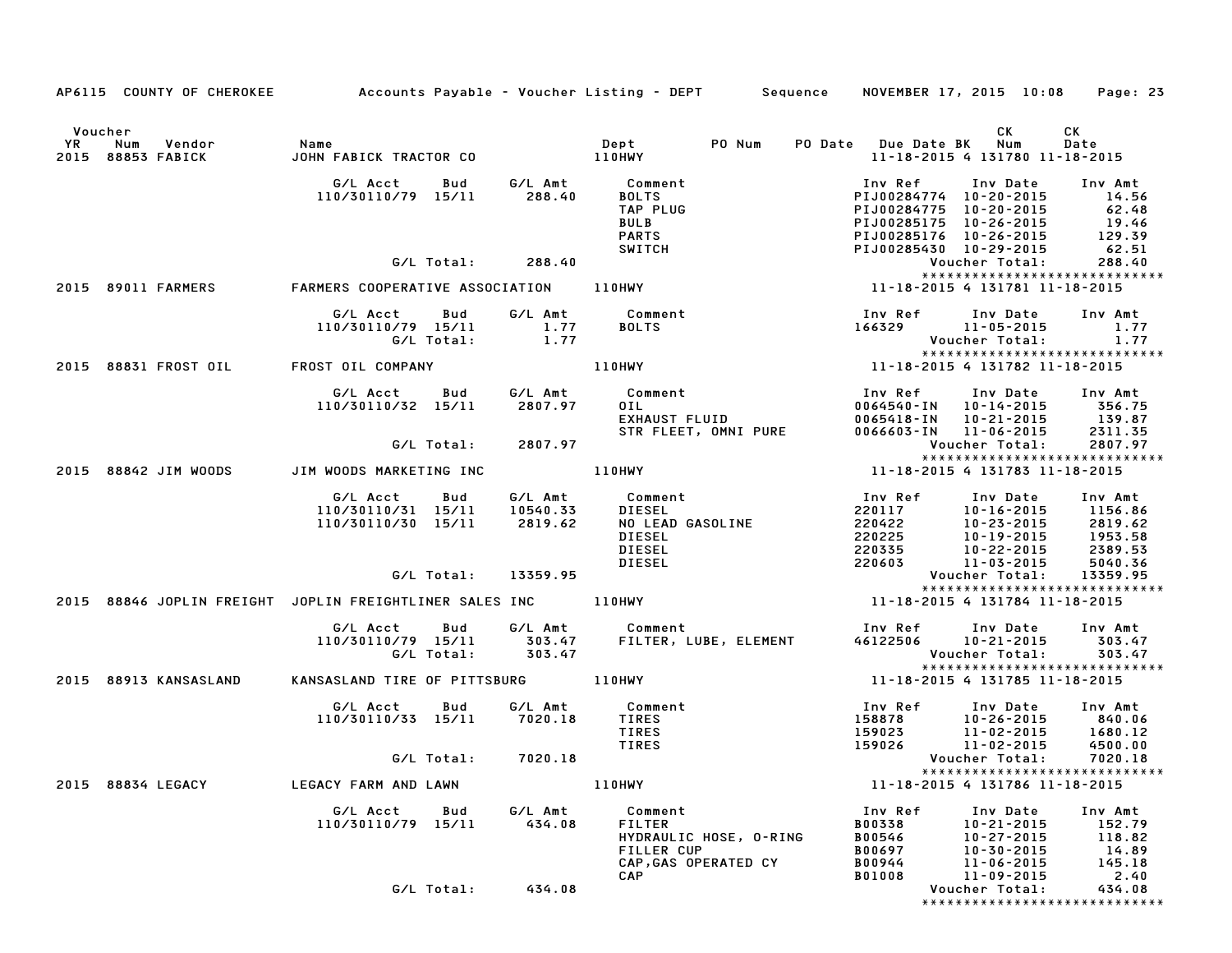|                      |                                             |                                                                            |                    | AP6115 COUNTY OF CHEROKEE Accounts Payable - Voucher Listing - DEPT Sequence NOVEMBER 17, 2015 10:08 Page: 24                                                                                                                                                            |                                                                                                                                                                                                                                                                                                     |                                                                                            |                                                                       |
|----------------------|---------------------------------------------|----------------------------------------------------------------------------|--------------------|--------------------------------------------------------------------------------------------------------------------------------------------------------------------------------------------------------------------------------------------------------------------------|-----------------------------------------------------------------------------------------------------------------------------------------------------------------------------------------------------------------------------------------------------------------------------------------------------|--------------------------------------------------------------------------------------------|-----------------------------------------------------------------------|
| Voucher<br><b>YR</b> | Num<br>Vendor<br>2015 88861 METAL TECH      | Name                                                                       |                    | PO Num<br>Dept                                                                                                                                                                                                                                                           | PO Date Due Date BK Num                                                                                                                                                                                                                                                                             | CK<br>11-18-2015 4 131787 11-18-2015                                                       | CK<br>Date                                                            |
|                      |                                             |                                                                            |                    | G/L Acct Bud G/L Amt Comment<br><b>MATERIAL</b>                                                                                                                                                                                                                          | Inv Ref      Inv Date     Inv Amt<br>6513 10-19-2015                                                                                                                                                                                                                                                | Voucher Total:                                                                             | 25.00<br>25.00                                                        |
|                      | 2015 88837 MHC                              | MHC                                                                        |                    |                                                                                                                                                                                                                                                                          |                                                                                                                                                                                                                                                                                                     |                                                                                            |                                                                       |
|                      |                                             |                                                                            |                    | C<br>G/L Acct Bud G/L Amt Comment<br>110/30110/79 15/11 1264.66 LUBE FILTER<br>FILTER-LUBE<br>AIR FILTER<br>FILTER<br>FILTER<br>FILTER<br>FILTER<br>FILTER                                                                                                               | Inv Ref<br>285600725810 10-16-2015 37.85<br>285600725615 10-14-2015<br>285600725615 10-14-2015 51.28<br>285600726297 10-22-2015 608.02<br>285600726991 10-30-2015 398.04<br>285600727184 11-02-2015 169.47<br>Voucher Total: 1264.66                                                                | Inv Date                                                                                   | Inv Amt                                                               |
|                      |                                             |                                                                            | G/L Total: 1264.66 |                                                                                                                                                                                                                                                                          |                                                                                                                                                                                                                                                                                                     |                                                                                            | *****************************                                         |
|                      | 2015 89051 MIDWEST MINERAL MIDWEST MINERALS |                                                                            |                    | 110HWY                                                                                                                                                                                                                                                                   | 11-18-2015 4 131789 11-18-2015                                                                                                                                                                                                                                                                      |                                                                                            |                                                                       |
|                      |                                             | G/L Acct Bud<br>110/30110/35 15/11 2276.34                                 | G/L Total: 2276.34 | G/L Amt Comment<br><b>ROCK</b><br><b>ROCK</b>                                                                                                                                                                                                                            | Inv Ref      Inv Date     Inv Amt<br>136787 10-31-2015 228.29<br>136786                                                                                                                                                                                                                             | 10-31-2015 2048.05<br>Voucher Total:                                                       | 2276.34                                                               |
|                      | 2015 88864 MUNICIPAL                        |                                                                            |                    |                                                                                                                                                                                                                                                                          |                                                                                                                                                                                                                                                                                                     |                                                                                            | *****************************                                         |
|                      |                                             |                                                                            |                    |                                                                                                                                                                                                                                                                          |                                                                                                                                                                                                                                                                                                     |                                                                                            |                                                                       |
|                      |                                             | G/L Acct  Bud  G/L Amt  Comment<br>110/30110/79  15/11  2077.50  MOWER BLA | G/L Total: 2077.50 |                                                                                                                                                                                                                                                                          |                                                                                                                                                                                                                                                                                                     |                                                                                            |                                                                       |
|                      | 2015 89076 NAPIER, C CHARLES NAPIER         |                                                                            |                    | 110HWY                                                                                                                                                                                                                                                                   | 11-18-2015 4 131791 11-18-2015                                                                                                                                                                                                                                                                      |                                                                                            | *****************************                                         |
|                      |                                             | G/L Acct Bud                                                               |                    | G/L Amt Comment                                                                                                                                                                                                                                                          | Inv Ref Inv Date Inv Amt                                                                                                                                                                                                                                                                            | $11 - 12 - 2015$ $158.28$<br><b>Voucher Total:</b>                                         | 158.28                                                                |
|                      |                                             |                                                                            |                    | 110/30110/73 15/11 5/4 158.28<br>110/30110/73 15/11 158.28 MILEAGE<br>2015 88826 NATALINIS NATALINI'S AUTOMOTIVE 110HWY 11 <sup>1</sup>                                                                                                                                  | 11-18-2015 4 131792 11-18-2015                                                                                                                                                                                                                                                                      |                                                                                            |                                                                       |
|                      |                                             | G/L Acct Bud G/L Amt<br>110/30110/79 15/11 450.79                          |                    | Comment<br>Comment<br>PAG OIL, DYE<br>36 VOLT HALOGEN BULB<br><b>BULB</b><br>ANGLE GRINDER, ABRASIVE WHL 584518<br>ANTISEIZE<br>FITTING, HOSE END<br>AIR FILTER<br>WIPER BLADE<br>OIL FILTER<br>TIRE PRESSURE KIT, GAS CAP 584811<br>TR BALL<br>VALVE STEM, RED HD GUAGE | Inv Ref<br>584194<br>584185<br>584370<br>584370<br>584570<br>584518<br>584518<br>10-20-2015<br>584584<br>10-21-2015<br>584855<br>584855<br>584855<br>10-23-2015<br>58481<br>58481<br>10-23-2015<br>58481<br>58481<br>10-23-2015<br>58481<br>10-23-2015<br>58481<br>10-23-2015<br>58480<br>10-23-201 | Inv Date Inv Amt<br>10-16-2015<br>10-23-2015<br>10-23-2015   4.00<br>2015   13.34<br>29.99 | 27.57<br>10.69<br>1.59<br>114.93<br>16.98<br>142.14<br>19.43<br>25.57 |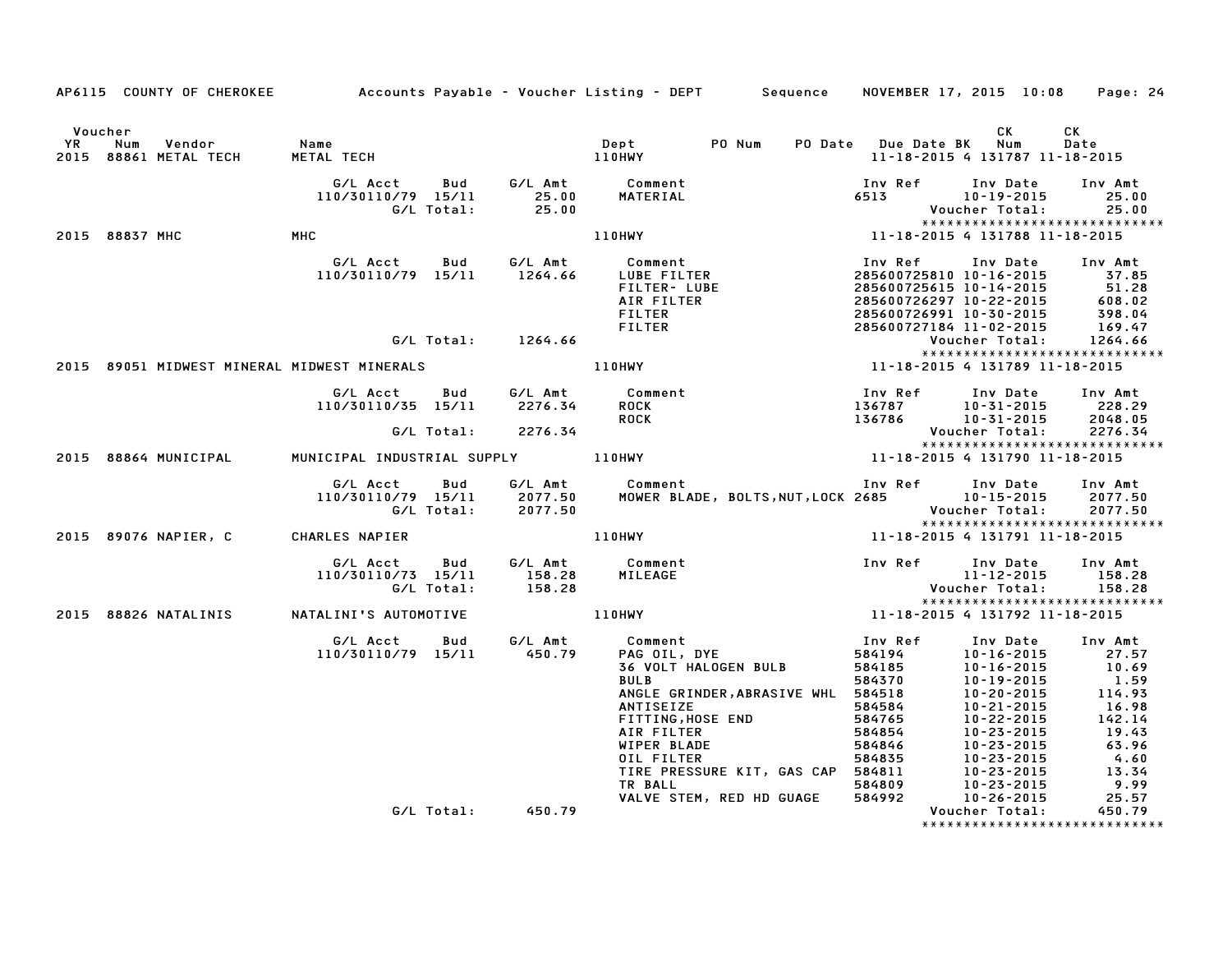|                                                          |                                                            |                             | AP6115 COUNTY OF CHEROKEE Accounts Payable - Voucher Listing - DEPT Sequence                                                                                                                         |                                                                                                                             | NOVEMBER 17, 2015 10:08                                                                                                                                                                                  | Page: 25                                                                                                          |
|----------------------------------------------------------|------------------------------------------------------------|-----------------------------|------------------------------------------------------------------------------------------------------------------------------------------------------------------------------------------------------|-----------------------------------------------------------------------------------------------------------------------------|----------------------------------------------------------------------------------------------------------------------------------------------------------------------------------------------------------|-------------------------------------------------------------------------------------------------------------------|
| Voucher<br>YR<br>Num<br>Vendor<br>2015 88895 NATALINIS   | Name<br>NATALINI'S AUTOMOTIVE                              | Dept<br>110HWY              | PO Num<br>$\mathbf{Depth}$                                                                                                                                                                           | PO Date Due Date BK Num                                                                                                     | СK<br>11-18-2015 4 131792 11-18-2015                                                                                                                                                                     | СK<br>Date                                                                                                        |
|                                                          | G/L Acct<br>Bud<br>110/30110/79 15/11                      | G⁄L Amt<br>427.47           | Comment<br>CLAMP<br>ADHESIVE<br>AIR FRESH, ARE ALL<br><b>BEARING</b><br><b>TAPE</b><br>BEARING<br><b>BEARING</b><br>LUBE, PATCH<br>GREASE FITTING<br><b>PARTS</b><br><b>COUPLER</b><br>IGNITION COIL | Inv Ref<br>585208<br>585206<br>585454<br>585419<br>585324<br>585356<br>$.4$ 11<br>$.609$ 11<br>$.75216$<br>576699<br>580237 | Inv Date<br>10-28-2015<br>10-28-2015<br>10-30-2015<br>$10 - 30 - 2015$<br>10-29-2015<br>10-29-2015<br>11-02-2015<br>11-03-2015<br>11-02-2015<br>$07 - 14 - 2015$<br>$07 - 29 - 2015$<br>$09 - 04 - 2015$ | Inv Amt<br>22.98<br>17.62<br>7.98<br>24.98<br>5.98<br>24.98<br>12.49<br>69.40<br>6.98<br>54.80<br>124.48<br>54.80 |
|                                                          | G/L Total:                                                 | 427.47                      |                                                                                                                                                                                                      |                                                                                                                             | Voucher Total:<br>*****************************                                                                                                                                                          | 427.47                                                                                                            |
| 2015 88977 NATALINIS                                     | NATALINI'S AUTOMOTIVE                                      |                             | <b>110HWY</b>                                                                                                                                                                                        |                                                                                                                             |                                                                                                                                                                                                          |                                                                                                                   |
|                                                          | G/L Acct<br><b>Bud</b><br>110/30110/79 15/11<br>G/L Total: | G/L Amt<br>247.77<br>247.77 | Comment<br>UNIVERSAL LIFT SUPP<br>UNIVERSAL LIFT SUPP CREDIT 586061<br>WIPER BLADE<br>FITTING, HOSE<br>FITTING, HOSE<br>FITTING, HOSE                                                                | Inv Ref                                                                                                                     | Inv Date<br>11-04-2015<br>586061 11-04-2015<br>586061 11-06-2015<br>586035 11-06-2015<br>586083 11-06-2015<br>586231 11-09-2015<br>Voucher Total:                                                        | Inv Amt<br>44.98<br>44.98CR<br>17.58<br>89.57<br>140.62<br>247.77                                                 |
| 2015 89013 NEPTUNE NEPTUNE RADIATOR & AUTO REPAIR 110HWY |                                                            |                             |                                                                                                                                                                                                      |                                                                                                                             | *****************************<br>11-18-2015 4 131793 11-18-2015                                                                                                                                          |                                                                                                                   |
|                                                          | <b>Bud</b><br>G/L Acct<br>110/30110/79 15/11<br>G/L Total: | $98.00$<br>$98.00$          | Comment<br>RADIATOR REPAIR<br>11-05-2015<br>Weysham Tatal<br>G/L Amt Comment                                                                                                                         |                                                                                                                             | Voucher Total:<br>*****************************                                                                                                                                                          | Inv Amt<br>98.00<br>98.00                                                                                         |
| 2015 88828 NPS                                           | NORTON POWER SYSTEMS                                       | 110HWY                      |                                                                                                                                                                                                      |                                                                                                                             | 11-18-2015 4 131794 11-18-2015                                                                                                                                                                           |                                                                                                                   |
|                                                          | G/L Acct<br>Bud<br>110/30110/79 15/11<br>G/L Total:        |                             | G/L Amt       Comment<br>148.58     OIL SENDER PRESSURE REPLSCE<br>148.58<br>OIL SENDER PRESSURE REPLSCE 5972 10-21-2015                                                                             |                                                                                                                             | Inv Ref Inv Date<br>Voucher Total:<br>*****************************                                                                                                                                      | Inv Amt<br>148.58<br>148.58                                                                                       |
| 2015 88901 POWERPLAN                                     | POWERPLAN                                                  |                             | <b>110HWY</b>                                                                                                                                                                                        |                                                                                                                             | 11-18-2015 4 131795 11-18-2015                                                                                                                                                                           |                                                                                                                   |
|                                                          | G/L Acct   Bud<br>110/30110/79 15/11<br>G/L Total:         | 389.03<br>389.03            | G/L Amt Comment<br><b>PARTS</b>                                                                                                                                                                      | Inv Ref<br>419166                                                                                                           | Inv Date<br>10-26-2015<br>Voucher Total:<br>*****************************                                                                                                                                | Inv Amt<br>389.03<br>389.03                                                                                       |
| 2015 88971 PURCELL                                       |                                                            |                             |                                                                                                                                                                                                      |                                                                                                                             | 11-18-2015 4 131796 11-18-2015                                                                                                                                                                           |                                                                                                                   |
|                                                          | G/L Acct<br>Bud<br>110/30110/33 15/11                      | G/L Amt<br>3715.50          | Comment<br>TIRES<br>TIRES<br>TIRES                                                                                                                                                                   | Inv Ref<br>2609407<br>2609415<br>2609210                                                                                    | Inv Date<br>$10 - 30 - 2015$<br>10-30-2015<br>10-08-2015                                                                                                                                                 | Inv Amt<br>2325.00<br>370.50<br>1020.00                                                                           |
|                                                          | G/L Total: 3715.50                                         |                             |                                                                                                                                                                                                      |                                                                                                                             | Voucher Total:<br>*****************************                                                                                                                                                          | 3715.50                                                                                                           |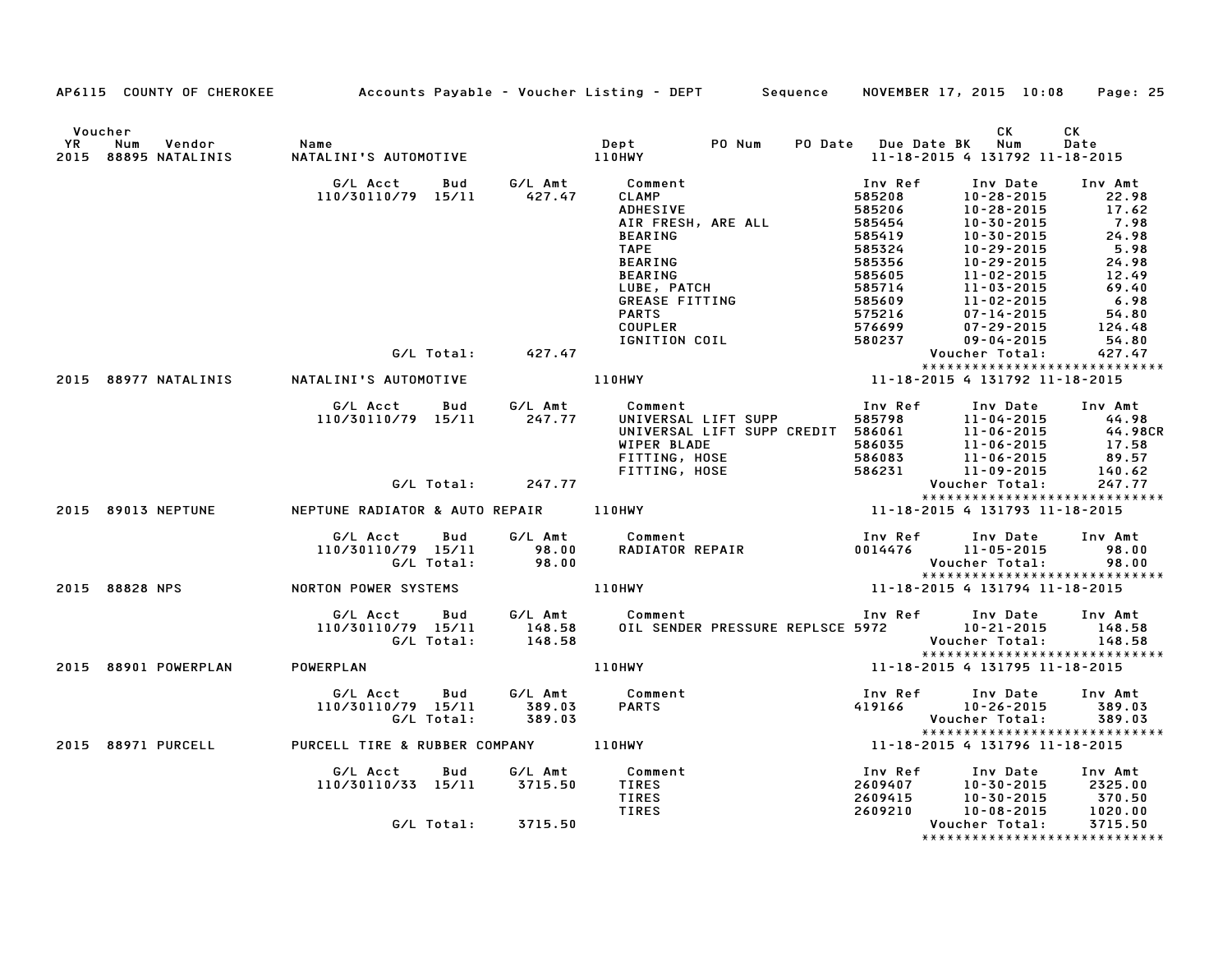|         | AP6115 COUNTY OF CHEROKEE Accounts Payable - Voucher Listing - DEPT Sequence NOVEMBER 17, 2015 10:08                                                                                                                                         |                                                                                                                                                                           |                                                                                     | Page: 26                                                                                                                                                                                                                                |
|---------|----------------------------------------------------------------------------------------------------------------------------------------------------------------------------------------------------------------------------------------------|---------------------------------------------------------------------------------------------------------------------------------------------------------------------------|-------------------------------------------------------------------------------------|-----------------------------------------------------------------------------------------------------------------------------------------------------------------------------------------------------------------------------------------|
| Voucher |                                                                                                                                                                                                                                              |                                                                                                                                                                           |                                                                                     | CK<br>CK.<br>Date<br>11-18-2015 4 131797 11-18-2015                                                                                                                                                                                     |
|         | 110/30110/42 15/11 35.15<br>G/L Total: 35.15                                                                                                                                                                                                 |                                                                                                                                                                           | 15-102713 10-21-2015                                                                | Inv Ref      Inv Date     Inv Amt<br>35.15<br>Voucher Total: 35.15<br>*****************************                                                                                                                                     |
|         |                                                                                                                                                                                                                                              |                                                                                                                                                                           |                                                                                     |                                                                                                                                                                                                                                         |
|         | G/L Acct Bud G/L Amt Comment Inv Ref Inv Date Inv Amt<br>110/30110/79 15/11 109.84 PARTS & LABOR 22251 10-21-2015 109.84<br>G/L Total: 109.84 PARTS & LABOR 22251 Voucher Total: 109.84<br>11-18-2015 4 131799 11-18-2015 110HWY 11-18-      |                                                                                                                                                                           |                                                                                     | 109.84<br>Voucher Total: 109.84                                                                                                                                                                                                         |
|         |                                                                                                                                                                                                                                              |                                                                                                                                                                           |                                                                                     |                                                                                                                                                                                                                                         |
|         |                                                                                                                                                                                                                                              |                                                                                                                                                                           |                                                                                     | G/L Acct Bud G/L Amt Comment Inv Ref Inv Date Inv Amt<br>110/30110/34 15/11 2457.42 TYPE BASPHALT 2287 09-24-2015 91.70<br>G/L Total: 2457.42 TYPE CASPHALT 2297 10-05-2015 2365.72<br>2015 88903 TRISTATE ASPHANTRI-STATE ASPHALT 110H |
|         |                                                                                                                                                                                                                                              |                                                                                                                                                                           |                                                                                     |                                                                                                                                                                                                                                         |
|         |                                                                                                                                                                                                                                              |                                                                                                                                                                           |                                                                                     |                                                                                                                                                                                                                                         |
|         | 6/L Acct Bud G/L Amt Comment<br>110/30110/39 15/11 328265.96 TYPE B ASPHALT<br>110/30110/39 15/11 102608.68 TYPE B ASPHALT<br>110/30110/38 15/11 102608.68 TYPE B ASPHALT<br>TYPE B ASPHALT<br>TYPE B ASPHALT<br>TYPE B ASPHALT<br>TYPE B AS |                                                                                                                                                                           |                                                                                     |                                                                                                                                                                                                                                         |
|         |                                                                                                                                                                                                                                              |                                                                                                                                                                           |                                                                                     |                                                                                                                                                                                                                                         |
|         |                                                                                                                                                                                                                                              |                                                                                                                                                                           |                                                                                     | *****************************                                                                                                                                                                                                           |
|         |                                                                                                                                                                                                                                              | G/L Acct Bud G/L Amt Comment Inv Ref Inv Date Inv Amt<br>110/30110/79 15/11 122.11 BLACK MESH 1256937 11–05–2015 122.11<br>G/L Total: 122.11 122.11 Voucher Total: 122.11 |                                                                                     | *****************************                                                                                                                                                                                                           |
|         |                                                                                                                                                                                                                                              |                                                                                                                                                                           |                                                                                     |                                                                                                                                                                                                                                         |
|         | G/LAcct Bud G/LAmt Comment Inv Ref Inv Date Inv Amt<br>19.99 10-16-2015 19.99 MAILBOX 10-16-2015 19.99<br>G/LTotal: 19.99 MAILBOX Voucher Total: 19.99<br>C/LTotal: 19.99 MAILBOX 11-18-2015 Youcher Total: 19.99<br>11-18-2015 4 131802 1   |                                                                                                                                                                           |                                                                                     | ******************************                                                                                                                                                                                                          |
|         |                                                                                                                                                                                                                                              |                                                                                                                                                                           |                                                                                     |                                                                                                                                                                                                                                         |
|         | G/L Acct  Bud  G/L Amt  Comment<br>110/30110/79 15/11  10.65  HARDWARE<br>G/L Total: 10.65                                                                                                                                                   | <b>BALL VALVE</b>                                                                                                                                                         | Inv Ref کردہ Inv Dale<br>A256718 10-15-2015<br>A257206 10-21-2015<br>Voucher Total: | Inv Ref Inv Date Inv Amt<br>$\begin{array}{r} .66 \\ 9.99 \\ 10.65 \end{array}$                                                                                                                                                         |
|         |                                                                                                                                                                                                                                              |                                                                                                                                                                           |                                                                                     | ******************************                                                                                                                                                                                                          |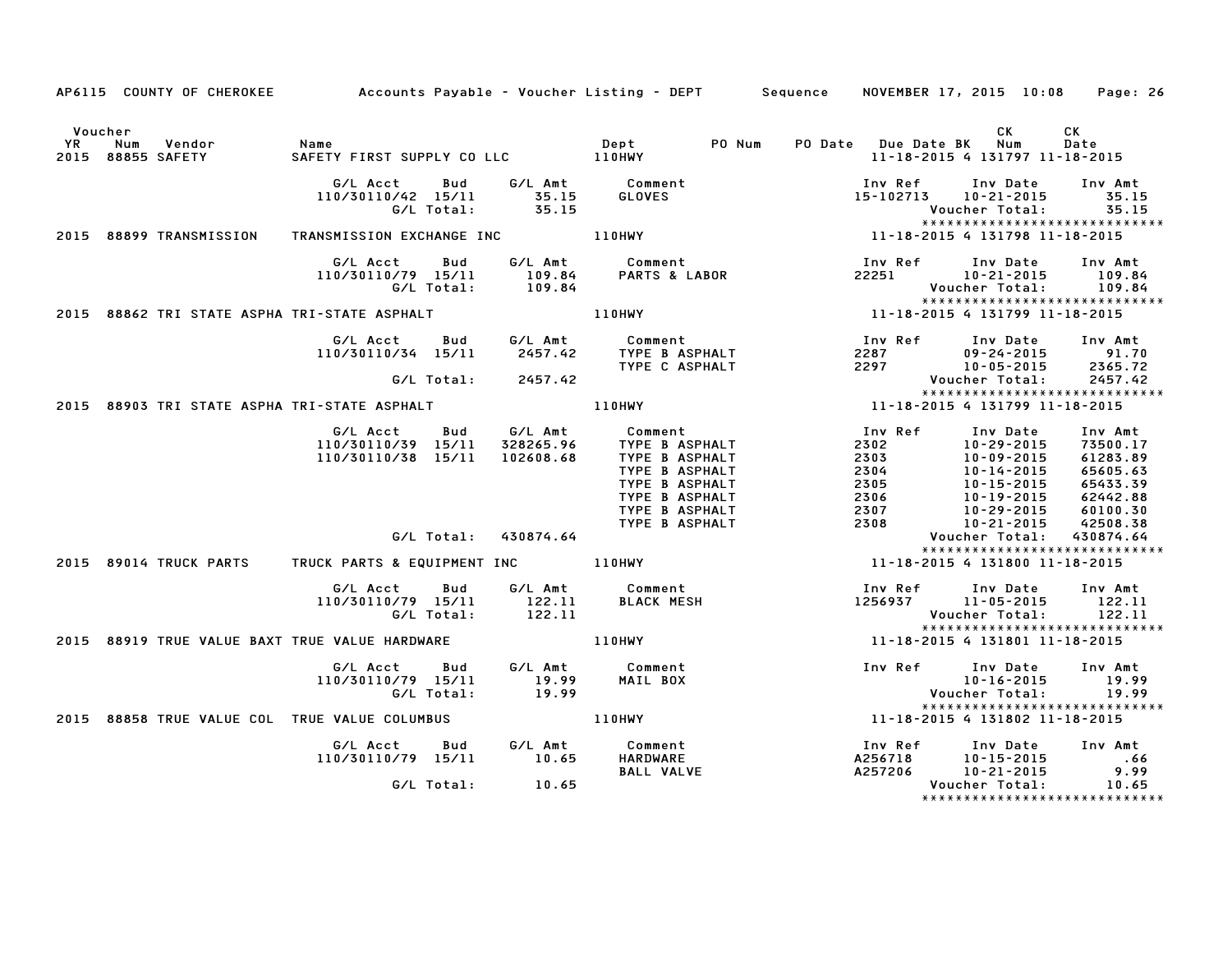| AP6115 COUNTY OF CHEROKEE                                            |                                          |                   |                             | Accounts Payable – Voucher Listing – DEPT         Sequence     NOVEMBER 17, 2015  10:08     Page: 27 |                          |                                                                                  |                             |
|----------------------------------------------------------------------|------------------------------------------|-------------------|-----------------------------|------------------------------------------------------------------------------------------------------|--------------------------|----------------------------------------------------------------------------------|-----------------------------|
| Voucher<br><b>YR</b><br>Num<br>Vendor<br>2015 88845 UNIVERSAL        | Name<br>UNIVERSAL LUBRICANTS, LLC 110HWY |                   |                             | Dept PO Num                                                                                          | PO Date Due Date BK      | CK.<br>Num<br>11-18-2015 4 131803 11-18-2015                                     | CK<br>Date                  |
|                                                                      | G/L Acct<br>110/30110/79 15/11           | Bud<br>G/L Total: | G/L Amt<br>388.00<br>388.00 | Comment<br>PARTS WASHER SERVICE                                                                      | Inv Ref<br>10918501      | Inv Date<br>$10 - 21 - 2015$<br>Voucher Total:<br>****************************** | Inv Amt<br>388.00<br>388.00 |
| 2015 88878 KS DEPT OF AG KANSAS DEPARTMENT OF AGRICULTURE 130NOXWEED |                                          |                   |                             |                                                                                                      | DEPT                     | Total:<br>11-18-2015 4 131804 11-18-2015                                         | 484246.10                   |
|                                                                      | G/L Acct<br>130/30130/75 15/11           | Bud               | G/L Amt<br>50.00            | Comment<br>2016 RENEWAL APPLICATION<br><b>CHEROKEE COUNTY</b>                                        | Inv Ref                  | Inv Date<br>10-19-2015                                                           | Inv Amt<br>50.00            |
|                                                                      |                                          | G/L Total:        | 50.00                       |                                                                                                      |                          | Voucher Total:<br>*****************************                                  | 50.00                       |
| 2015 88926 NATALINIS                                                 | NATALINI'S AUTOMOTIVE                    |                   |                             | <b>130NOXWEED</b>                                                                                    |                          | 11-18-2015 4 131805 11-18-2015                                                   |                             |
|                                                                      | G/L Acct<br>130/30130/25 15/11           | Bud<br>G/L Total: | G/L Amt<br>143.88<br>143.88 | Comment<br>ANTI FREEZE                                                                               | Inv Ref<br>585357        | Inv Date<br>$10 - 29 - 2015$<br>Voucher Total:<br>*****************************  | Inv Amt<br>143.88<br>143.88 |
| 2015 88879 SEKWDA                                                    | <b>SEKWDA</b>                            |                   |                             | 130NOXWEED                                                                                           |                          | 11-18-2015 4 131806 11-18-2015                                                   |                             |
|                                                                      | G/L Acct<br>130/30130/75 15/11           | Bud               | G/L Amt<br>115.00           | Comment<br><b>2016 DUES</b><br>CHEROKEE COUNTY                                                       | Inv Ref                  | Inv Date<br>$10 - 27 - 2015$                                                     | Inv Amt<br>115.00           |
|                                                                      |                                          | G/L Total:        | 115.00                      |                                                                                                      |                          | Voucher Total:         115.00<br>*****************************                   |                             |
| 2015 89020 STAR                                                      | STAR PROGRAMMING                         |                   |                             | <b>130NOXWEED</b>                                                                                    |                          | 11-18-2015 4 131807 11-18-2015                                                   |                             |
|                                                                      | G/L Acct<br>130/30130/75 15/11           | Bud<br>G/L Total: | G/L Amt<br>400.00<br>400.00 | Comment<br>SERVICE AGMT/RETAINER FEE                                                                 | Inv Ref<br>2039 — 203    | Inv Date<br>11-02-2015<br>Voucher Total:<br>******************************       | Inv Amt<br>400.00<br>400.00 |
|                                                                      |                                          |                   |                             |                                                                                                      | <b>DEPT</b>              | Total:                                                                           | 708.88                      |
| 2015 89064 CHEROKEE NEWS CHEROKEE COUNTY NEWS-ADVOCATE 140HEALTH     |                                          |                   |                             |                                                                                                      |                          | 11-18-2015 4 131808 11-18-2015                                                   |                             |
|                                                                      | G/L Acct<br>140/30140/78 15/11           | Bud               | G/L Amt<br>116.10           | Comment<br>HEALTH DEPT                                                                               | Inv Ref                  | Inv Date                                                                         | Inv Amt                     |
|                                                                      |                                          |                   |                             | DRIVE THRU FLU SHOTS<br>FLU SHOT CLINIC                                                              | 300012816<br>300012828   | $09 - 30 - 2015$<br>$09 - 30 - 2015$                                             | 51.60<br>64.50              |
|                                                                      |                                          | G/L Total:        | 116.10                      |                                                                                                      |                          | Voucher Total:                                                                   | 116.10                      |
| 2015 88931 CRAWFORD HEALTH CRAWFORD COUNTY HEALTH DEPT 140HEALTH     |                                          |                   |                             |                                                                                                      |                          | *****************************<br>11-18-2015 4 131809 11-18-2015                  |                             |
|                                                                      | G/L Acct                                 | Bud               | G/L Amt                     | Comment                                                                                              | Inv Ref Inv Date Inv Amt |                                                                                  |                             |
|                                                                      | 140/30140/82 15/11                       |                   | 631.41                      | WIC PROGRAM<br>CONTRACTED SERVICES<br>LINDA TIMME                                                    |                          | $11 - 02 - 2015$ 631.41                                                          |                             |
|                                                                      |                                          | G/L Total:        | 631.41                      |                                                                                                      |                          | Voucher Total:<br>*****************************                                  | 631.41                      |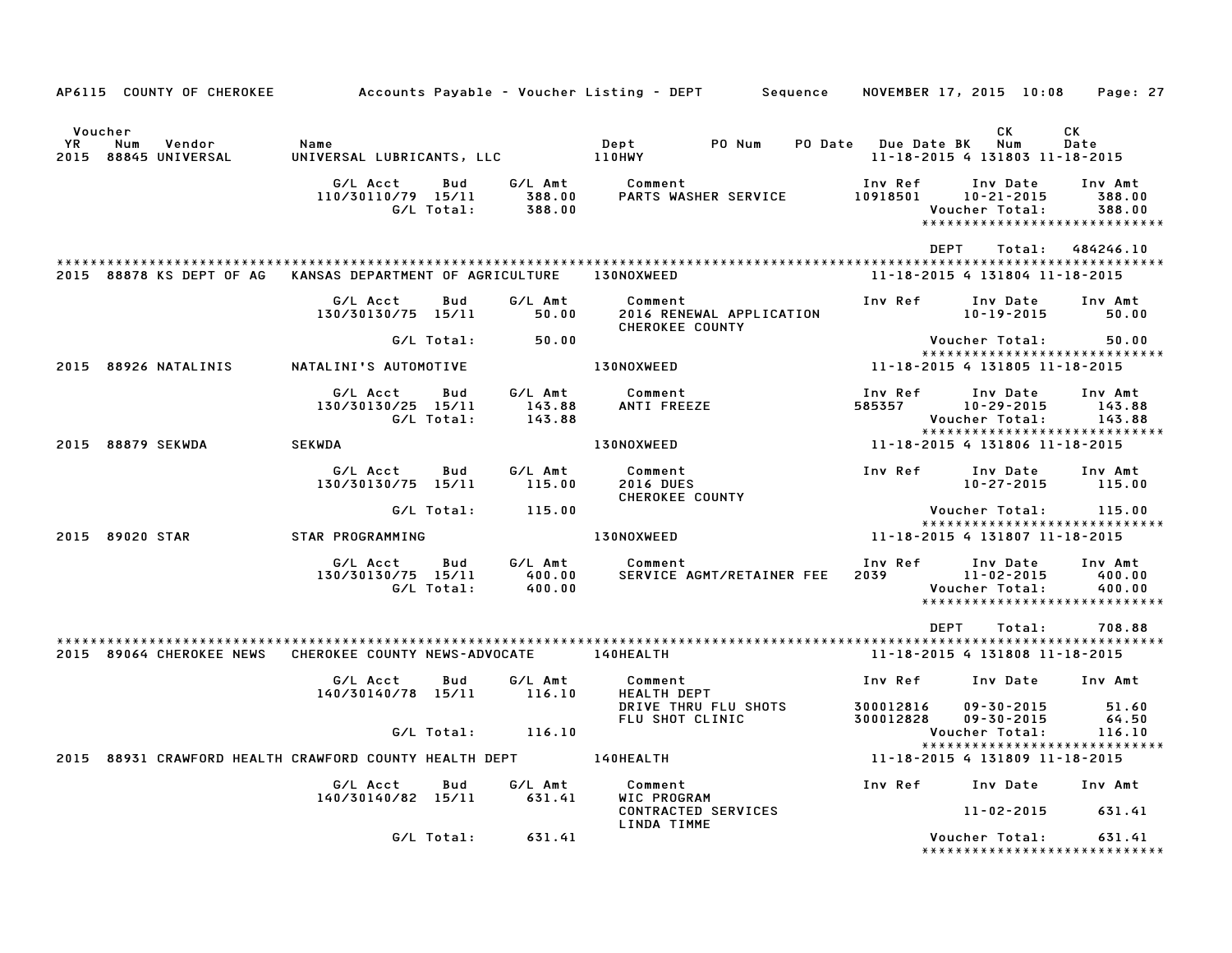|    | AP6115 COUNTY OF CHEROKEE                                           |                                          |                   |                             | Accounts Payable – Voucher Listing – DEPT         Sequence     NOVEMBER 17, 2015  10:08 |             |                                                                 | Page: 28                    |
|----|---------------------------------------------------------------------|------------------------------------------|-------------------|-----------------------------|-----------------------------------------------------------------------------------------|-------------|-----------------------------------------------------------------|-----------------------------|
|    | Voucher                                                             |                                          |                   |                             |                                                                                         |             | CK.                                                             | CK                          |
| YR | Num<br>Vendor<br>2015 89065 ELLIOTT, B                              | Name<br>BETHA K ELLIOTT                  |                   |                             | PO Num<br>Dept<br>140HEALTH                                                             |             | PO Date Due Date BK Num<br>11-18-2015 4 131810 11-18-2015       | Date                        |
|    |                                                                     | G/L Acct<br>140/30140/73 15/11           | Bud<br>G/L Total: | G/L Amt<br>192.05<br>192.05 | Comment<br>MILEAGE 10/15/15 - 11/12/15                                                  | Inv Ref     | Inv Date<br>10-12-2015<br>Voucher Total:                        | Inv Amt<br>192.05<br>192.05 |
|    | 2015 89066 FAST                                                     | FASTMART                                 |                   |                             | 140HEALTH                                                                               |             | *****************************<br>11-18-2015 4 131811 11-18-2015 |                             |
|    |                                                                     |                                          |                   | G/L Amt                     |                                                                                         | Inv Ref     |                                                                 |                             |
|    |                                                                     | G/L Acct<br>140/30140/30 15/11           | Bud               | 103.44                      | Comment<br>HEALTH DEPT<br>GASOLINE                                                      | 6109        | Inv Date<br>10-30-2015                                          | Inv Amt<br>51.79            |
|    |                                                                     |                                          |                   |                             |                                                                                         | 7491<br>868 | 11-02-2015<br>11-10-2015                                        | 23.25<br>28.40              |
|    |                                                                     |                                          | G/L Total:        | 103.44                      |                                                                                         |             | Voucher Total:                                                  | 103.44                      |
|    | 2015 88947 FIRST CHRISTIAN FIRST CHRISTIAN CHURCH PARSONS 140HEALTH |                                          |                   |                             |                                                                                         |             | *****************************<br>11-18-2015 4 131812 11-18-2015 |                             |
|    |                                                                     | G/L Acct<br>140/30140/87 15/11           | Bud               | G/L Amt<br>195.00           | Comment<br>WIC PROGRAM                                                                  | Inv Ref     | Inv Date                                                        | Inv Amt                     |
|    |                                                                     |                                          |                   |                             | <b>BUILDING RENTAL</b><br>NOV 17, 18, 19, 2015                                          |             | $11 - 02 - 2015$                                                | 195.00                      |
|    |                                                                     |                                          | G/L Total:        | 195.00                      |                                                                                         |             | Voucher Total:<br>*****************************                 | 195.00                      |
|    | 2015 88948 INDEP COMM                                               | INDEPENDENCE COMMUNITY COLLEGE 140HEALTH |                   |                             |                                                                                         |             | 11-18-2015 4 131813 11-18-2015                                  |                             |
|    |                                                                     | G/L Acct<br>140/30140/87 15/11           | Bud               | G/L Amt<br>300.00           | Comment<br>WIC PROGRAM                                                                  | Inv Ref     | Inv Date                                                        | Inv Amt                     |
|    |                                                                     |                                          |                   |                             | BUILDING RENTAL<br>NOV 10 & 12, 2015                                                    |             | 11-02-2015                                                      | 300.00                      |
|    |                                                                     |                                          | G/L Total:        | 300.00                      |                                                                                         |             | Voucher Total:<br>*****************************                 | 300.00                      |
|    | 2015 89034 JAVA                                                     | JAVA DAVE'S                              |                   |                             | 140HEALTH                                                                               |             | 11-18-2015 4 131814 11-18-2015                                  |                             |
|    |                                                                     | G/L Acct<br>140/30140/83 15/11           | Bud               | G/L Amt<br>105.00           | Comment<br><b>HEALTH DEPT</b>                                                           | Inv Ref     | Inv Date                                                        | Inv Amt                     |
|    |                                                                     |                                          | G/L Total:        | 105.00                      | WATER MACHINE RENTAL                                                                    | 316258      | $10 - 31 - 2015$<br>Voucher Total:                              | 105.00<br>105.00            |
|    |                                                                     |                                          |                   |                             |                                                                                         |             | *****************************                                   |                             |
|    | 2015 88949 MANZER, J                                                | DR JONATHAN MANZER                       |                   |                             | 140HEALTH                                                                               |             | 11-18-2015 4 131815 11-18-2015                                  |                             |
|    |                                                                     | G/L Acct<br>140/30140/82 15/11           | Bud               | G/L Amt<br>100.00           | Comment<br><b>HEALTH DEPT</b>                                                           |             | Inv Ref Inv Date                                                | Inv Amt                     |
|    |                                                                     |                                          |                   |                             | CONTRACTED SERVICES<br>NOVEMBER 2015                                                    |             | 10-14-2015                                                      | 100.00                      |
|    |                                                                     |                                          | G/L Total:        | 100.00                      |                                                                                         |             | Voucher Total:<br>*****************************                 | 100.00                      |
|    | 2015 88985 MARRY                                                    | MARRY OCCASIONS BY FRIENDS               |                   |                             | <b>140HEALTH</b>                                                                        |             | 11-18-2015 4 131816 11-18-2015                                  |                             |
|    |                                                                     | G/L Acct<br>140/30140/23 15/11           | Bud               | G/L Amt<br>144.00           | Comment<br><b>HEALTH DEPT</b>                                                           | Inv Ref     | Inv Date                                                        | Inv Amt                     |
|    |                                                                     |                                          |                   |                             | LUNCH FOR ALICE TRAINING                                                                | 449769      | 11-03-2015                                                      | 144.00                      |
|    |                                                                     |                                          | G/L Total:        | 144.00                      |                                                                                         |             | Voucher Total:<br>*******************************               | 144.00                      |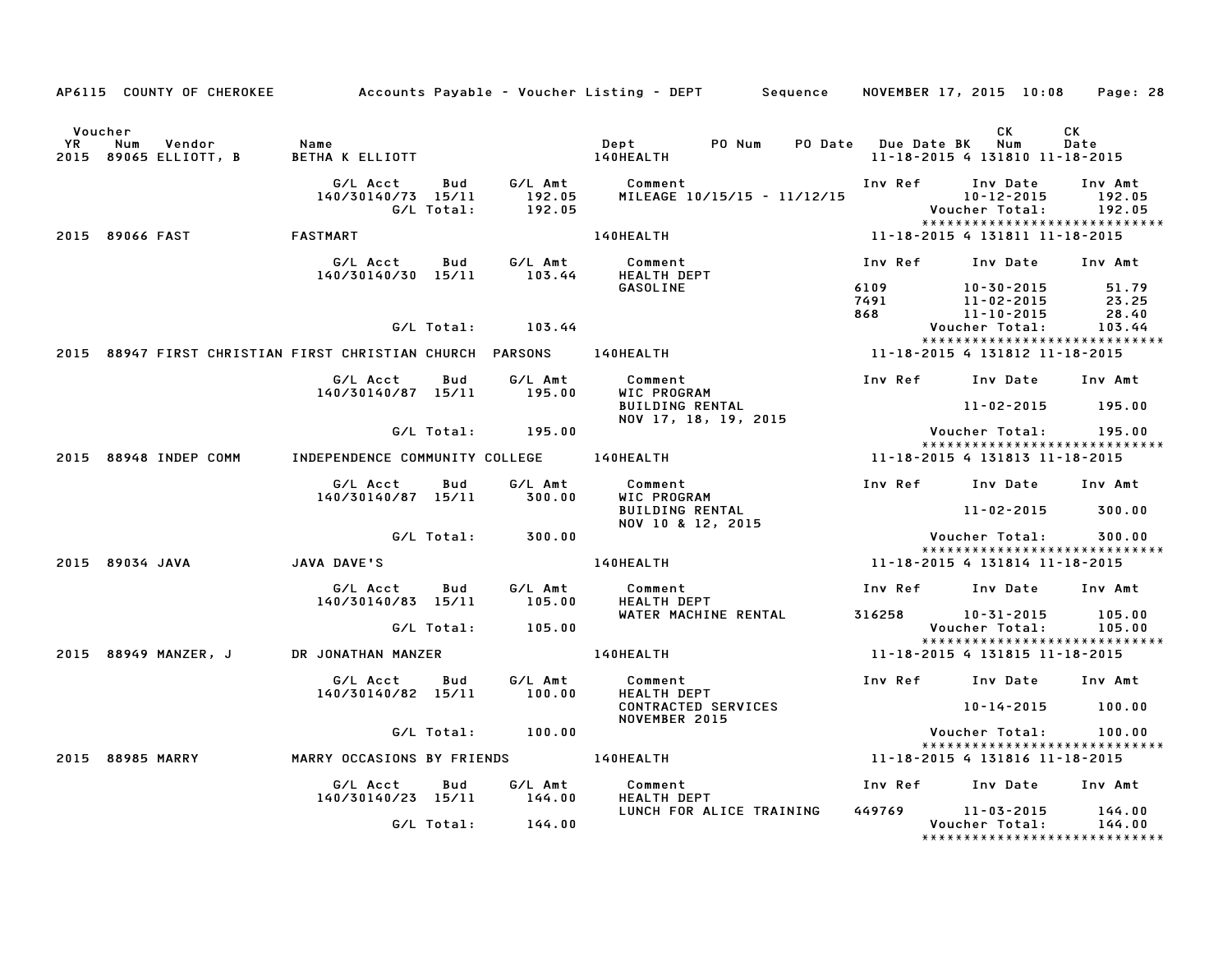|           |                                                  |                                            |            |                       | AP6115 COUNTY OF CHEROKEE Accounts Payable - Voucher Listing - DEPT Sequence NOVEMBER 17, 2015 10:08 Page: 29 |                         |                                                                                                      |            |
|-----------|--------------------------------------------------|--------------------------------------------|------------|-----------------------|---------------------------------------------------------------------------------------------------------------|-------------------------|------------------------------------------------------------------------------------------------------|------------|
| <b>YR</b> | Voucher<br>Num<br>Vendor<br>2015 88935 MCCARTYS  | Name<br>MCCARTY'S                          |            |                       | 140HEALTH                                                                                                     | PO Date Due Date BK Num | СK<br>11-18-2015 4 131817 11-18-2015                                                                 | CK<br>Date |
|           |                                                  | G/L Acct Bud<br>140/30140/21 15/11         | 15/11      | G/L Amt<br>124.08     | Comment<br><b>HEALTH DEPT</b><br>AIR DUSTER                                                                   | Inv Ref                 | Inv Date Inv Amt<br>4210030 10-15-2015 18.80<br>4221750 10-26-2015 35.12<br>4233270 11-09-2015 70.16 |            |
|           |                                                  |                                            |            | $G/L$ Total: $124.08$ | PAPERCLIPS, PAPER, TAPE<br>INK, PEN REFILL                                                                    |                         | Voucher Total:                                                                                       | 124.08     |
|           | 2015 88936 MCKESSON                              | MCKESSON MEDICAL-SURGICAL 140HEALTH        |            |                       |                                                                                                               |                         | *****************************<br>11-18-2015 4 131818 11-18-2015                                      |            |
|           |                                                  | G/L Acct<br>140/30140/43 15/11             | Bud        | G/L Amt<br>363.51     | Comment<br><b>HEALTH DEPT</b>                                                                                 |                         | Inv Ref      Inv Date     Inv Amt                                                                    |            |
|           |                                                  |                                            |            | G/L Total: 363.51     | GLOVES, TOWELS, TISSUE 66063329 10-12-2015 363.51                                                             |                         | Voucher Total: 363.51<br>*****************************                                               |            |
|           | 2015 88950 MCKESSON                              | MCKESSON MEDICAL-SURGICAL 140HEALTH        |            |                       |                                                                                                               |                         | 11-18-2015 4 131818 11-18-2015                                                                       |            |
|           |                                                  | G/L Acct Bud                               |            | G/L Amt               | Comment                                                                                                       |                         | Inv Ref Inv Date Inv Amt                                                                             |            |
|           |                                                  | 140/30140/43 15/11                         |            | 284.07                | <b>HEALTH DEPT</b><br>ACCT 123036<br>NEEDLES, BANDAIDS, COTTON                                                |                         | 66877758 10-26-2015 284.07                                                                           |            |
|           |                                                  |                                            |            | G/L Total: 284.07     |                                                                                                               |                         | Voucher Total: 284.07                                                                                |            |
|           | 2015 88951 PFIZER                                | PFIZER, INC                                |            |                       | <b>140HEALTH</b>                                                                                              |                         | 11-18-2015 4 131819 11-18-2015                                                                       |            |
|           |                                                  | G/L Acct Bud<br>140/30140/44 15/11 2979.74 |            | G/L Amt               | Comment<br>PREVNAR 13 10 DOSES<br>PREVNAR 13 10 DOSES<br><b>HEALTH DEPT</b>                                   | Inv Ref                 | Inv Date Inv Amt<br>9312155781 10-27-2015 1489.87<br>9312171753 10-28-2015 1489.87                   |            |
|           |                                                  |                                            | G/L Total: | 2979.74               |                                                                                                               |                         | Voucher Total:<br>*****************************                                                      | 2979.74    |
|           | 2015 88938 PIONEER HEALTH PIONEER HEALTH NETWORK |                                            |            |                       | 140HEALTH <b>Search Advisor</b>                                                                               |                         | 11-18-2015 4 131820 11-18-2015                                                                       |            |
|           |                                                  | G/L Acct   Bud<br>140/30140/88 15/11       |            | G/L Amt<br>60.00      | Comment<br>HEALTH DEPT                                                                                        |                         | Inv Ref      Inv Date     Inv Amt                                                                    |            |
|           |                                                  |                                            |            | G/L Total: 60.00      | TB WEBINAR                                                                                                    | 2864                    | $10 - 14 - 2015$ 60.00<br>Voucher Total:                                                             | 60.00      |
|           | 2015 88939 PITNEY GLOBAL PITNEY BOWES            |                                            |            |                       | 140HEALTH                                                                                                     |                         | *****************************<br>11-18-2015 4 131821 11-18-2015                                      |            |
|           |                                                  | G/L Acct<br>140/30140/83 15/11             | Bud        |                       | HEALTH DEPT                                                                                                   |                         | Inv Ref      Inv Date     Inv Amt                                                                    |            |
|           |                                                  |                                            |            | G/L Total: 275.85     | RENTAL/POSTAGE MACHINE                                                                                        |                         | 2863298-0T15 10-13-2015 275.85<br>Voucher Total:                                                     | 275.85     |
|           | 2015 88940 QUALITY PEST                          |                                            |            |                       | QUALITY PEST CONTROL INC 140HEALTH                                                                            |                         | *****************************<br>11-18-2015 4 131822 11-18-2015                                      |            |
|           |                                                  | G/L Acct<br>140/30140/80 15/11 50.00       | Bud        | G/L Amt               | Comment<br>HEALTH DEPT                                                                                        | Inv Ref Inv Date        |                                                                                                      | Inv Amt    |
|           |                                                  |                                            |            | G/L Total: 50.00      | MONTHLY BUG SPRAY                                                                                             |                         | 10-29-2015 50.00<br>Voucher Total:<br>*****************************                                  | 50.00      |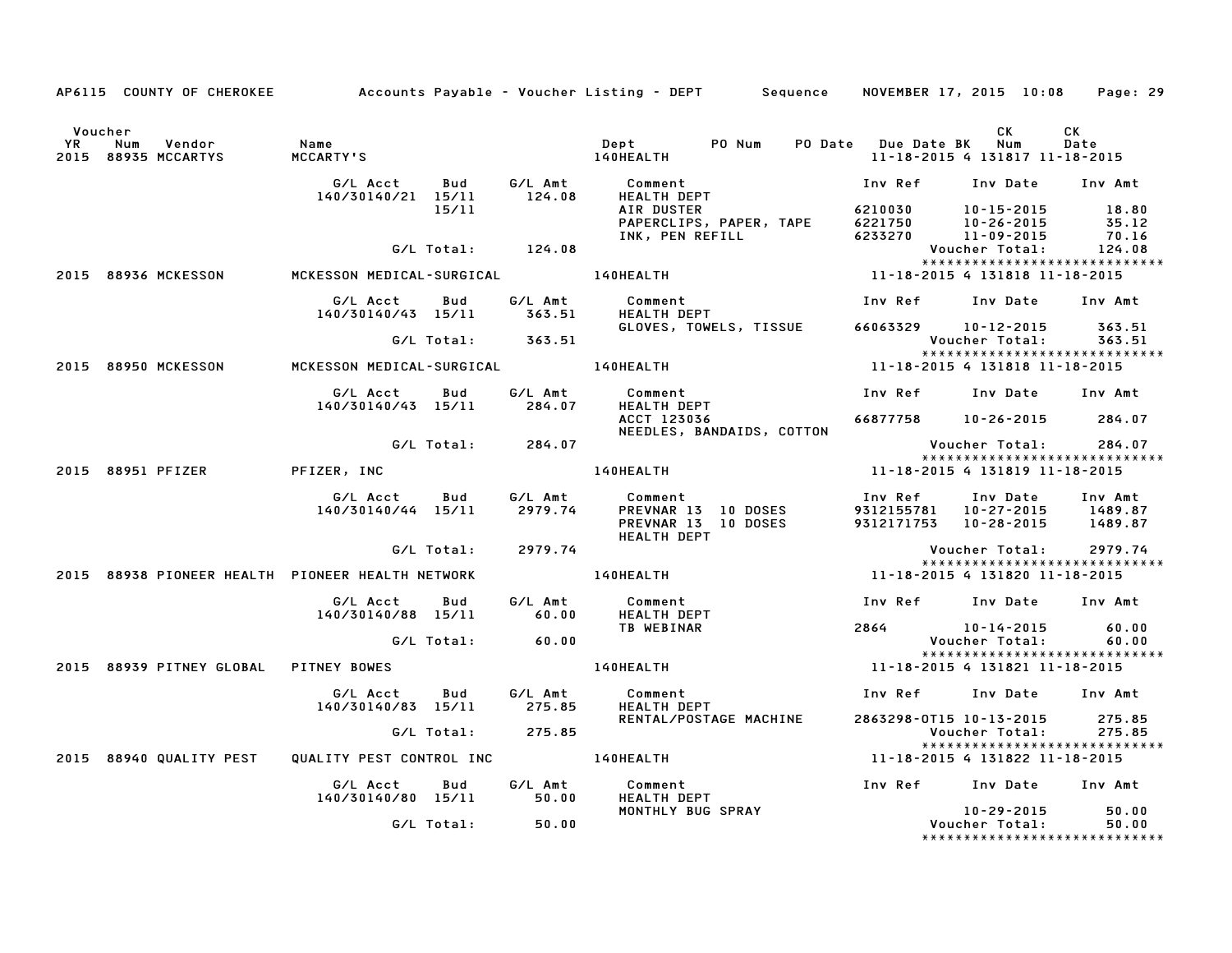| AP6115 COUNTY OF CHEROKEE                           |                                                |                   |                                 | Accounts Payable – Voucher Listing – DEPT         Sequence |         |             | NOVEMBER 17, 2015 10:08                        | Page: 30                                                         |
|-----------------------------------------------------|------------------------------------------------|-------------------|---------------------------------|------------------------------------------------------------|---------|-------------|------------------------------------------------|------------------------------------------------------------------|
| Voucher<br>YR.<br>Num<br>Vendor<br>2015 88986 QUILL | Name<br>QUILL CORPORATION                      |                   |                                 | Dept<br>PO Num<br>140HEALTH                                | PO Date | Due Date BK | CК<br>Num<br>11-18-2015 4 131823 11-18-2015    | CК<br>Date                                                       |
|                                                     | G/L Acct<br>140/30140/40 15/11                 | Bud               | G/L Amt<br>41.36                | Comment<br><b>HEALTH DEPT</b>                              |         | Inv Ref     | Inv Date                                       | Inv Amt                                                          |
|                                                     |                                                | G/L Total:        | 41.36                           | TOILET CLEANER, BATTERIES                                  |         | 9160630     | 10-29-2015<br>Voucher Total:                   | 41.36<br>41.36                                                   |
| 88941 RESERVE<br>2015                               | <b>RESERVE ACCOUNT</b>                         |                   |                                 | 140HEALTH                                                  |         |             | 11-18-2015 4 131824 11-18-2015                 | *****************************                                    |
|                                                     | G/L Acct<br>140/30140/34 15/11                 | Bud               | G/L Amt<br>200.00               | Comment<br><b>HEALTH DEPT</b>                              |         | Inv Ref     | Inv Date                                       | Inv Amt                                                          |
|                                                     |                                                | G/L Total:        | 200.00                          | <b>POSTAGE</b>                                             |         | 16478844    | 11-02-2015<br>Voucher Total:                   | 200.00<br>200.00                                                 |
| 2015 88987 STRONGHOLD                               | STRONGHOLD DATA                                |                   |                                 | 140HEALTH                                                  |         |             | 11-18-2015 4 131825 11-18-2015                 | *****************************                                    |
|                                                     | G/L Acct<br>140/30140/28 15/11                 | Bud               | G/L Amt<br>100.00               | Comment<br>HEALTH DEPT                                     |         | Inv Ref     | Inv Date                                       | Inv Amt                                                          |
|                                                     |                                                | G/L Total:        | 100.00                          | OFF SITE DATA STORAGE                                      |         | S17470      | $11 - 01 - 2015$<br>Voucher Total:             | 100.00<br>100.00                                                 |
|                                                     |                                                |                   |                                 |                                                            |         | <b>DEPT</b> | Total:                                         | *****************************<br>6365.61                         |
| 2015 88921 SCHWAB                                   | <b>SCHWAB-EATON PA</b>                         |                   |                                 | 190BRIDGE                                                  |         |             | 11-18-2015 4 131826 11-18-2015                 |                                                                  |
|                                                     | G/L Acct<br>190/30190/89 15/11                 | Bud               | G/L Amt<br>9816.50              | Comment<br>GALENA VIADUCT CDGB GRANT<br>ENGINEER'S REPORT  |         | Inv Ref     | Inv Date<br>$10 - 27 - 2015$                   | Inv Amt<br>9816.50                                               |
|                                                     |                                                | G/L Total:        | 9816.50                         |                                                            |         |             | Voucher Total:                                 | 9816.50<br>*****************************                         |
|                                                     |                                                |                   |                                 |                                                            |         | <b>DEPT</b> | Total:                                         | 9816.50                                                          |
| 2015 88893 AMBULANCE #1                             | CHEROKEE COUNTY AMBULANCE-DIST #1 220AMBULANCE |                   |                                 |                                                            |         |             | 11-18-2015 4 131827 11-18-2015                 |                                                                  |
|                                                     | G/L Acct<br>220/30220/89 15/11                 | Bud<br>G/L Total: | G/L Amt<br>15877.33<br>15877.33 | Comment<br>MONTHLY SUBSIDY                                 |         | Inv Ref     | Inv Date<br>$11 - 01 - 2015$<br>Voucher Total: | Inv Amt<br>15877.33<br>15877.33                                  |
| 88892 AMBULANCE #2<br>2015                          | CHEROKEE COUNTY AMBULANCE-DIST #2              |                   |                                 | 220AMBULANCE                                               |         |             | 11-18-2015 4 131828 11-18-2015                 | *****************************                                    |
|                                                     | G/L Acct<br>220/30220/89 15/11                 | Bud<br>G/L Total: | G/L Amt<br>15877.33<br>15877.33 | Comment<br>MONTHLY SUBSIDY                                 |         | Inv Ref     | Inv Date<br>$11 - 01 - 2015$<br>Voucher Total: | Inv Amt<br>15877.33<br>15877.33<br>***************************** |
| 2015 88894 AMBULANCE #3                             | CHEROKEE COUNTY AMBULANCE-DIST #3              |                   |                                 | 220AMBULANCE                                               |         |             | 11-18-2015 4 131829 11-18-2015                 |                                                                  |
|                                                     | G/L Acct<br>220/30220/89 15/11                 | Bud<br>G/L Total: | G/L Amt<br>8850.92<br>8850.92   | Comment<br>MONTHLY SUBSIDY                                 |         | Inv Ref     | Inv Date<br>$11 - 01 - 2015$<br>Voucher Total: | Inv Amt<br>8850.92<br>8850.92<br>*****************************   |
|                                                     |                                                |                   |                                 |                                                            |         | <b>DEPT</b> | Total:                                         | 40605.58                                                         |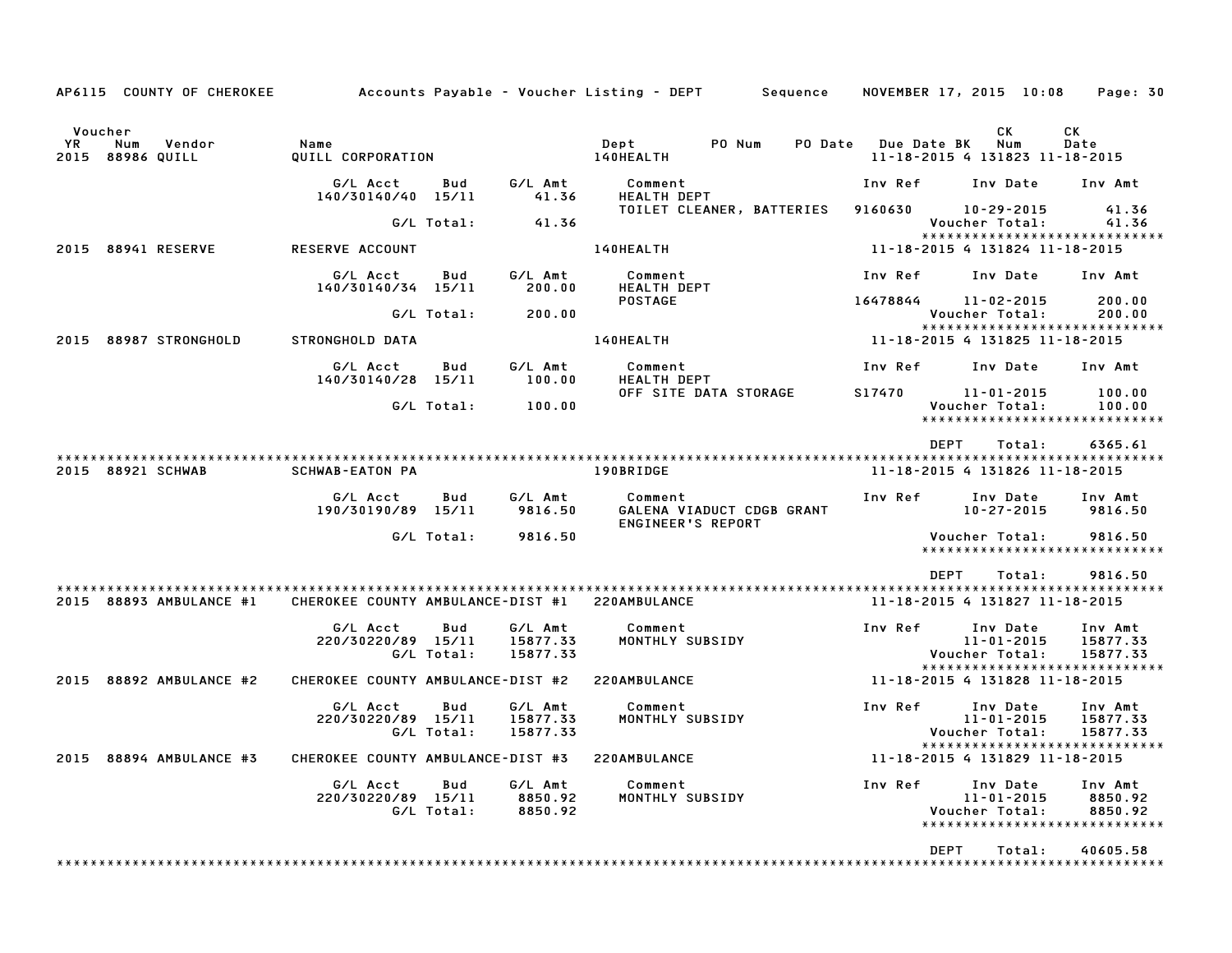|                              |                 |                                        |                                                  |                          |                             | AP6115 COUNTY OF CHEROKEE Accounts Payable – Voucher Listing – DEPT Sequence NOVEMBER 17, 2015 10:08 Page: 31 |                                  |                                                                 |                             |
|------------------------------|-----------------|----------------------------------------|--------------------------------------------------|--------------------------|-----------------------------|---------------------------------------------------------------------------------------------------------------|----------------------------------|-----------------------------------------------------------------|-----------------------------|
|                              |                 |                                        |                                                  |                          |                             |                                                                                                               |                                  |                                                                 |                             |
| Voucher<br><b>YR</b><br>2015 | Num             | Vendor<br>89028 AT&T 5001              | Name<br>AT&T                                     |                          |                             | PO Num<br>Dept<br>224911                                                                                      | PO Date Due Date BK Num          | СK<br>11-18-2015 4 131830 11-18-2015                            | CK<br>Date                  |
|                              |                 |                                        |                                                  |                          |                             |                                                                                                               |                                  |                                                                 |                             |
|                              |                 |                                        | G/L Acct<br>224/31224/01                         | Bud                      |                             | G/L Amt Comment<br>840.35 ACCT 316<br>ACCT 316 140 2371 911 6<br>316 140 9942 098 7                           | Inv Ref                          | Inv Date<br>11-01-2015<br>11-01-2015                            | Inv Amt<br>238.35<br>602.00 |
|                              |                 |                                        |                                                  | G/L Total:               | 840.35                      |                                                                                                               |                                  | Voucher Total:                                                  | 840.35                      |
|                              |                 | 2015 89030 CENTURYLINK2961 CENTURYLINK |                                                  |                          |                             | 224911                                                                                                        |                                  | *****************************<br>11-18-2015 4 131831 11-18-2015 |                             |
|                              |                 |                                        | G/L Acct<br>224/31224/01                         | Bud                      | G/L Amt<br>1172.05          | Comment<br>ACCT 313409961<br>E911 CHEROKEE COUNTY                                                             | Inv Ref                          | Inv Date<br>$10 - 25 - 2015$                                    | Inv Amt<br>1172.05          |
|                              |                 |                                        |                                                  |                          | G/L Total: 1172.05          |                                                                                                               |                                  | Voucher Total:                                                  | 1172.05                     |
|                              |                 | 2015 89029 CENTURYLINK4786 CENTURYLINK |                                                  |                          |                             | 224911                                                                                                        |                                  | *****************************<br>11-18-2015 4 131832 11-18-2015 |                             |
|                              |                 |                                        | G/L Acct<br>224/31224/01                         | Bud<br>G/L Total:        | G/L Amt<br>486.56<br>486.56 | Comment<br><b>CUSTOMER 2C257200</b>                                                                           | Inv Ref<br>P110301310 11-03-2015 | Inv Date<br>Voucher Total:                                      | Inv Amt<br>486.56<br>486.56 |
|                              |                 |                                        | 2015 88978 HARRIS GLOBAL HARRIS COMPUTER SYSTEMS |                          |                             | 224911                                                                                                        |                                  | *****************************<br>11-18-2015 4 131833 11-18-2015 |                             |
|                              |                 |                                        |                                                  |                          |                             |                                                                                                               |                                  |                                                                 |                             |
|                              |                 |                                        | G/L Acct<br>224/31224/01                         | Bud<br>G/L Total:        | G/L Amt<br>592.00<br>592.00 | Comment<br>MONTHLY CISCO MAINTENANCE                                                                          | Inv Ref<br>MN16000626 10-25-2015 | Inv Date<br>Voucher Total:                                      | Inv Amt<br>592.00<br>592.00 |
|                              |                 |                                        |                                                  |                          |                             |                                                                                                               |                                  | *****************************                                   |                             |
|                              | 2015 88881 TBS  |                                        | TBS ELECTRONICS, INC                             |                          |                             | 224911                                                                                                        |                                  | 11-18-2015 4 131834 11-18-2015                                  |                             |
|                              |                 |                                        | G/L Acct<br>224/31224/01                         | Bud                      | G/L Amt<br>1167.00          | Comment<br>RADIO SERVICE REPAIR<br>TECH LABOR, CABLE,                                                         | Inv Ref<br>00081587<br>00081815  | Inv Date<br>$07 - 20 - 2015$<br>$08 - 12 - 2015$                | Inv Amt<br>518.00<br>649.00 |
|                              |                 |                                        |                                                  | G/L Total:               | 1167.00                     |                                                                                                               |                                  | Voucher Total:                                                  | 1167.00                     |
|                              | 2015 88960 TBS  |                                        | TBS ELECTRONICS, INC                             |                          |                             | 224911                                                                                                        |                                  | *****************************<br>11-18-2015 4 131834 11-18-2015 |                             |
|                              |                 |                                        |                                                  |                          |                             |                                                                                                               |                                  |                                                                 |                             |
|                              |                 |                                        | G/L Acct<br>224/31224/01                         | Bud                      | G/L Amt<br>1860.00          | Comment<br>UHF 25W 99CH, ANALOG<br>CABLE, SHIPPING                                                            | Inv Ref<br>00082705              | Inv Date<br>$10 - 28 - 2015$                                    | Inv Amt<br>1860.00          |
|                              |                 |                                        |                                                  |                          | G/L Total: 1860.00          |                                                                                                               |                                  | Voucher Total:                                                  | 1860.00                     |
|                              |                 |                                        |                                                  |                          |                             |                                                                                                               |                                  | *****************************                                   |                             |
|                              |                 |                                        |                                                  |                          |                             |                                                                                                               | DEPT                             | Total:                                                          | 6117.96                     |
|                              | 2015 89048 APEX |                                        | APEX SOFTWARE                                    |                          |                             | <b>230APP</b>                                                                                                 |                                  | 11-18-2015 4 131835 11-18-2015                                  |                             |
|                              |                 |                                        | G/L Acct<br>230/30230/89 15/11                   | <b>Bud</b><br>G/L Total: | G/L Amt<br>990.00<br>990.00 | Comment<br>MAINTENANCE RENEWAL                                                                                | Inv Ref<br>290443                | Inv Date<br>$10 - 14 - 2015$<br>Voucher Total:                  | Inv Amt<br>990.00<br>990.00 |
|                              |                 | 2015 89049 EVANS                       | EVAN'S HEALTH MART DRUG                          |                          |                             | <b>230APP</b>                                                                                                 |                                  | *****************************<br>11-18-2015 4 131836 11-18-2015 |                             |
|                              |                 |                                        | G/L Acct<br>230/30230/28 15/11                   | Bud                      | G/L Amt<br>10.63            | Comment<br><b>BATTERIES</b>                                                                                   | Inv Ref                          | Inv Date<br>$10 - 30 - 2015$                                    | Inv Amt<br>10.63            |
|                              |                 |                                        |                                                  | G/L Total:               | 10.63                       |                                                                                                               |                                  | Voucher Total:<br>******************************                | 10.63                       |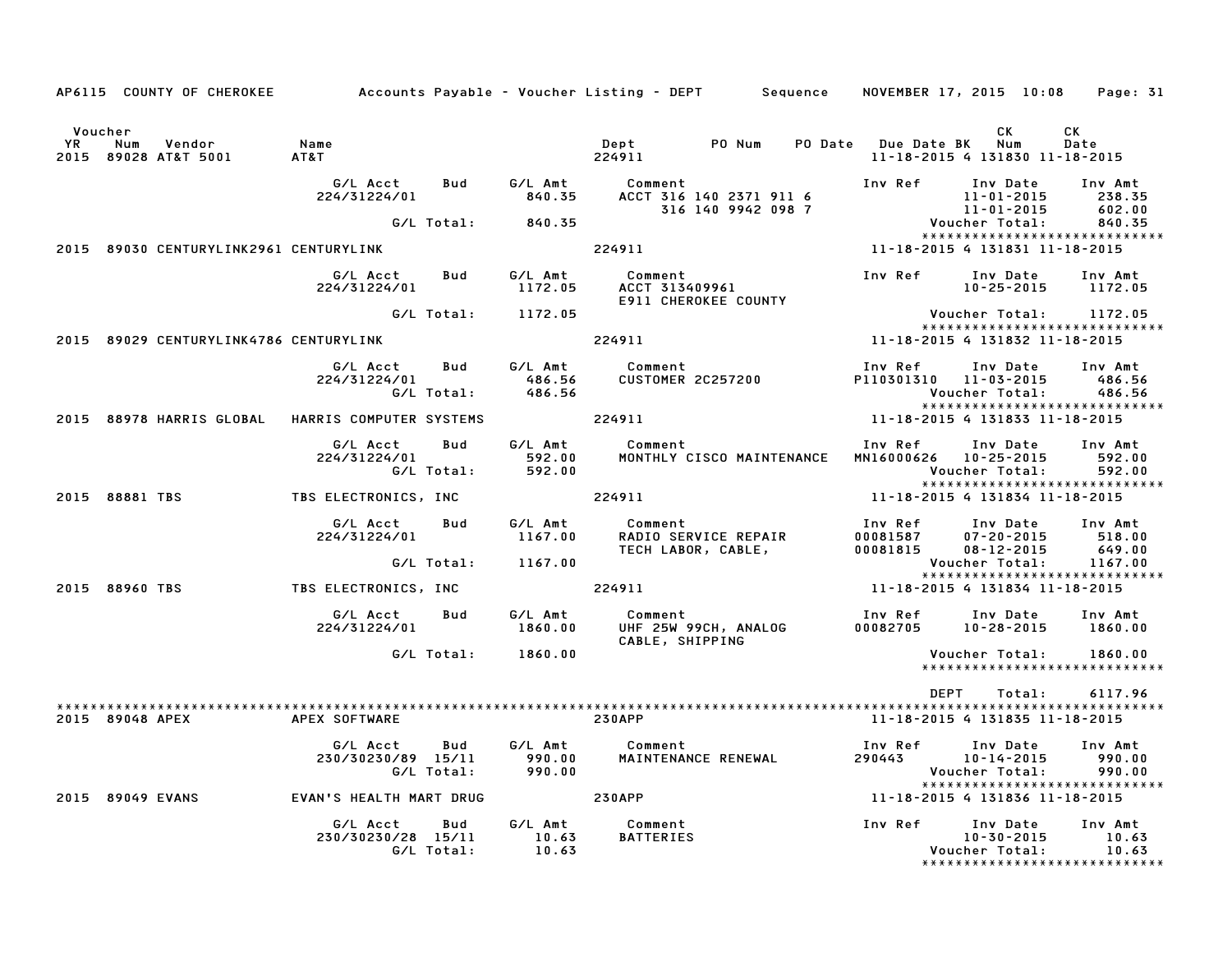| AP6115 COUNTY OF CHEROKEE                           | Accounts Payable – Voucher Listing – DEPT         Sequence |                   |                                             |                                                                                                    |        |         |             | NOVEMBER 17, 2015 10:08                                            |        | Page: 32                                                                     |
|-----------------------------------------------------|------------------------------------------------------------|-------------------|---------------------------------------------|----------------------------------------------------------------------------------------------------|--------|---------|-------------|--------------------------------------------------------------------|--------|------------------------------------------------------------------------------|
| Voucher<br>Vendor<br>YR<br>Num<br>2015<br>89050 PVD | Name<br>PVD EDUCATION FUND                                 |                   |                                             | Dept<br><b>230APP</b>                                                                              | PO Num | PO Date | Due Date BK | СK<br>Num<br>11-18-2015 4 131837 11-18-2015                        |        | СK<br>Date                                                                   |
|                                                     | G/L Acct<br>230/30230/88 15/11                             | Bud               | G/L Amt<br>130.00                           | Comment<br>READING LEGAL DESCRIPTIONS<br>UNDERSTANDING DEEDS CLASS<br>DAISY MOONEY<br>KRISTI DAVIS |        |         | Inv Ref     | Inv Date<br>$10 - 12 - 2015$                                       |        | Inv Amt<br>130.00                                                            |
|                                                     |                                                            | G/L Total:        | 130.00                                      |                                                                                                    |        |         |             | Voucher Total:                                                     |        | 130.00<br>*****************************                                      |
| 2015 89085 FEDERAL ACCT                             | CHEROKEE COUNTY FEDERAL/FICA TAX AC 260BENEFITS            |                   |                                             |                                                                                                    |        |         |             | <b>DEPT</b><br>11-18-2015 4 131838 11-18-2015                      | Total: | 1130.63                                                                      |
|                                                     | G/L Acct<br>260/30260/02<br>260/30260/02 15/11             | Bud<br>G/L Total: | G/L Amt<br>29614.42<br>29614.35<br>59228.77 | Comment<br>FICA TAX<br>EMPLOYER FICA TAX                                                           |        |         | Inv Ref     | Inv Date<br>$11 - 18 - 2015$<br>$11 - 18 - 2015$<br>Voucher Total: |        | Inv Amt<br>29614.42<br>29614.35<br>59228.77<br>***************************** |
| 2015 89087 GREAT WEST                               | GREAT WEST RETIREMENT SERVICES                             |                   |                                             | 260BENEFITS                                                                                        |        |         |             | 11-18-2015 4 131839 11-18-2015                                     |        |                                                                              |
|                                                     | G/L Acct<br>260/30260/21                                   | Bud<br>G/L Total: | G/L Amt<br>3011.00<br>3011.00               | Comment<br>GREAT WEST 130028-01 DEF CO                                                             |        |         | Inv Ref     | Inv Date<br>$11 - 18 - 2015$<br>Voucher Total:                     |        | Inv Amt<br>3011.00<br>3011.00                                                |
| 2015 89089 KPERS ACCT                               | CHEROKEE COUNTY KPERS ACCOUNT                              |                   |                                             | 260BENEFITS                                                                                        |        |         |             | 11-18-2015 4 131840 11-18-2015                                     |        | *****************************                                                |
|                                                     | G/L Acct<br>260/30260/03<br>260/30260/03 15/11             | Bud<br>G/L Total: | G/L Amt<br>22967.37<br>36317.82<br>59285.19 | Comment<br>KPERS WITHOLDING<br>EMPLOYER KPERS WITHOLDING                                           |        |         | Inv Ref     | Inv Date<br>$11 - 18 - 2015$<br>11-18-2015<br>Voucher Total:       |        | Inv Amt<br>22967.37<br>36317.82<br>59285.19<br>***************************** |
| 2015 89090 KPERS ACCT                               | CHEROKEE COUNTY KPERS ACCOUNT                              |                   |                                             | 260BENEFITS                                                                                        |        |         |             | 11-18-2015 4 131840 11-18-2015                                     |        |                                                                              |
|                                                     | G/L Acct<br>260/30260/07 15/11                             | Bud<br>G/L Total: | G/L Amt<br>3730.36<br>3730.36               | Comment<br><b>EMPLOYER KPERS INSURANCE</b>                                                         |        |         | Inv Ref     | Inv Date<br>$11 - 18 - 2015$<br>Voucher Total:                     |        | Inv Amt<br>3730.36<br>3730.36<br>*****************************               |
| 2015 89110 KPERS ACCT                               | CHEROKEE COUNTY KPERS ACCOUNT                              |                   |                                             | 260BENEFITS                                                                                        |        |         |             |                                                                    |        | 11-19-2015 4 131871 11-19-2015 HAND                                          |
|                                                     | G/L Acct<br>260/30260/03 15/11                             | Bud<br>G/L Total: | G/L Amt<br>472.90<br>472.90                 | Comment<br>PAYROLL ADJUSTMENT                                                                      |        |         | Inv Ref     | Inv Date<br>$11 - 01 - 2015$<br>Voucher Total:                     |        | Inv Amt<br>472.90<br>472.90<br>*****************************                 |
| 2015 89077 MERITAIN                                 | MERITAIN HEALTH                                            |                   |                                             | 260BENEFITS                                                                                        |        |         |             | 11-18-2015 4 131841 11-18-2015                                     |        |                                                                              |
|                                                     | G/L Acct<br>260/30260/15 15/11                             | Bud               | G/L Amt<br>46732.19                         | Comment<br>GROUP 02438<br>CHEROKEE COUNTY KANSAS<br>DECEMBER 2015                                  |        |         | Inv Ref     | Inv Date<br>11-01-2015                                             |        | Inv Amt<br>46732.19                                                          |
|                                                     |                                                            | G/L Total:        | 46732.19                                    |                                                                                                    |        |         |             | Voucher Total:                                                     |        | 46732.19<br>*****************************                                    |
|                                                     |                                                            |                   |                                             |                                                                                                    |        |         |             | <b>DEPT</b>                                                        | Total: | 172460.41                                                                    |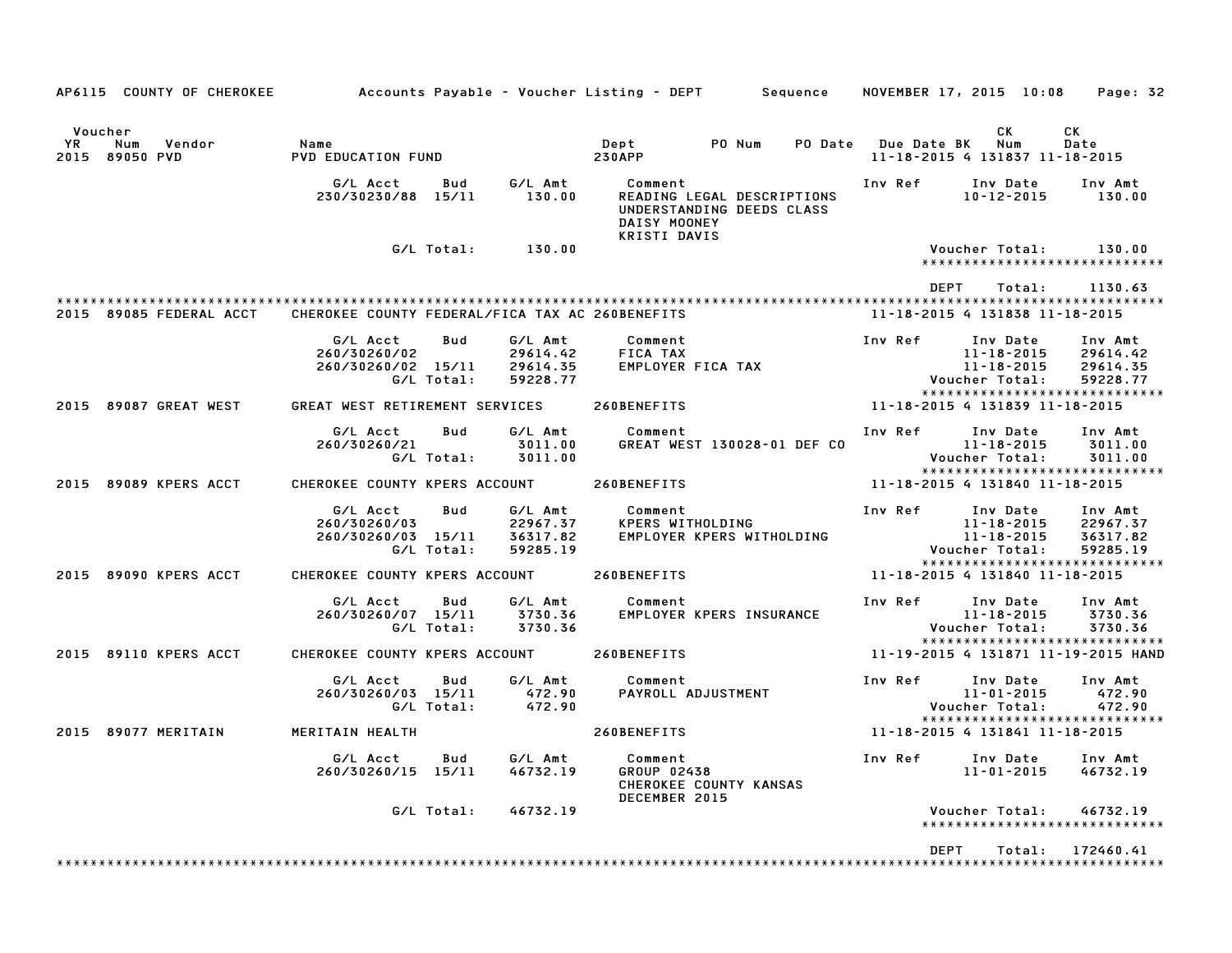|           | AP6115 COUNTY OF CHEROKEE            |                                                                                     | Accounts Payable – Voucher Listing – DEPT         Sequence | Page: 33<br>NOVEMBER 17, 2015 10:08                                                                                           |
|-----------|--------------------------------------|-------------------------------------------------------------------------------------|------------------------------------------------------------|-------------------------------------------------------------------------------------------------------------------------------|
|           | Voucher                              |                                                                                     |                                                            | CK.<br>СK                                                                                                                     |
| <b>YR</b> | Vendor<br>Num<br>2015 89078 ACCUFLEX | Name<br>ACCUFLEX SERVICES INC                                                       | Dept<br>PO Num<br><b>PO Date</b><br>265PR                  | <b>Due Date BK</b><br>Num<br>Date<br>11-18-2015 4 131842 11-18-2015                                                           |
|           |                                      | G/L Amt<br>G/L Acct<br>Bud<br>265/10265/67<br>31.00<br>G/L Total:<br>31.00          | Comment<br>ACCUFLEX SERVICES INC                           | Inv Ref<br>Inv Date<br>Inv Amt<br>11-18-2015<br>31.00<br>Voucher Total:<br>31.00<br>*****************************             |
|           | 2015 89079 AFLAC                     | <b>AFLAC</b>                                                                        | 265PR                                                      | 11-18-2015 4 131843 11-18-2015                                                                                                |
|           |                                      | G/L Acct<br>G/L Amt<br>Bud<br>166.50<br>265/30265/90<br>G/L Total:<br>166.50        | Comment<br>AFLAC PRE-TAX INS                               | Inv Ref<br>Inv Date<br>Inv Amt<br>$11 - 18 - 2015$<br>166.50<br>166.50<br>Voucher Total:<br>*****************************     |
|           | 2015 89080 CHAPTER 13                | LAURIE B WILLIAMS                                                                   | 265PR                                                      | 11-18-2015 4 131844 11-18-2015                                                                                                |
|           |                                      | G/L Amt<br>G/L Acct<br>Bud<br>265/11260/70<br>400.00<br>G/L Total:<br>400.00        | Comment                                                    | Inv Ref<br>Inv Amt<br>Inv Date<br>$11 - 18 - 2015$<br>400.00<br>400.00<br>Voucher Total:<br>*****************************     |
|           | 2015 89081 CLEAN                     | CLEAN THE UNIFORM CO JOPLIN                                                         | 265PR                                                      | 11-18-2015 4 131845 11-18-2015                                                                                                |
|           |                                      | G/L Acct<br>Bud<br>G/L Amt<br>265/30265/90<br>90.84<br>G/L Total:<br>90.84          | Comment<br>CLEAN UNIFORM CO                                | Inv Ref<br>Inv Date<br>Inv Amt<br>$11 - 18 - 2015$<br>90.84<br>Voucher Total:<br>90.84<br>*****************************       |
|           | 2015 89082 COLLECTION                | COLLECTION SERVICES CENTER                                                          | 265PR                                                      | 11-18-2015 4 131846 11-18-2015                                                                                                |
|           |                                      | G/L Acct<br><b>Bud</b><br>G/L Amt<br>265/11260/80<br>542.40<br>G/L Total:<br>542.40 | Comment                                                    | Inv Ref<br>Inv Date<br>Inv Amt<br>$11 - 18 - 2015$<br>542.40<br>Voucher Total:<br>542.40<br>*****************************     |
|           | 2015 89083 COLONIAL                  | COLONIAL LIFE & ACCIDENT INSURANCE 265PR                                            |                                                            | 11-18-2015 4 131847 11-18-2015                                                                                                |
|           |                                      | G/L Amt<br>G/L Acct<br>Bud<br>265/30265/90<br>10.00<br>G/L Total:<br>10.00          | Comment<br>COLONIAL LIFE INSURANCE                         | Inv Ref<br>Inv Date<br>Inv Amt<br>$11 - 18 - 2015$<br>10.00<br>Voucher Total:<br>10.00<br>*****************************       |
|           |                                      | 2015 89084 FAMILY SUPPORT FAMILY SUPPORT PAYMENT CENTER                             | 265PR                                                      | 11-18-2015 4 131848 11-18-2015                                                                                                |
|           |                                      | G/L Acct<br>G/L Amt<br>Bud<br>265/11260/73<br>510.00<br>G/L Total:<br>510.00        | Comment                                                    | Inv Ref<br>Inv Amt<br>Inv Date<br>$11 - 18 - 2015$<br>510.00<br>Voucher Total:<br>510.00<br>*****************************     |
|           | 2015 89086 FEDERAL ACCT              | CHEROKEE COUNTY FEDERAL/FICA TAX AC 265PR                                           |                                                            | 11-18-2015 4 131849 11-18-2015                                                                                                |
|           |                                      | G/L Acct<br>Bud<br>G/L Amt<br>265/30265/90<br>31687.78<br>G/L Total:<br>31687.78    | Comment<br>FEDERAL TAX                                     | Inv Ref<br>Inv Date<br>Inv Amt<br>$11 - 18 - 2015$<br>31687.78<br>Voucher Total:<br>31687.78<br>***************************** |
| 2015      | 89088 JOPLIN PERI                    | JOPLIN PERIODONTICS                                                                 | 265PR                                                      | 11-18-2015 4 131850 11-18-2015                                                                                                |
|           |                                      | G/L Acct<br>G/L Amt<br>Bud<br>265/11260/82<br>470.11<br>G/L Total:<br>470.11        | Comment                                                    | Inv Ref<br>Inv Date<br>Inv Amt<br>$11 - 18 - 2015$<br>470.11<br>Voucher Total:<br>470.11<br>*****************************     |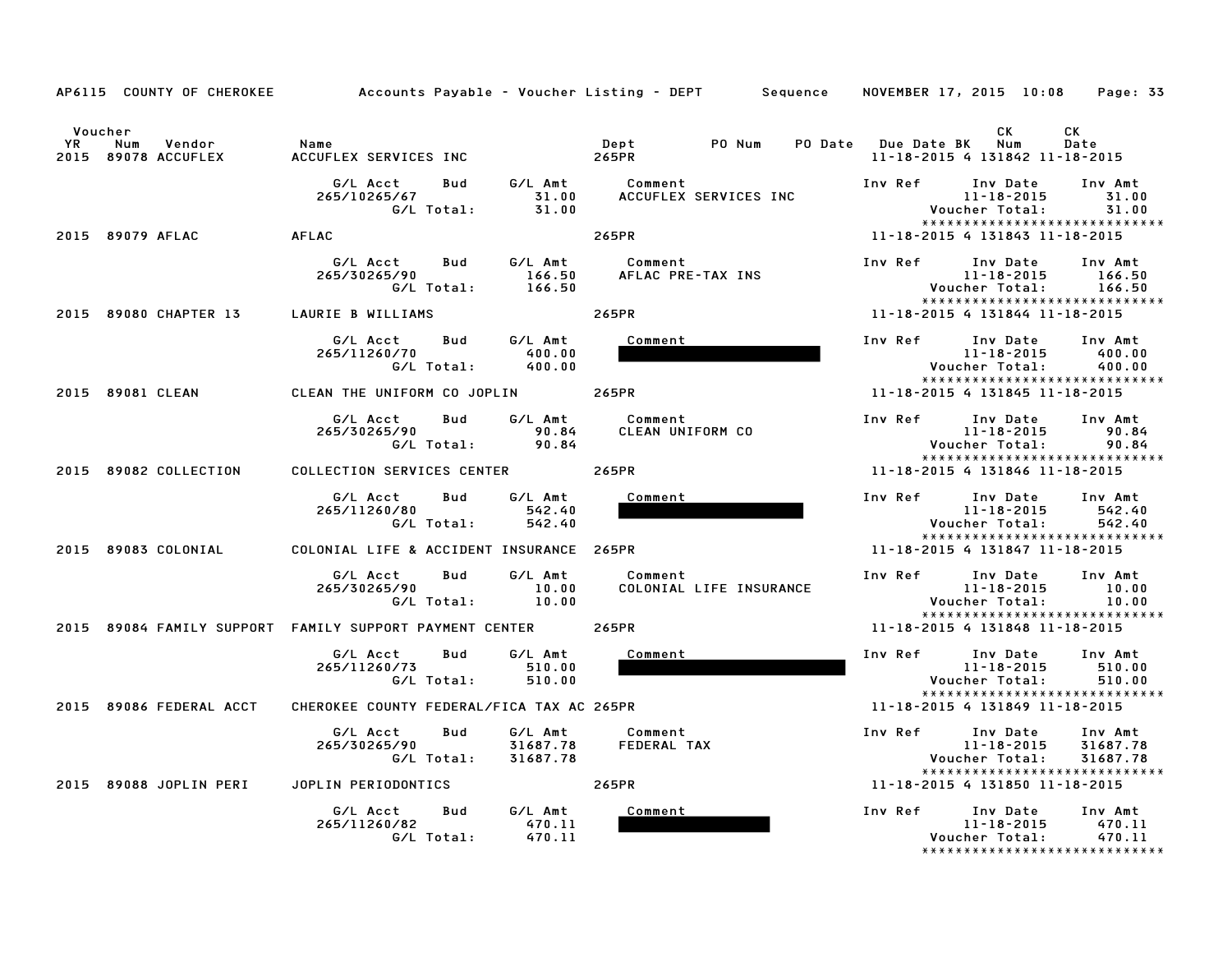|           | AP6115 COUNTY OF CHEROKEE                         | Accounts Payable – Voucher Listing – DEPT       Sequence   NOVEMBER 17, 2015 10:08 |                         | Page: 34                                                                                                          |
|-----------|---------------------------------------------------|------------------------------------------------------------------------------------|-------------------------|-------------------------------------------------------------------------------------------------------------------|
| <b>YR</b> | Voucher<br>Vendor<br>Num<br>2015 89091 KS PAYMENT | Name<br>KANSAS PAYMENT CENTER                                                      | PO Num<br>Dept<br>265PR | CK<br>CK<br>PO Date Due Date BK Num<br>Date<br>11-18-2015 4 131851 11-18-2015                                     |
|           |                                                   | G/L Acct<br>Bud<br>G/L Amt<br>265/10265/99<br>400.00<br>G/L Total:<br>400.00       | Comment                 | Inv Ref Inv Date<br>Inv Amt<br>11-18-2015<br>400.00<br>Voucher Total:<br>400.00<br>*****************************  |
|           | 2015 89092 KS PAYMENT                             | KANSAS PAYMENT CENTER                                                              | 265PR                   | 11-18-2015 4 131851 11-18-2015                                                                                    |
|           |                                                   | G/L Acct<br>Bud<br>G/L Amt<br>267.00<br>265/11260/83<br>G/L Total: 267.00          | Comment                 | Inv Ref Inv Date<br>Inv Amt<br>11-18-2015<br>267.00<br>Voucher Total:<br>267.00<br>*****************************  |
|           | 2015 89093 LEGAL SHIELD                           | LEGAL SHIELD                                                                       | 265PR                   | 11-18-2015 4 131852 11-18-2015                                                                                    |
|           |                                                   | G/L Acct Bud G/L Amt Comment<br>265/30265/90<br>111.60<br>G/L Total:<br>111.60     | LEGAL SHIELD            | Inv Ref Inv Date<br>Inv Amt<br>11-18-2015<br>111.60<br>Voucher Total:<br>111.60<br>****************************** |
|           | 2015 89094 LIBERTY LIFE                           | LIBERTY NATIONAL LIFE INS 265PR                                                    |                         | 11-18-2015 4 131853 11-18-2015                                                                                    |
|           |                                                   | G/L Amt<br>G/L Acct<br>Bud<br>265/11260/19<br>38.99<br>G/L Total:<br>38.99         | Comment                 | Inv Ref Inv Date Inv Amt<br>38.99<br>11-18-2015<br>38.99<br>Voucher Total:<br>*****************************       |
|           |                                                   | 2015 89095 LIBERTY LIFE LIBERTY NATIONAL LIFE INS 265PR                            |                         | 11-18-2015 4 131853 11-18-2015                                                                                    |
|           |                                                   | G/L Amt<br>G/L Acct<br>Bud<br>265/11260/30<br>41.50<br>G/L Total:<br>41.50         | Comment                 | Inv Ref Inv Date Inv Amt<br>11-18-2015<br>41.50<br>41.50<br>Voucher Total:<br>*****************************       |
|           | 2015 89096 LIBERTY LIFE                           | LIBERTY NATIONAL LIFE INS                                                          | 265PR                   | 11-18-2015 4 131853 11-18-2015                                                                                    |
|           |                                                   | G/L Acct<br>G/L Amt<br>Bud<br>12.44<br>265/11260/31<br>G/L Total: 12.44            | Comment                 | Inv Ref Inv Date Inv Amt<br>11-18-2015<br>12.44<br>Voucher Total:<br>12.44<br>*****************************       |
|           | 2015 89097 LIBERTY LIFE                           | LIBERTY NATIONAL LIFE INS                                                          | 265PR                   | 11-18-2015 4 131853 11-18-2015                                                                                    |
|           |                                                   | G/L Amt<br>G/L Acct<br>Bud<br>265/11260/38<br>22.61<br>G/L Total:<br>22.61         | Comment                 | Inv Ref Inv Date<br>11-18-2015<br>Inv Amt<br>22.61<br>Voucher Total:<br>22.61<br>*****************************    |
|           | 2015 89098 LIBERTY LIFE                           | LIBERTY NATIONAL LIFE INS                                                          | 265PR                   | 11-18-2015 4 131853 11-18-2015                                                                                    |
|           |                                                   | G/L Acct<br>Bud<br>G/L Amt<br>265/11260/39<br>20.04<br>G/L Total:<br>20.04         | Comment                 | Inv Ref Inv Date<br>Inv Amt<br>11-18-2015<br>20.04<br>Voucher Total:<br>20.04                                     |
|           |                                                   | 2015 89099 LIBERTY LIFE LIBERTY NATIONAL LIFE INS 265PR                            |                         | *****************************<br>11-18-2015 4 131853 11-18-2015                                                   |
|           |                                                   | G/L Amt<br>G/L Acct<br><b>Bud</b><br>265/11260/42<br>49.55<br>G/L Total:<br>49.55  | Comment                 | Inv Ref Inv Date<br>Inv Amt<br>49.55<br>11-18-2015<br>49.55<br>Voucher Total:<br>*****************************    |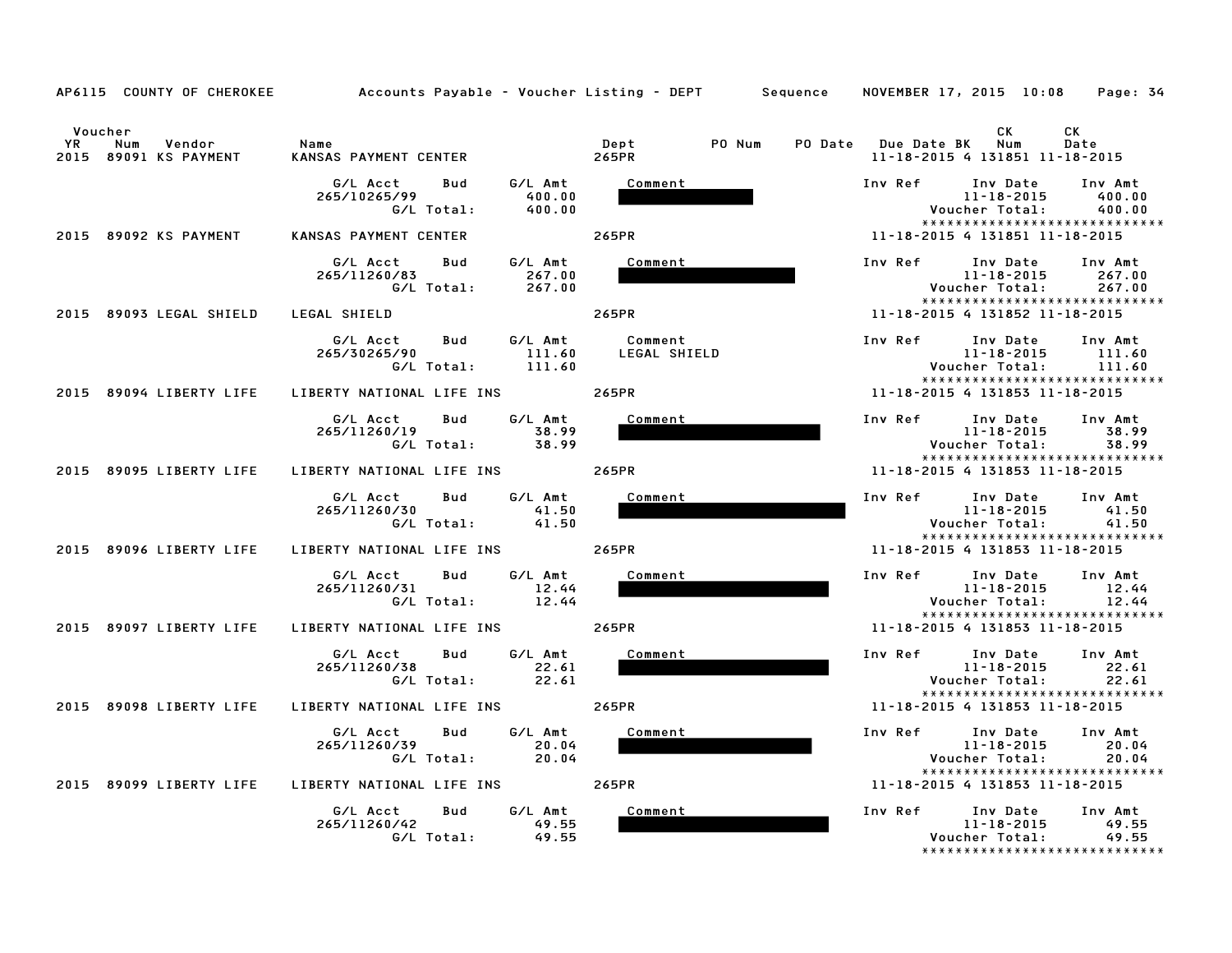|                                                           | AP6115 COUNTY OF CHEROKEE         Accounts Payable – Voucher Listing – DEPT     Sequence   NOVEMBER 17, 2015 10:08 |                                       | Page: 35                                                                                                                |
|-----------------------------------------------------------|--------------------------------------------------------------------------------------------------------------------|---------------------------------------|-------------------------------------------------------------------------------------------------------------------------|
| Voucher<br>YR<br>Num<br>Vendor<br>2015 89100 LIBERTY LIFE | Name<br>LIBERTY NATIONAL LIFE INS                                                                                  | Dept<br>PO Num<br>265PR               | СK<br>CK<br>PO Date Due Date BK Num<br>Date<br>11-18-2015 4 131853 11-18-2015                                           |
|                                                           | G/L Acct<br>Bud<br>G/L Amt<br>26.46<br>265/11260/48<br>G/L Total:<br>26.46                                         | Comment                               | Inv Ref<br>Inv Date<br>Inv Amt<br>$11 - 18 - 2015$<br>26.46<br>26.46<br>Voucher Total:                                  |
| 2015 89101 LIBERTY LIFE                                   | LIBERTY NATIONAL LIFE INS                                                                                          | 265PR                                 | *****************************<br>11-18-2015 4 131853 11-18-2015                                                         |
|                                                           | G/L Acct<br>Bud<br>G/L Amt<br>265/11260/49<br>41.50<br>G/L Total:<br>41.50                                         | Comment                               | Inv Ref<br>Inv Date<br>Inv Amt<br>$11 - 18 - 2015$<br>41.50<br>Voucher Total:<br>41.50<br>***************************** |
| 2015 89102 LIBERTY LIFE                                   | LIBERTY NATIONAL LIFE INS                                                                                          | 265PR                                 | 11-18-2015 4 131853 11-18-2015                                                                                          |
|                                                           | G/L Acct<br>G/L Amt<br>Bud<br>265/11260/50<br>55.66<br>G/L Total:<br>55.66                                         | Comment                               | Inv Ref<br>Inv Date<br>Inv Amt<br>$11 - 18 - 2015$<br>55.66<br>Voucher Total:<br>55.66<br>***************************** |
| 2015 89103 LIBERTY LIFE                                   | LIBERTY NATIONAL LIFE INS                                                                                          | 265PR                                 | 11-18-2015 4 131853 11-18-2015                                                                                          |
|                                                           | G/L Acct<br><b>Bud</b><br>G/L Amt<br>265/11260/64<br>7.00<br>G/L Total:<br>7.00                                    | Comment                               | Inv Ref<br>Inv Date<br>Inv Amt<br>$11 - 18 - 2015$<br>7.00<br>7.00<br>Voucher Total:<br>******************************  |
| 2015 89104 LIBERTY LIFE                                   | LIBERTY NATIONAL LIFE INS                                                                                          | 265PR                                 | 11-18-2015 4 131853 11-18-2015                                                                                          |
|                                                           | G/L Acct<br>G/L Amt<br><b>Bud</b><br>71.50<br>265/12600/77<br>G/L Total:<br>71.50                                  | Comment                               | Inv Ref<br>Inv Date<br>Inv Amt<br>$11 - 18 - 2015$<br>71.50<br>Voucher Total:<br>71.50<br>***************************** |
| 2015 89105 LOYAL AMERICAN LOYAL AMERICAN                  |                                                                                                                    | 265PR                                 | 11-18-2015 4 131854 11-18-2015                                                                                          |
|                                                           | G/L Acct<br>G/L Amt<br>Bud<br>265/30265/90<br>94.58<br>94.58<br>G/L Total:                                         | Comment<br>LOYAL AMERICAN             | Inv Ref<br>Inv Date<br>Inv Amt<br>11-18-2015<br>94.58<br>Voucher Total:<br>94.58                                        |
| 2015 89106 PALIC                                          | PHILADELPHIA AMERICAN LIFE INS CO 265PR                                                                            |                                       | *****************************<br>11-18-2015 4 131855 11-18-2015                                                         |
|                                                           | G/L Acct<br>Bud<br>G/L Amt<br>265/30265/90<br>61.41<br>G/L Total:<br>61.41                                         | Comment<br>PHILADELPHIA AMERICAN LIFE | Inv Ref<br>Inv Date<br>Inv Amt<br>11-18-2015<br>61.41<br>61.41<br>Voucher Total:<br>*****************************       |
| 2015 89107 PRUDENTIAL                                     | PRUDENTIAL INSURANCE                                                                                               | 265PR                                 | 11-18-2015 4 131856 11-18-2015                                                                                          |
|                                                           | G/L Acct<br>Bud<br>G/L Amt<br>265/30265/90<br>44.10<br>G/L Total:<br>44.10                                         | Comment                               | Inv Ref<br>Inv Amt<br>Inv Date<br>11-18-2015<br>44.10<br>44.10<br>Voucher Total:<br>******************************      |
| 2015 89108 STATE ACCT                                     | CHEROKEE COUNTY STATE TAX ACCT                                                                                     | 265PR                                 | 11-18-2015 4 131857 11-18-2015                                                                                          |
|                                                           | G/L Acct<br>Bud<br>G/L Amt<br>265/30265/90<br>10171.43<br>G/I Total: 10171.43                                      | Comment<br>STATE TAX                  | Inv Ref<br>Inv Date<br>Inv Amt<br>11-18-2015<br>10171.43<br>Voucher Total: 10171.43                                     |

\*\*\*\*\*\*\*\*\*\*\*\*\*\*\*\*\*\*\*\*\*\*\*\*\*\*\*\*\*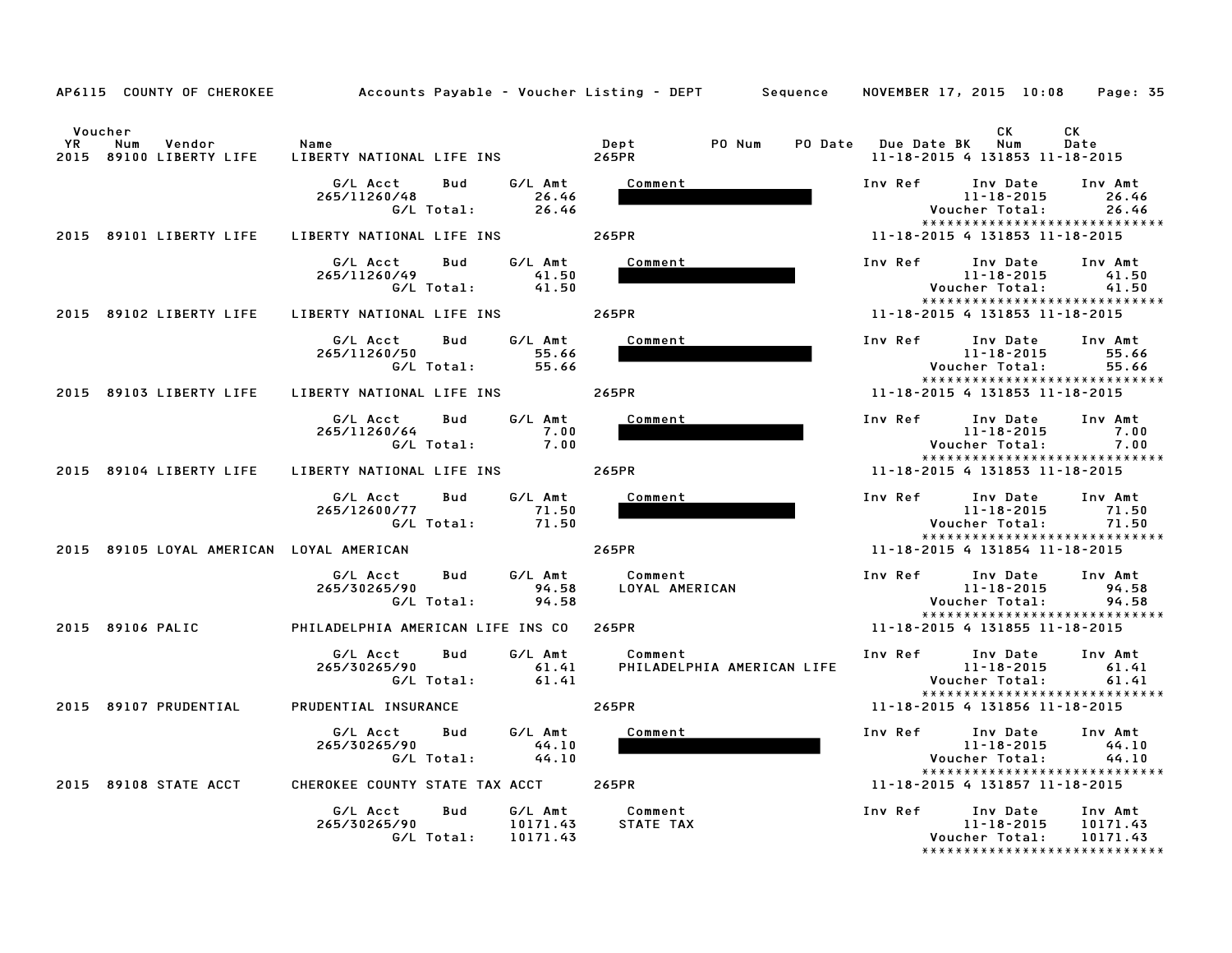|                                                                                                       |                                              |                                    | AP6115 COUNTY OF CHEROKEE 66 Accounts Payable - Voucher Listing - DEPT 5 Sequence NOVEMBER 17, 2015 10:08 Page: 36                                                                                                                                          |                                                        |                                                                                                                                                                          |                                                                |
|-------------------------------------------------------------------------------------------------------|----------------------------------------------|------------------------------------|-------------------------------------------------------------------------------------------------------------------------------------------------------------------------------------------------------------------------------------------------------------|--------------------------------------------------------|--------------------------------------------------------------------------------------------------------------------------------------------------------------------------|----------------------------------------------------------------|
|                                                                                                       |                                              |                                    |                                                                                                                                                                                                                                                             |                                                        |                                                                                                                                                                          |                                                                |
| Voucher<br>YR<br>Num<br>Vendor<br>2015 89109 WASHINGTON INS WASHINGTON NATIONAL INSURANCE COMPA 265PR | Name                                         |                                    | <b>PO</b> Num<br>Dept                                                                                                                                                                                                                                       | PO Date Due Date BK                                    | CK.<br>Num<br>11-18-2015 4 131858 11-18-2015                                                                                                                             | CK<br>Date                                                     |
|                                                                                                       | G/L Acct<br>265/30265/90                     | Bud<br>G/L Amt                     | Comment<br>WASHINGTON INSURANCE                                                                                                                                                                                                                             | Inv Ref                                                | Inv Date<br>11-18-2015<br>Voucher Total:                                                                                                                                 | Inv Amt<br>2388.83<br>2388.83                                  |
|                                                                                                       |                                              |                                    |                                                                                                                                                                                                                                                             | DEPT                                                   | Total:                                                                                                                                                                   | 47834.83                                                       |
| 2015 88988 SEK RECYCLING                                                                              | SOUTHEAST KANSAS RECYCLING, INC 310LAND      |                                    |                                                                                                                                                                                                                                                             |                                                        | 11-18-2015 4 131859 11-18-2015                                                                                                                                           |                                                                |
|                                                                                                       | G/L Acct<br>310/30310/89 15/11<br>G/L Total: | Bud<br>1000.00                     | DROP OFF: SEPTEMBER 2015 7391                                                                                                                                                                                                                               | Inv Ref                                                | Inv Date<br>10-14-2015<br>Voucher Total:                                                                                                                                 | Inv Amt<br>1000.00<br>1000.00<br>***************************** |
|                                                                                                       |                                              |                                    |                                                                                                                                                                                                                                                             | DEPT                                                   | Total:                                                                                                                                                                   | 1000.00                                                        |
| 2015 88979 CASEYS                                                                                     | CASEY'S GENERAL STORES INC                   |                                    | <b>330SEWER</b>                                                                                                                                                                                                                                             |                                                        | 11-18-2015 4 131860 11-18-2015                                                                                                                                           |                                                                |
|                                                                                                       | G/L Acct<br>330/30330/30 15/11<br>G/L Total: | Bud<br>150.04<br>150.04            | G/L Amt Comment<br><b>FUEL</b>                                                                                                                                                                                                                              | Inv Ref<br>20802 11-02-2015                            | Inv Date<br>Voucher Total:                                                                                                                                               | Inv Amt<br>150.04<br>150.04                                    |
|                                                                                                       |                                              |                                    | 2015 88898 CONTROLS CONTROLS & ELECTRIC MOTOR CO INC 330SEWER                                                                                                                                                                                               | 11-18-2015 4 131861 11-18-2015                         |                                                                                                                                                                          | *****************************                                  |
|                                                                                                       | G/L Acct<br>330/30330/79 15/11               | G/L Amt<br>Bud<br>8648.00          | Comment                         Inv Ref<br>PUMP & PARTS                       45587<br>SERVICE CALL & MATERIAL       45603<br>SERVICE CALL & MATERIAL       45661<br>Comment                                                                                | 45587<br>45603<br>45661 10-27-2015<br>45661 11-03-2015 | Inv Date<br>10-26-2015                                                                                                                                                   | Inv Amt<br>7637.32<br>490.32<br>520.36                         |
|                                                                                                       |                                              | G/L Total: 8648.00                 |                                                                                                                                                                                                                                                             |                                                        | Voucher Total:                                                                                                                                                           | 8648.00<br>*****************************                       |
| 2015 88976 DANIEL, SH                                                                                 | SHELLI DANIEL                                |                                    | <b>330SEWER</b>                                                                                                                                                                                                                                             | 11-18-2015 4 131862 11-18-2015                         |                                                                                                                                                                          |                                                                |
|                                                                                                       | G/L Acct                                     | G/L Amt<br>Bud                     | Inv Ref Inv Date Inv Amt<br>Comment<br>330/30330/73 15/11 54.00 MILEAGE 10-22-2015 18.<br>-4.00 MILEAGE 10-22-2015 18.<br>-4.8 11-04-2015 18.<br>-4.8 11-12-2015 18.<br>-4.8 Voucher Total: 54.00<br>-4.8 Voucher Total: 54.00<br>-4.8 Voucher Total: 54.00 |                                                        | $\begin{array}{llll} 10\,\texttt{-}22\,\texttt{-}2015 & & 18.00 \\ 11\,\texttt{-}04\,\texttt{-}2015 & & 18.00 \\ 11\,\texttt{-}12\,\texttt{-}2015 & & 18.00 \end{array}$ |                                                                |
|                                                                                                       |                                              |                                    |                                                                                                                                                                                                                                                             |                                                        |                                                                                                                                                                          | 54.00<br>*****************************                         |
| 2015 88980 RENTAL                                                                                     |                                              |                                    |                                                                                                                                                                                                                                                             |                                                        |                                                                                                                                                                          |                                                                |
|                                                                                                       | G/L Acct<br>330/30330/79 15/11<br>G/L Total: | G/L Amt<br>Bud<br>369.40<br>369.40 | Comment<br>TRIMMER, OIL                                                                                                                                                                                                                                     | Inv Ref<br>$16612$ $11-02-2015$                        | Inv Date<br>Voucher Total:                                                                                                                                               | Inv Amt<br>369.40<br>369.40<br>*****************************   |
| 2015 88975 SHORT CREEK                                                                                | SHORT CREEK TRUE VALUE                       | <b>330SEWER</b>                    |                                                                                                                                                                                                                                                             |                                                        |                                                                                                                                                                          |                                                                |
|                                                                                                       | G/L Acct<br>330/30330/79 15/11<br>G/L Total: | Bud<br>12.59<br>12.59              | G/L Amt Comment<br>GLOVES                                                                                                                                                                                                                                   | Inv Ref Inv Date<br>7621144 10–31–2015                 | Voucher Total:                                                                                                                                                           | Inv Amt<br>12.59<br>12.59                                      |